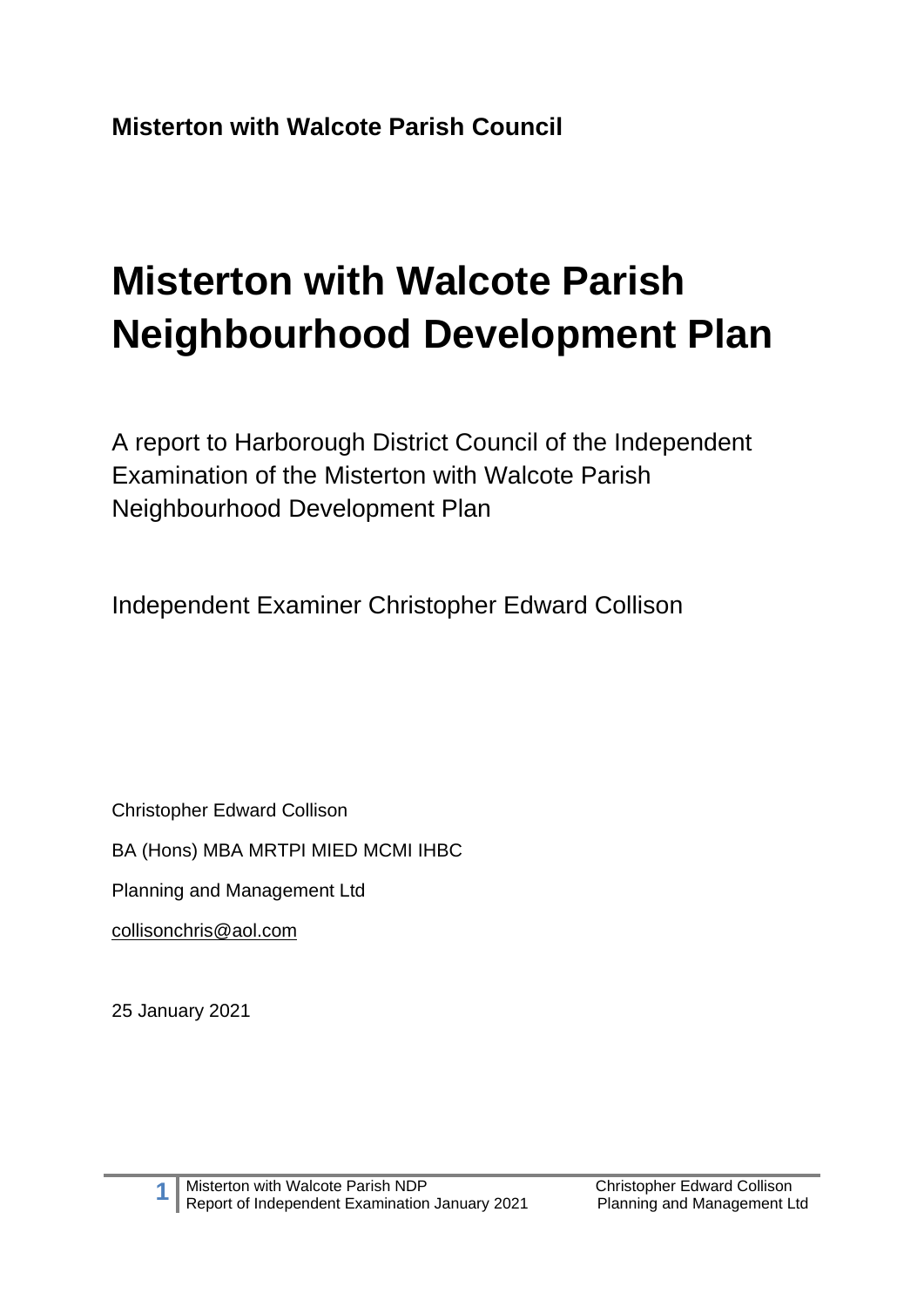# **Contents Page**

| <b>Summary of Main Findings</b>                                     | 4  |
|---------------------------------------------------------------------|----|
| <b>Neighbourhood Planning</b>                                       | 5  |
| <b>Independent Examination</b>                                      | 5  |
| <b>Basic Conditions and other Statutory Requirements</b>            | 8  |
| <b>Documents</b>                                                    | 10 |
| <b>Consultation</b>                                                 | 11 |
| The Neighbourhood Plan taken as a whole                             | 14 |
| <b>The Neighbourhood Plan Policies</b>                              | 23 |
| Policy HBE1 Limits to Development                                   | 26 |
| Policy HBE2 East of Lutterworth SDA                                 | 28 |
| Policy HBE3 Housing Mix                                             | 33 |
| Policy HBE4 Windfall Sites                                          | 35 |
| Policy HBE5 Rural Exception Sites                                   | 35 |
| Policy HBE6 Design Standards                                        | 37 |
| Policy ENV1 Protection of Local Green Space                         | 40 |
| Policy ENV2 Protection of Sites of Environmental Significance       | 43 |
| Policy ENV3 Open Spaces, Sports and Recreation Sites                | 44 |
| Policy ENV4 Non-Designated Local Heritage Assets                    | 46 |
| Policy ENV5 Ridge and Furrow                                        | 47 |
| Policy ENV6 Biodiversity, Woodland, Hedges and Habitat Connectivity | 49 |
| Policy ENV7 Protection of Important Views                           | 52 |
| Policy ENV8 Renewable Energy Generation Infrastructure              | 53 |
| Policy CF1 Retention of Community Facilities, Amenities, Assets     | 54 |
| Policy CFA2 New or Improved Community Facilities                    | 55 |
| Policy TR1 Traffic Management                                       | 56 |
| Policy TR2 Electric Vehicles                                        | 57 |
|                                                                     |    |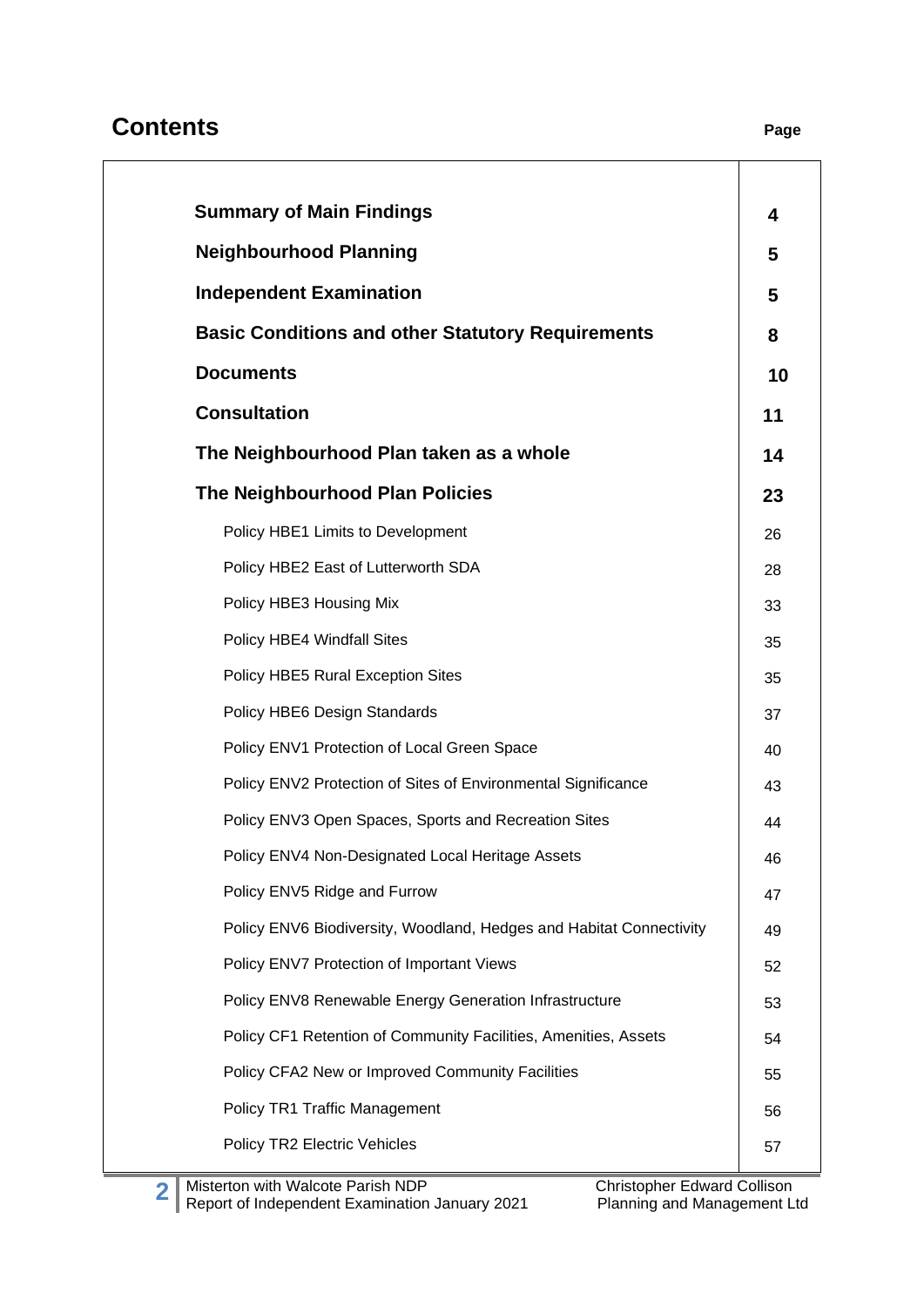| Policy BE1 Support for Existing Businesses & Employment Opportunities | 59 |
|-----------------------------------------------------------------------|----|
| Policy BE2 Support for New Businesses and Employment                  | 60 |
| Policy BE3 Home Working                                               | 61 |
| <b>Policy BE4 Farm Diversification</b>                                | 62 |
| Policy BE5 Broadband Infrastructure                                   | 63 |
| <b>Conclusion and Referendum</b>                                      | 64 |
| Annex: Minor corrections to the Neighbourhood Plan                    | 65 |
|                                                                       |    |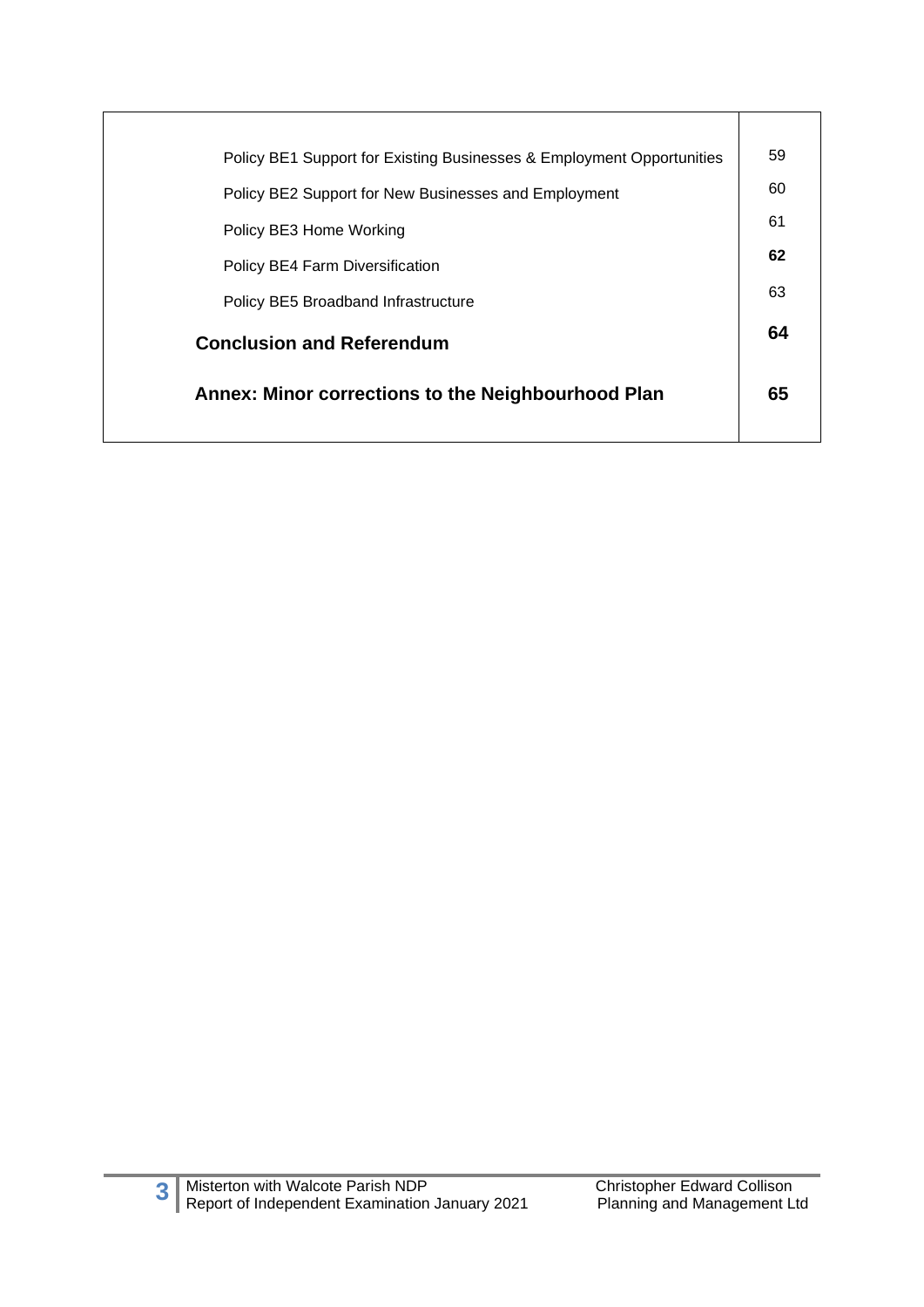# **Summary of Main Findings**

This is the report of the Independent Examination of the Misterton with Walcote Parish Neighbourhood Development Plan. The plan area comprises the entire administrative area of Misterton with Walcote Parish Council within the Harborough District Council area. The plan period runs to 2031. The Neighbourhood Plan includes policies relating to the development and use of land. The Neighbourhood Plan does not allocate land for residential development.

This report finds that subject to specified modifications the Neighbourhood Plan meets the Basic Conditions and other requirements. It is recommended the Plan should proceed to a local referendum based on the plan area.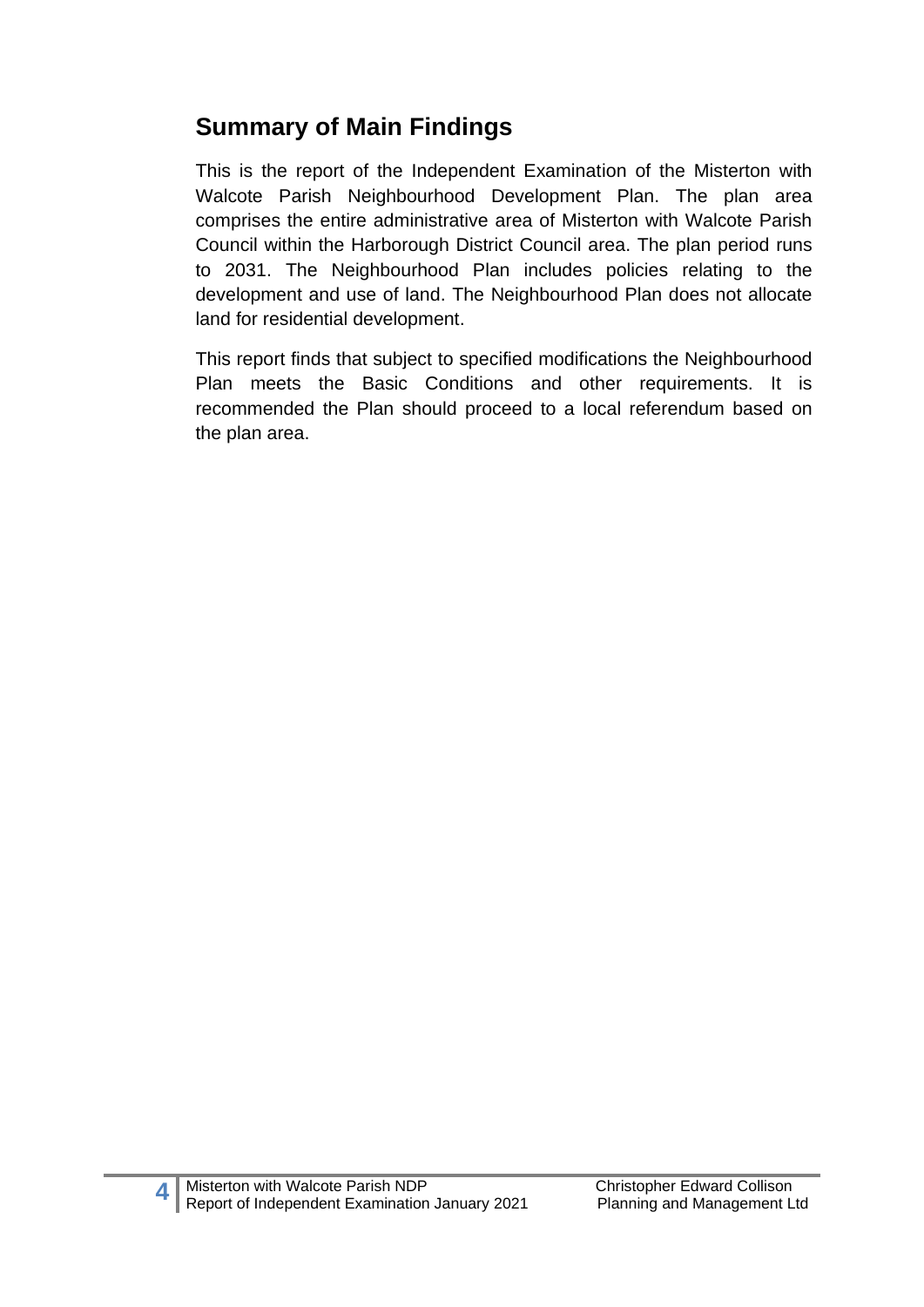# **Neighbourhood Planning**

- 1. The Localism Act 2011 empowers local communities to take responsibility for the preparation of elements of planning policy for their area through a neighbourhood development plan. The National Planning Policy Framework (the Framework) states that "*neighbourhood planning gives communities the power to develop a shared vision for their area*". 1
- 2. Following satisfactory completion of the necessary preparation process neighbourhood development plans have statutory weight. Decisionmakers are obliged to make decisions on planning applications for the area that are in line with the neighbourhood development plan, unless material considerations indicate otherwise.
- 3. The Misterton with Walcote Parish Neighbourhood Development Plan (the Neighbourhood Plan) has been prepared by Misterton with Walcote Parish Council (the Parish Council). The draft plan has been submitted by the Parish Council, a qualifying body able to prepare a neighbourhood plan, in respect of the Misterton with Walcote Parish Neighbourhood Area (the Neighbourhood Area) which was formally designated by Harborough District Council (the District Council) on 3 April 2017. The Neighbourhood Plan has been produced by an Advisory Committee made up of Parish Councillors, and other volunteers from the local community.
- 4. The submission draft of the Neighbourhood Plan and accompanying documents were submitted to the District Council on 24 June 2020. The District Council arranged a period of publication between 26 August 2020 and 7 October 2020 and subsequently submitted the Neighbourhood Plan to me for independent examination.

# **Independent Examination**

5. This report sets out the findings of the independent examination of the Neighbourhood Plan. <sup>2</sup> The report makes recommendations to the District Council including a recommendation as to whether or not the Neighbourhood Plan should proceed to a local referendum. The District Council will decide what action to take in response to the recommendations in this report.

<sup>1</sup> Paragraph 29 National Planning Policy Framework (2019)

<sup>2</sup> Paragraph 10 Schedule 4B Town and Country Planning Act 1990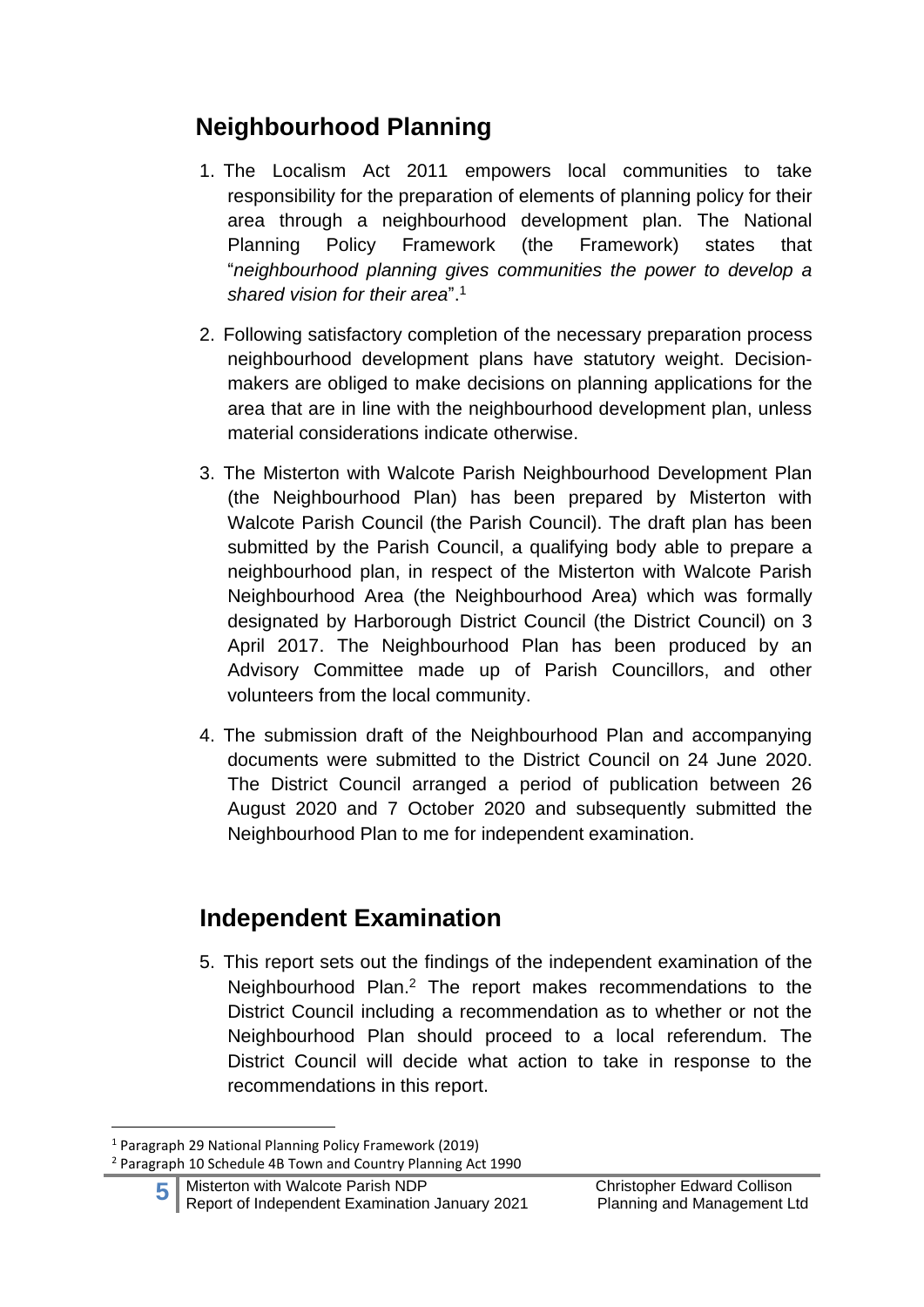- 6. The District Council will decide whether the Neighbourhood Plan should proceed to referendum, and if so whether the referendum area should be extended, and what modifications, if any, should be made to the submission version plan. Once a neighbourhood plan has been independently examined, and a decision statement is issued by the local planning authority outlining their intention to hold a neighbourhood plan referendum, it must be taken into account and can be given significant weight when determining a planning application, in so far as the plan is material to the application. $3$
- 7. Should the Neighbourhood Plan proceed to local referendum<sup>4</sup> and achieve more than half of votes cast in favour, then the Neighbourhood Plan will form part of the Development Plan and be given full weight in the determination of planning applications and decisions on planning appeals in the plan area <sup>5</sup> unless the District Council subsequently decide the Neighbourhood Plan should not be 'made'. The Housing and Planning Act 2016 requires any conflict with a neighbourhood plan to be set out in the committee report, that will inform any planning committee decision, where that report recommends granting planning permission for development that conflicts with a made neighbourhood plan. <sup>6</sup> The Framework is very clear that where a planning application conflicts with an up-to-date neighbourhood plan that forms part of the Development Plan, permission should not usually be granted.<sup>7</sup>
- 8. I have been appointed by the District Council with the consent of the Parish Council, to undertake the examination of the Neighbourhood Plan and prepare this report of the independent examination. I am independent of the Parish Council and the District Council. I do not have any interest in any land that may be affected by the Neighbourhood Plan and I hold appropriate qualifications and have appropriate experience. I am an experienced Independent Examiner of neighbourhood plans. I am a Member of the Royal Town Planning Institute; a Member of the Institute of Economic Development; a Member of the Chartered Management Institute; and a Member of the Institute of Historic Building Conservation. I have forty years

<sup>&</sup>lt;sup>3</sup> Paragraph 48 of the National Planning Policy Framework 2019 explains full weight is not given at this stage. Also see Planning Practice Guidance paragraph: 107 Reference ID: 41-107-20200407 Revision date: 07 04 2020 for changes in response to the coronavirus (COVID-19) pandemic

<sup>4</sup> The Local Government & Police & Crime Commissioner (Coronavirus) (Postponement of Elections & Referendums) (England & Wales) Regulations 2020 Regulation 13 states referendums that would have been held from 7 April 2020 up to 6 May 2021 will be held on 6 May 2021

<sup>5</sup> Section 3 Neighbourhood Planning Act 2017

<sup>6</sup> Section 156 Housing and Planning Act 2016

<sup>7</sup> Paragraph 12 National Planning Policy Framework 2019

**<sup>6</sup>** Misterton with Walcote Parish NDP Christopher Edward Collison Report of Independent Examination January 2021 Planning and Management Ltd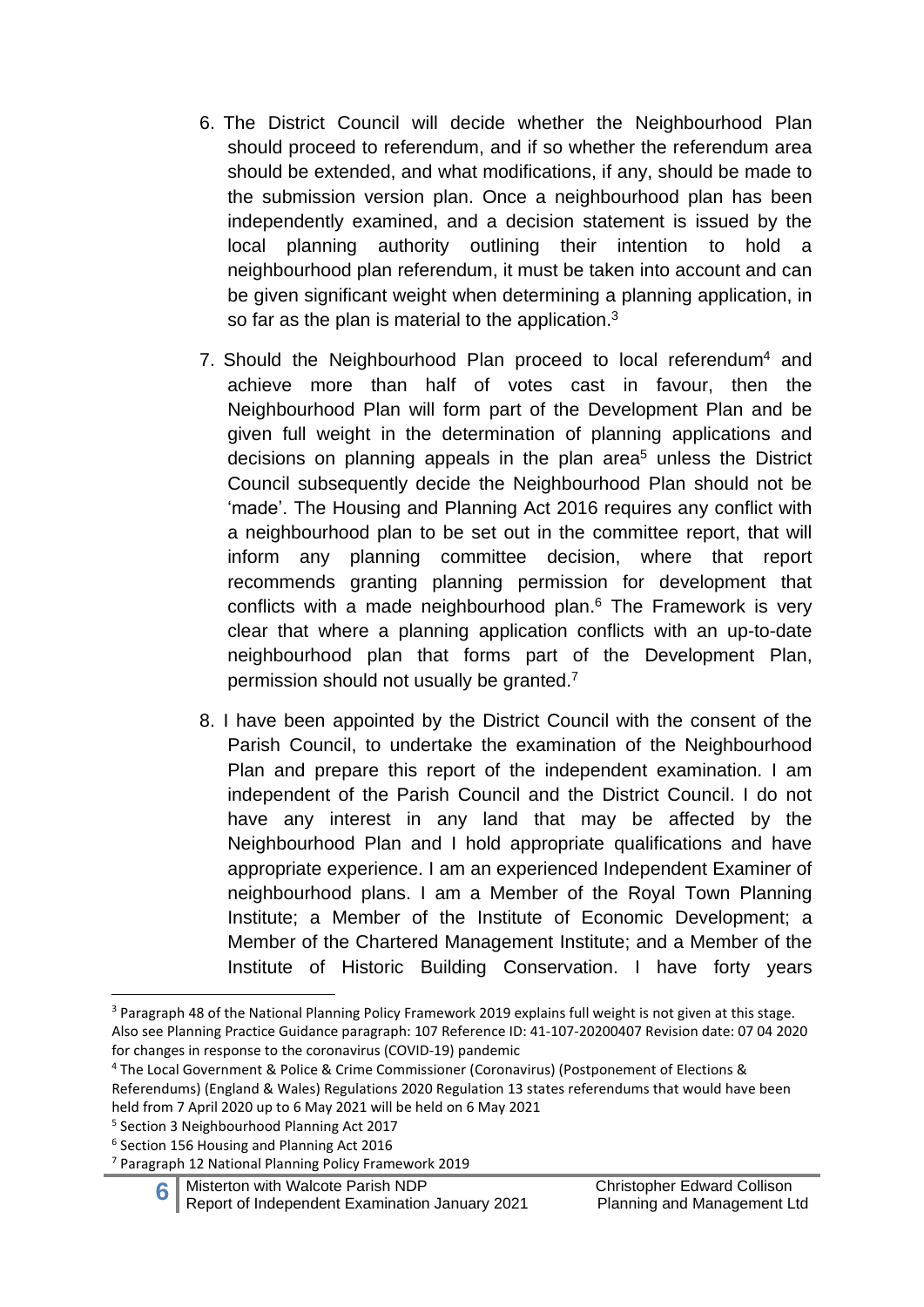professional planning experience and have held national positions and local authority Chief Planning Officer posts.

- 9. As independent examiner, I am required to produce this report and must recommend either:
	- that the Neighbourhood Plan is submitted to a referendum, or
	- that modifications are made and that the modified Neighbourhood Plan is submitted to a referendum, or
	- that the Neighbourhood Plan does not proceed to a referendum on the basis it does not meet the necessary legal requirements.
- 10.I make my recommendation in this respect and in respect to any extension to the referendum area,<sup>8</sup> in the concluding section of this report. It is a requirement that my report must give reasons for each of its recommendations and contain a summary of its main findings.<sup>9</sup>
- 11.The general rule is that examination of the issues is undertaken by the examiner through consideration of written representations.<sup>10</sup> The Planning Practice Guidance (the Guidance) states "*it is expected that the examination of a draft Neighbourhood Plan will not include a public hearing."*
- 12.The examiner has the ability to call a hearing for the purpose of receiving oral representations about a particular issue in any case where the examiner considers that the consideration of oral representations is necessary to ensure adequate examination of the issue, or a person has a fair chance to put a case. All parties have had the opportunity to state their case. The Regulation 16 responses clearly set out any representations relevant to my consideration whether or not the Neighbourhood Plan meets the Basic Conditions and other requirements. As I did not consider a hearing necessary, I proceeded on the basis of examination of the written representations and an unaccompanied visit to the Neighbourhood Plan area.

<sup>8</sup> Paragraph 8(1)(d) Schedule 4B Town and Country Planning Act 1990

<sup>&</sup>lt;sup>9</sup> Paragraph 10(6) Schedule 4B Town and Country Planning Act 1990 <sup>10</sup> Paragraph 9(1) Schedule 4B Town and Country Planning Act 1990

**<sup>7</sup>** Misterton with Walcote Parish NDP Christopher Edward Collison Report of Independent Examination January 2021 Planning and Management Ltd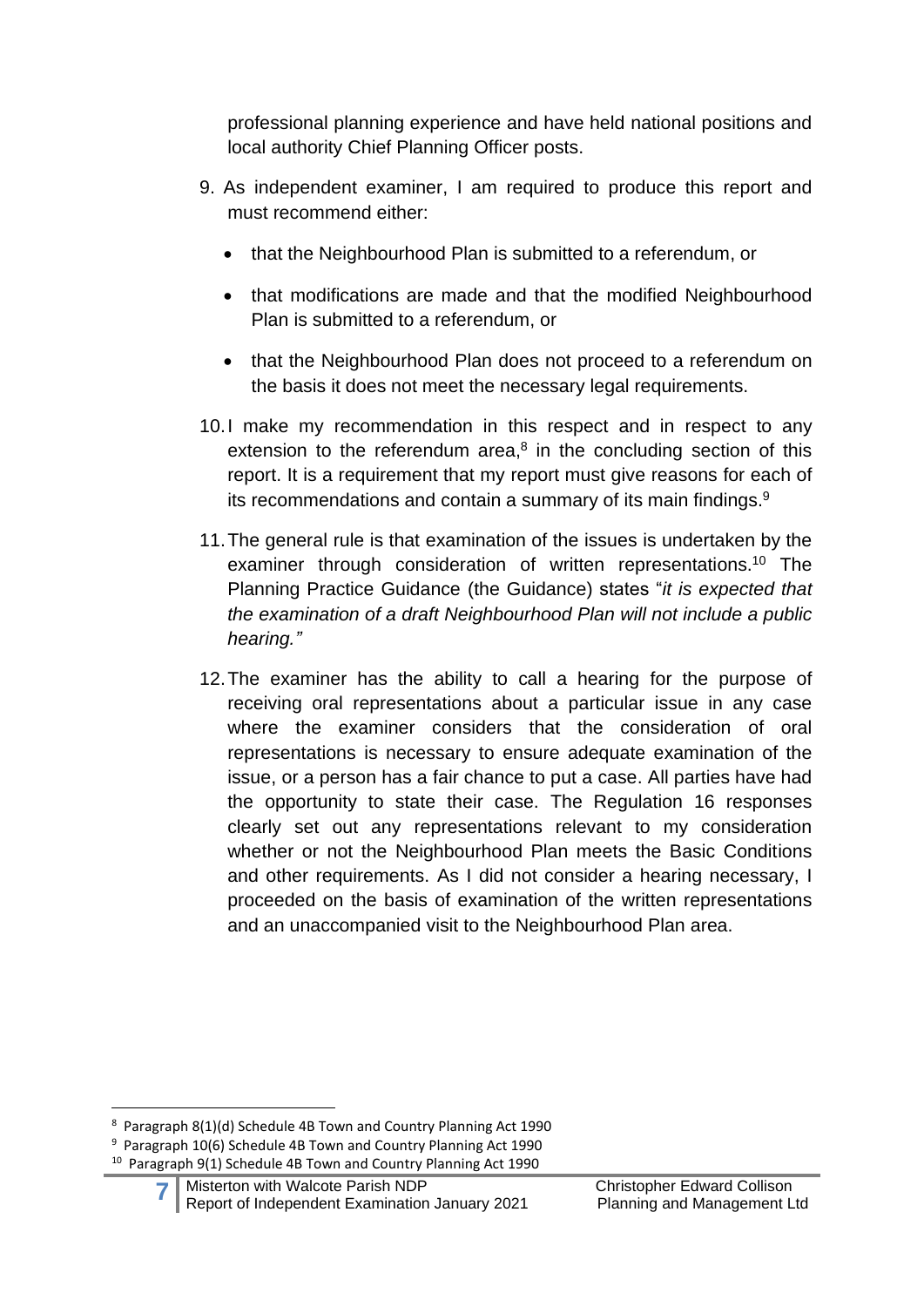# **Basic Conditions and other Statutory Requirements**

- 13.An independent examiner must consider whether a neighbourhood plan meets the "Basic Conditions". <sup>11</sup> A neighbourhood plan meets the Basic Conditions if:
	- having regard to national policies and advice contained in guidance issued by the Secretary of State, it is appropriate to make the plan;
	- the making of the neighbourhood plan contributes to the achievement of sustainable development;
	- the making of the neighbourhood plan is in general conformity with the strategic policies contained in the development plan for the area of the authority (or any part of that area);
	- the making of the neighbourhood plan does not breach, and is otherwise compatible with, EU obligations; and
	- the making of the neighbourhood development plan does not breach the requirements of Chapter 8 of Part 6 of the Conservation of Habitats and Species Regulations 2017.<sup>12</sup>
- 14.An independent examiner must also consider whether a neighbourhood plan is compatible with the Convention Rights. <sup>13</sup> All of these matters are considered in the later sections of this report titled 'The Neighbourhood Plan taken as a whole' and 'The Neighbourhood Plan Policies'.
- 15.In addition to the Basic Conditions and Convention Rights, I am also required to consider whether the Neighbourhood Plan complies with the provisions made by or under sections 38A and 38B of the Planning and Compulsory Purchase Act 2004. <sup>14</sup> I am satisfied the Neighbourhood Plan has been prepared in accordance with the requirements of those sections, in particular in respect to the Neighbourhood Planning (General) Regulations 2012 as amended (the

<sup>11</sup> Paragraph 8(2) Schedule 4B Town and Country Planning Act 1990

<sup>&</sup>lt;sup>12</sup> This Basic Condition arises from the coming into force, on 28 December 2018, of the Conservation of Habitats and Species and Planning (Various Amendments) (England and Wales) Regulations 2018 whereby the Neighbourhood Planning Regulations 2012 are amended. This basic condition replaced a basic condition "the making of the neighbourhood plan is not likely to have a significant effect on a European site or a European offshore marine site, either alone or in combination with other plans or projects".

<sup>&</sup>lt;sup>13</sup> The Convention Rights has the same meaning as in the Human Rights Act 1998

<sup>&</sup>lt;sup>14</sup> In sections 38A and 38B themselves; in Schedule 4B to the 1990 Act (introduced by section 38A (3)); and in the 2012 Regulations (made under sections 38A (7) and 38B (4)).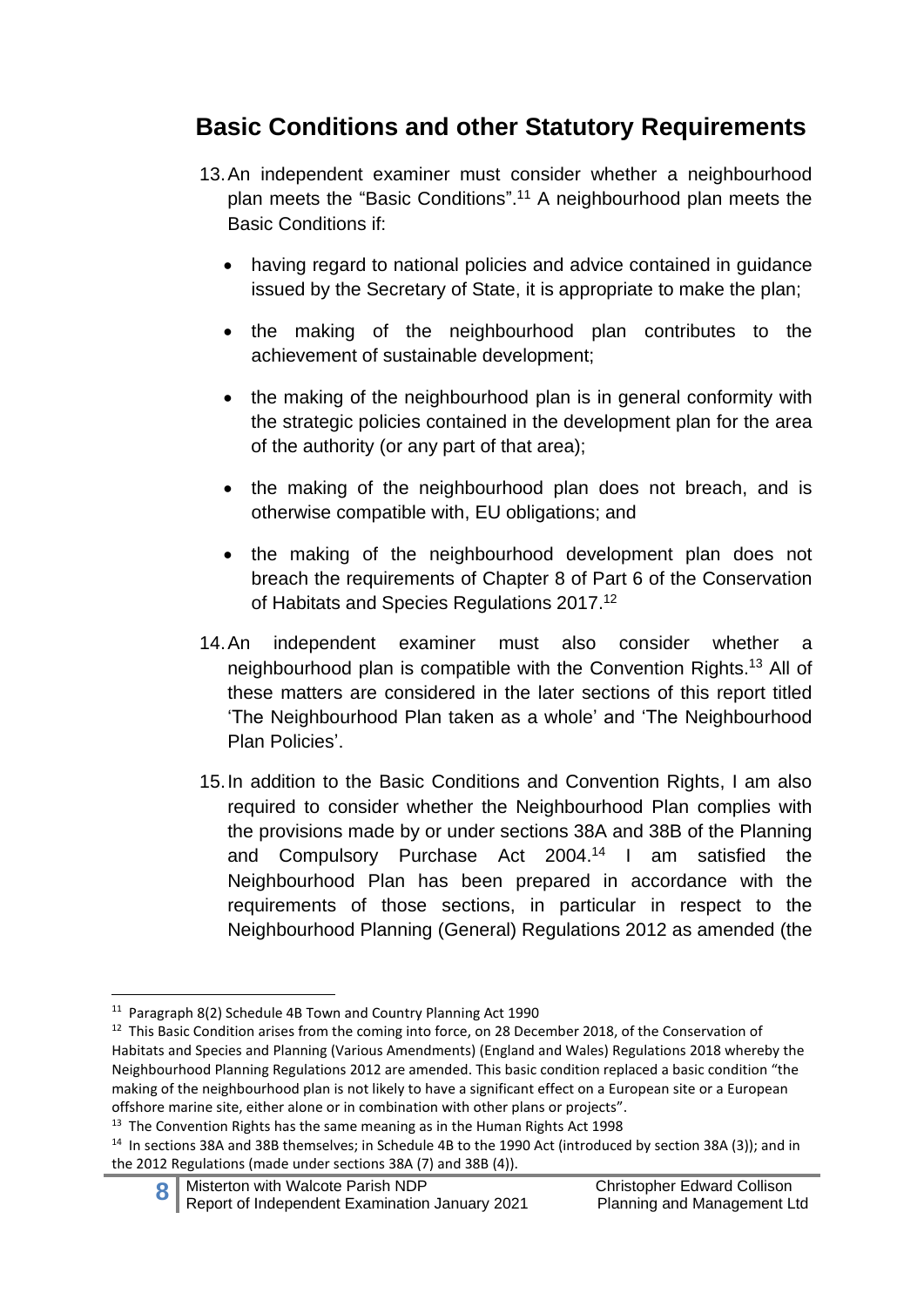Regulations) which are made pursuant to the powers given in those sections.

- 16.The Neighbourhood Plan relates to the area that was designated by the District Council as a neighbourhood area on 3 April 2017. A map of the Neighbourhood Area is included as Figure 1 of the Submission Version Plan. The Neighbourhood Plan designated area is coterminous with the Misterton with Walcote Parish Council boundary. The Neighbourhood Plan does not relate to more than one neighbourhood area,<sup>15</sup> and no other neighbourhood development plan has been made for the neighbourhood area.<sup>16</sup> All requirements relating to the plan area have been met.
- 17. I am also required to check whether the Neighbourhood Plan sets out policies for the development and use of land in the whole or part of a designated neighbourhood area;<sup>17</sup> and the Neighbourhood Plan does not include provision about excluded development. <sup>18</sup> I am able to confirm that I am satisfied that each of these requirements has been met.
- 18.A neighbourhood plan must also meet the requirement to specify the period to which it has effect.<sup>19</sup> The front cover of the Submission Version Plan clearly states the Plan period is 2019 – 2031. Section 4 of the Neighbourhood Plan explains the end date of 2031 is aligned with the Harborough Local Plan.
- 19.The role of an independent examiner of a neighbourhood plan is defined. I am not examining the tests of soundness provided for in respect of examination of Local Plans.<sup>20</sup> It is not within my role to examine or produce an alternative plan, or a potentially more sustainable plan, except where this arises as a result of my recommended modifications so that the Neighbourhood Plan meets the Basic Conditions and other requirements that I have identified. I have been appointed to examine whether the submitted Neighbourhood Plan meets the Basic Conditions and Convention Rights, and the other statutory requirements.

<sup>&</sup>lt;sup>15</sup> Section 38B (1)(c) Planning and Compulsory Purchase Act 2004

<sup>16</sup> Section 38B (2) Planning and Compulsory Purchase Act 2004

<sup>&</sup>lt;sup>17</sup> Section 38A (2) Planning and Compulsory Purchase Act 2004

<sup>&</sup>lt;sup>18</sup> Principally minerals, waste disposal, development automatically requiring Environmental Impact Assessment and nationally significant infrastructure projects - Section 38B(1)(b) Planning and Compulsory Purchase Act 2004

<sup>&</sup>lt;sup>19</sup> Section 38B (1)(a) Planning and Compulsory Purchase Act 2004

<sup>&</sup>lt;sup>20</sup> Under section 20 of the Planning and Compulsory Purchase Act 2004 and in respect of which guidance is given in paragraph 35 of the National Planning Policy Framework 2019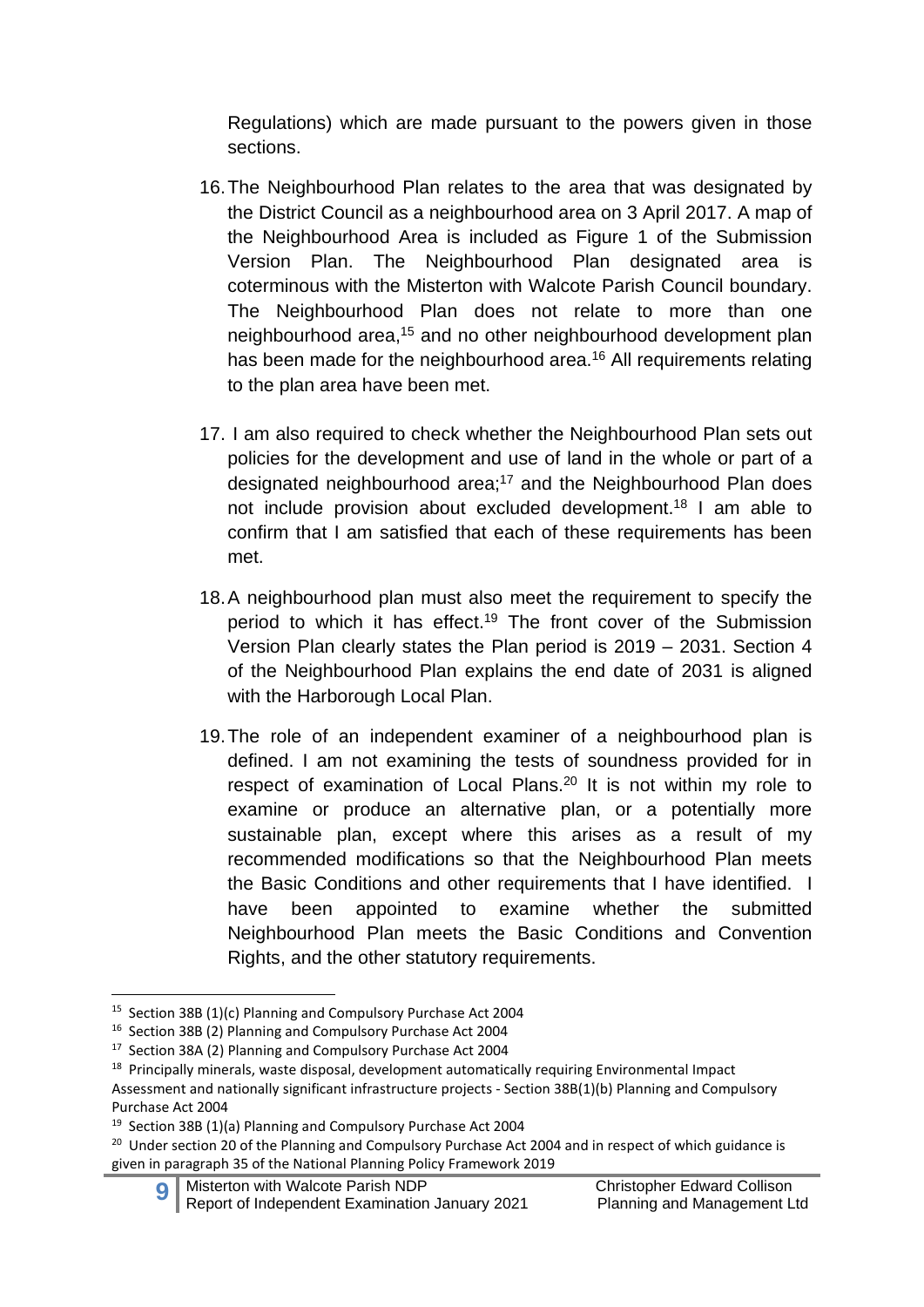- 20.A neighbourhood plan can be narrow or broad in scope. There is no requirement for a neighbourhood plan to be holistic, or to include policies dealing with all land uses or development types, and there is no requirement for a neighbourhood plan to be formulated as, or perform the role of, a comprehensive local plan. The nature of neighbourhood plans varies according to local requirements.
- 21.Neighbourhood plans are developed by local people in the localities they understand and as a result each plan will have its own character. It is not within my role to re-interpret, restructure, or re-write a plan to conform to a standard approach or terminology. Indeed, it is important that neighbourhood plans reflect thinking and aspiration within the local community. They should be a local product and have particular meaning and significance to people living and working in the area.
- 22.I have only recommended modifications to the Neighbourhood Plan (presented in bold type) where I consider they need to be made so that the plan meets the Basic Conditions and the other requirements I have identified.<sup>21</sup> I refer to the matter of minor corrections and other adjustments of general text in the Annex to my report.

# **Documents**

- 23.I have considered each of the following documents in so far as they have assisted me in determining whether the Neighbourhood Plan meets the Basic Conditions and other requirements:
- Misterton with Walcote Parish Neighbourhood Plan 2019-2031 Submission Version (including Annexes 1 to 9) June 2020
- Misterton with Walcote Neighbourhood Plan Consultation Statement, including Appendix [*In this report referred to as the Consultation Statement]*
- Misterton with Walcote Neighbourhood Plan Statement of Basic Conditions June 2020 [*In this report referred to as the Basic Conditions Statement]*
- Strategic Environmental Assessment Screening Report Misterton with Walcote Neighbourhood Plan February 2020
- Strategic Environmental Assessment Determination Misterton with Walcote Neighbourhood Plan July 2020
- Information available on the Misterton with Walcote Parish Council and Harborough District Council websites
- Representations received during the Regulation 16 publicity period

 $21$  See 10(1) and 10(3) of Schedule 4B to the Town and Country Planning Act 1990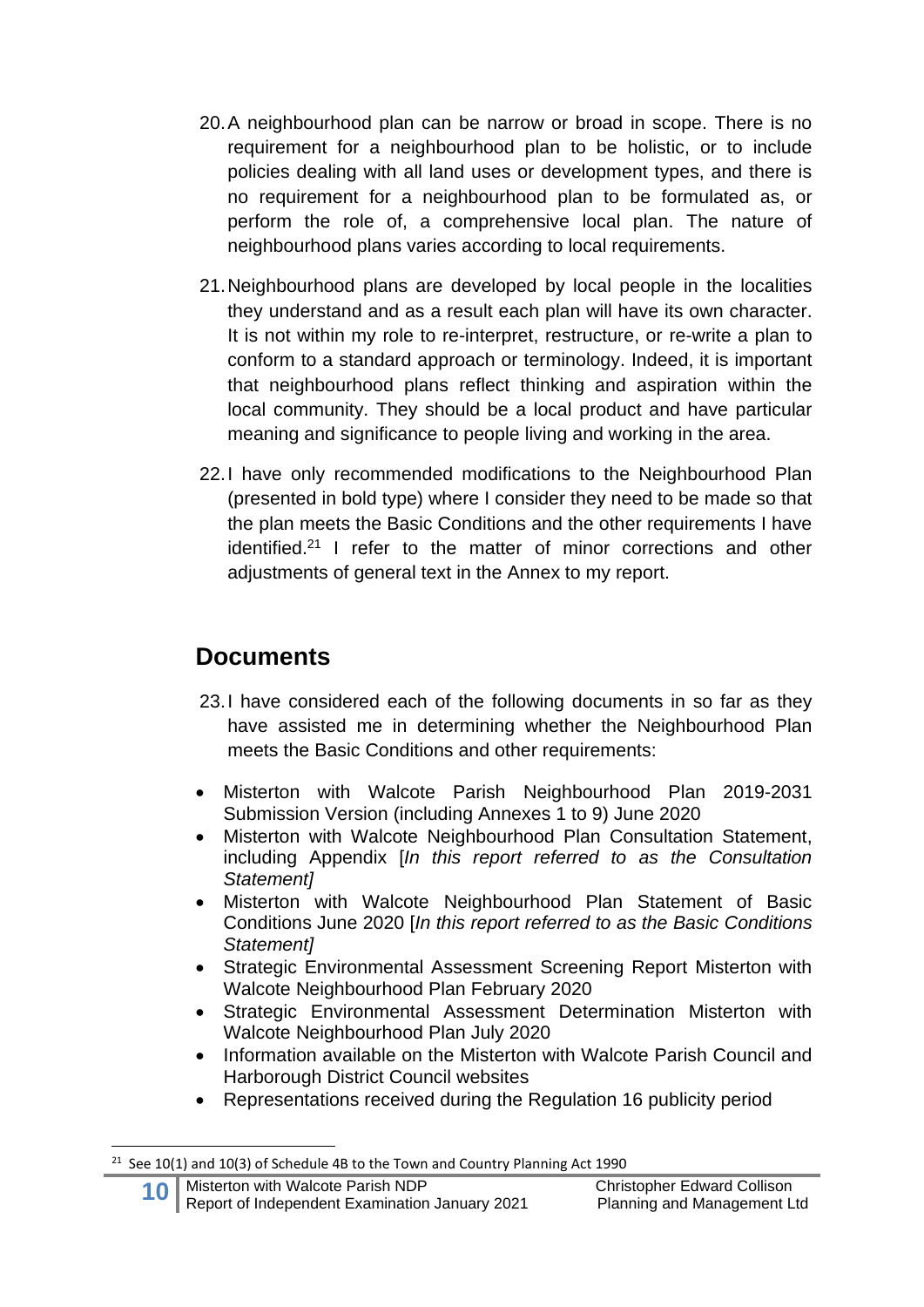- Correspondence between the Independent Examiner and the District and Parish Councils including: the initial letter of the Independent Examiner dated 21 December 2020; the Parish Council comments on the Regulation 16 representations of other parties dated 8 January 2021; the letter of the Independent Examiner seeking clarification of various matters dated 19 January 2021; and the joint response of the Parish Council and District Councils, dated 21 January 2021.
- Harborough Local Plan 2011 to 2031 adopted 30 April 2019
- National Planning Policy Framework (February 2019) and subsequently updated [*In this report referred to as the Framework*]
- Permitted development rights for householders' technical guidance MHCLG (10 September 2019) [*In this report referred to as the Permitted Development Guidance]*
- Planning Practice Guidance web-based resource MHCLG (first fully launched 6 March 2014 and subsequently updated) [*In this report referred to as the Guidance]*
- Town and Country Planning (Use Classes) Order 1987 (as amended)
- Town and Country Planning (General Permitted Development) (Amendment and Consequential Provisions) (England) Order 2014
- Town and Country Planning (General Permitted Development) (Amendment and Consequential Provisions) (England) Order 2015
- Town and Country Planning Act 1990 (as amended)
- Planning and Compulsory Purchase Act 2004 (as amended)
- Equality Act 2010
- Localism Act 2011
- Housing and Planning Act 2016
- Neighbourhood Planning Act 2017 and Commencement Regulations 19 July 2017, 22 September 2017, and 15 January 2019
- Neighbourhood Planning (General) Regulations 2012 (as amended) [*In this report referred to as the Regulations. References to Regulation 14, Regulation 16 etc in this report refer to these Regulations]*
- Neighbourhood Planning (General) (Amendment) Regulations 2015
- Neighbourhood Planning (General) incorporating Development Control Procedure (Amendment) Regulations 2016
- Conservation of Habitats and Species and Planning (Various Amendments) (England and Wales) Regulations 2018
- Local Government & Police & Crime Commissioner (Coronavirus) (Postponement of Elections & Referendums) (England & Wales) Regulations 2020

# **Consultation**

24.The submitted Neighbourhood Plan is accompanied by a Consultation Statement which outlines the process undertaken in the preparation of the plan. In addition to detailing who was consulted and by what methods, it also provides a summary of comments received from local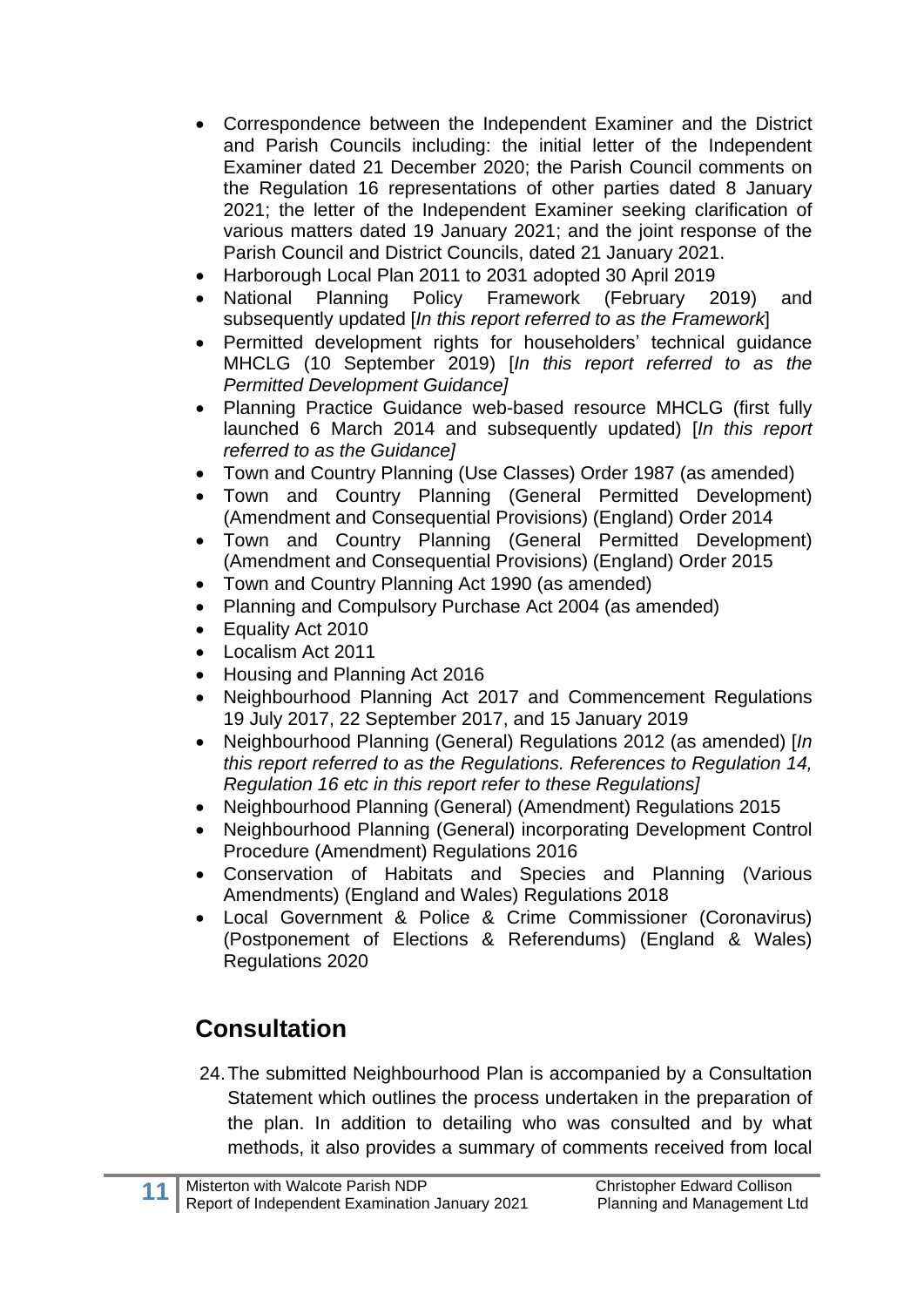community members, and other consultees, and how these have been addressed in the submission plan. I highlight here a number of key stages of consultation undertaken in order to illustrate the approach adopted.

- 25.The Advisory Committee, comprising Parish Councillors and other volunteers from the community, that has led the preparation of the Neighbourhood Plan first met in August 2017. Minutes of all Advisory Committee meetings have been published on the Parish Council website. Three theme groups, considering housing, environment, and economy, transport and community assets were established in March 2018. The progress made by the Advisory Committee has been overseen by the Parish Council through a regular agenda item. Public participation has been achieved through regular updates in "The Walcote Word" parish e-newsletter. Updates and notice of Plan events and a comprehensive questionnaire were included in the Five parishes newsletter delivered to every household. Publicity has also been achieved through use of noticeboards, flyers, and deposit of documents at four well used locations. A housing needs survey was undertaken in autumn 2018 and open meetings have been held on five occasions.
- 26.In accordance with Regulation 14 the Parish Council consulted on the pre-submission version of the draft Neighbourhood Plan between 24 February 2020 and 20 April 2020. Publicity included notification in a paper special edition of the Walcote Word newsletter, and letters sent by post, email or hand delivered to all statutory consultees, landowners, and owners/occupiers of properties identified as nondesignated heritage assets. All Plan documents were published on the Parish Council website, and arrangements were made to provide hard copy documents on request to the Parish Council clerk. The 15 representations received in response to the consultation are presented in the Appendix of the Consultation Statement. Action taken, including modification and correction of the emerging Neighbourhood Plan, is also set out in the Appendix. Suggestions have, where considered appropriate, been reflected in a number of changes to the Plan that was submitted by the Parish Council to the District Council.
- 27.The Submission Version of the Neighbourhood Plan has been the subject of a Regulation 16 period of publication between 26 August 2020 and 7 October 2020. This extended time period and adjusted arrangements for publicity and accessibility were adopted in response to the circumstances arising from the Covid 19 pandemic at that time.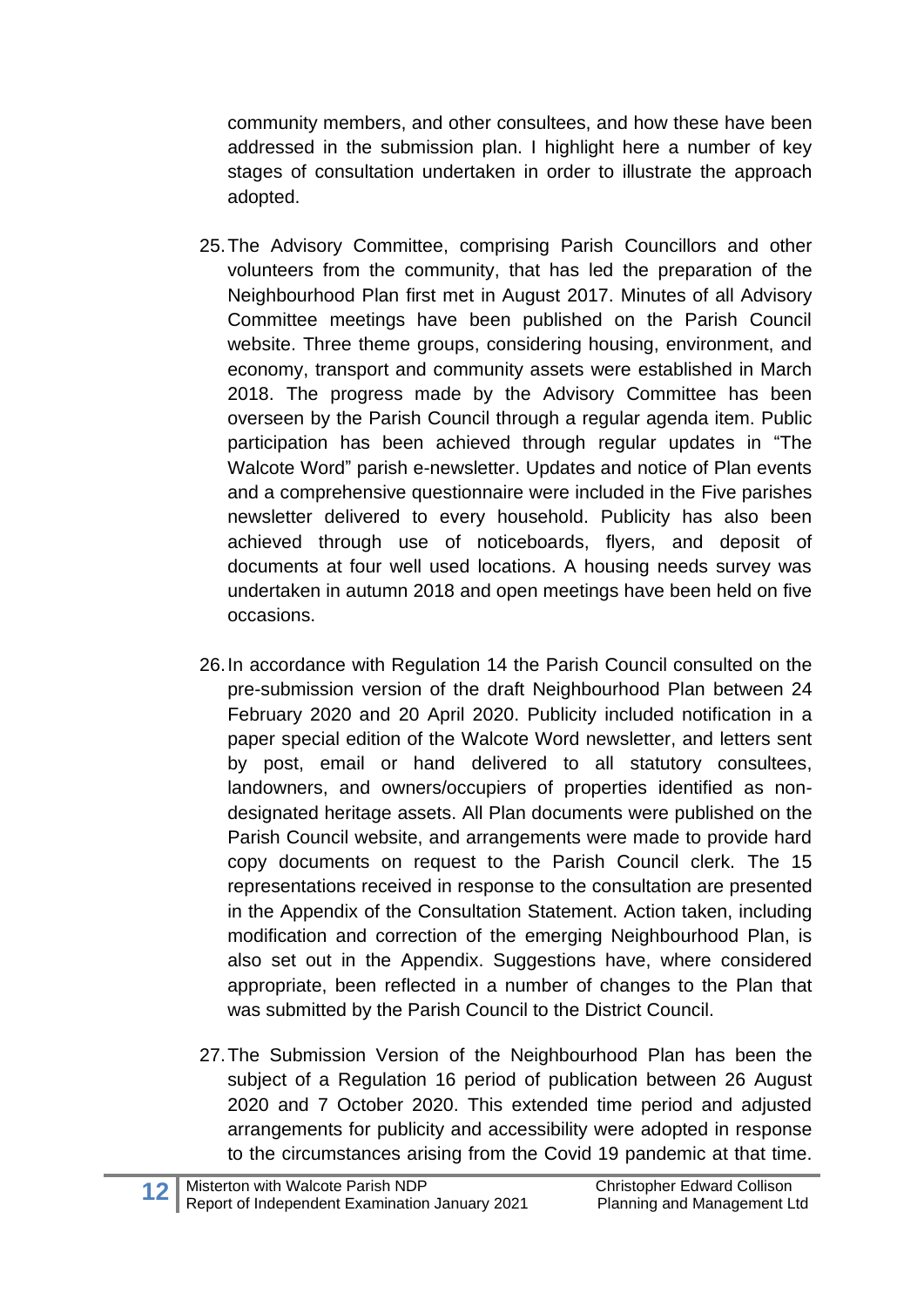Eleven representations were submitted in total.

- 28.I have been provided with copies of each of those representations. In preparing this report I have taken into consideration all of the representations submitted, in so far as they are relevant to my role, even though they may not be referred to in whole, or in part in my report. Some representations, or parts of representations, are not relevant to my role which is to decide whether or not the Neighbourhood Plan meets the Basic Conditions and other requirements that I have identified. Where the representations suggest additional matters that could be included in the Neighbourhood Plan that is only a matter for my consideration where such additions are necessary for the Neighbourhood Plan to meet the Basic Conditions or other requirements that I have identified. Where relevant representations relate to specific policies, I have taken them into consideration later in my report when considering the policy in question.
- 29. I provided the Parish Council with an opportunity to comment on the Regulation 16 representations of other parties. Whilst I placed no obligation on the Parish Council to offer any comments, such an opportunity can prove helpful where representations of other parties include matters that have not been raised earlier in the plan preparation process. On 8 January 2021 the Parish Council responded to the opportunity to comment by setting out a statement in respect of two of the Regulation 16 representations. I have taken the Parish Council comments into account in preparing my report.
- 30.The Regulations state that where a qualifying body submits a plan proposal to the local planning authority it must include amongst other items a consultation statement. The Regulations state a consultation statement means a document which:
	- a) contains details of the persons and bodies who were consulted about the proposed neighbourhood development plan;
	- b) explains how they were consulted;
	- c) summarises the main issues and concerns raised by the persons consulted; and
	- d) describes how these issues and concerns have been considered and, where relevant, addressed in the proposed neighbourhood development plan. 22

<sup>&</sup>lt;sup>22</sup> Regulation 15 The Neighbourhood Planning (General) Regulations 2012 SI 2012 No.637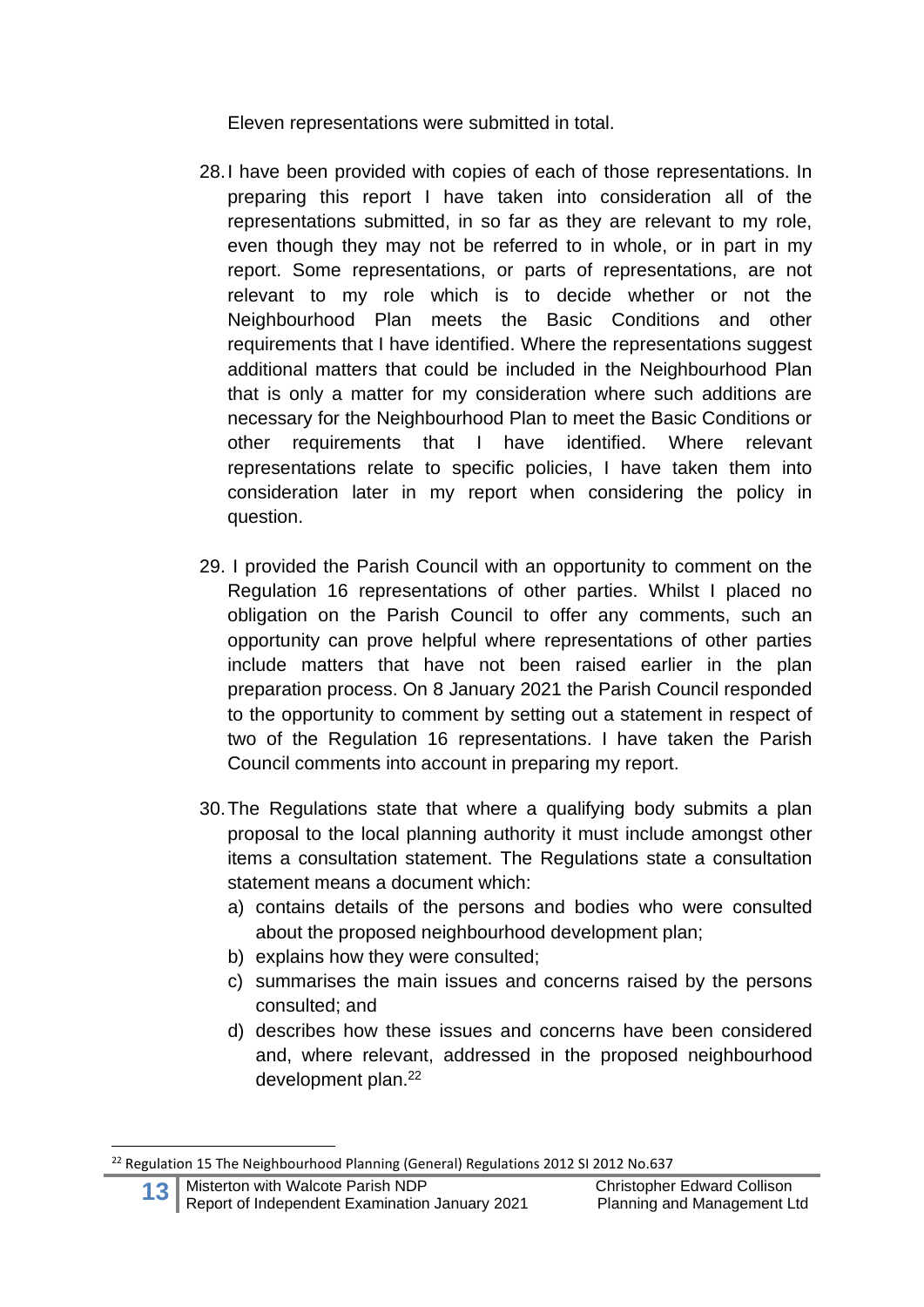31.The Consultation Statement includes information in respect of each of the requirements set out in the Regulations. I am satisfied the requirements have been met. In addition, sufficient regard has been paid to the advice regarding plan preparation and engagement contained within the Guidance. It is evident the Neighbourhood Plan Advisory Committee has taken great care to ensure stakeholders have had full opportunity to influence the general nature, and specific policies, of the Neighbourhood Plan.

# **The Neighbourhood Plan taken as a whole**

32.This section of my report considers whether the Neighbourhood Plan taken as a whole meets EU obligations, habitats and Human Rights requirements; has regard to national policies and advice contained in guidance issued by the Secretary of State; whether the plan contributes to the achievement of sustainable development; and whether the plan is in general conformity with the strategic policies contained in the Development Plan for the area. Each of the plan policies is considered in turn in the section of my report that follows this. In considering all of these matters I have referred to the submission, background, and supporting documents, and copies of the representations and other material provided to me.

Consideration of Convention Rights; and whether the making of the Neighbourhood Plan does not breach, and is otherwise compatible with, EU obligations; and the making of the neighbourhood development plan does not breach the requirements of Chapter 8 of Part 6 of the Conservation of Habitats and Species Regulations 2017

- 33.The Basic Conditions Statement states the Neighbourhood Plan *"has regard to and is compatible with the fundamental rights and freedoms guaranteed under the European Convention on Human Rights."*
- 34. I have considered the European Convention on Human Rights and in particular Article 8 (privacy); Article 14 (discrimination); and Article 1 of the first Protocol (property). <sup>23</sup> Development Plans by their nature will include policies that relate differently to areas of land. Where the Neighbourhood Plan policies relate differently to areas of land this has been explained in terms of land use and development related issues. I

<sup>&</sup>lt;sup>23</sup> The Human Rights Act 1998 which came into force in the UK in 2000 had the effect of codifying the protections in the European Convention on Human Rights into UK law.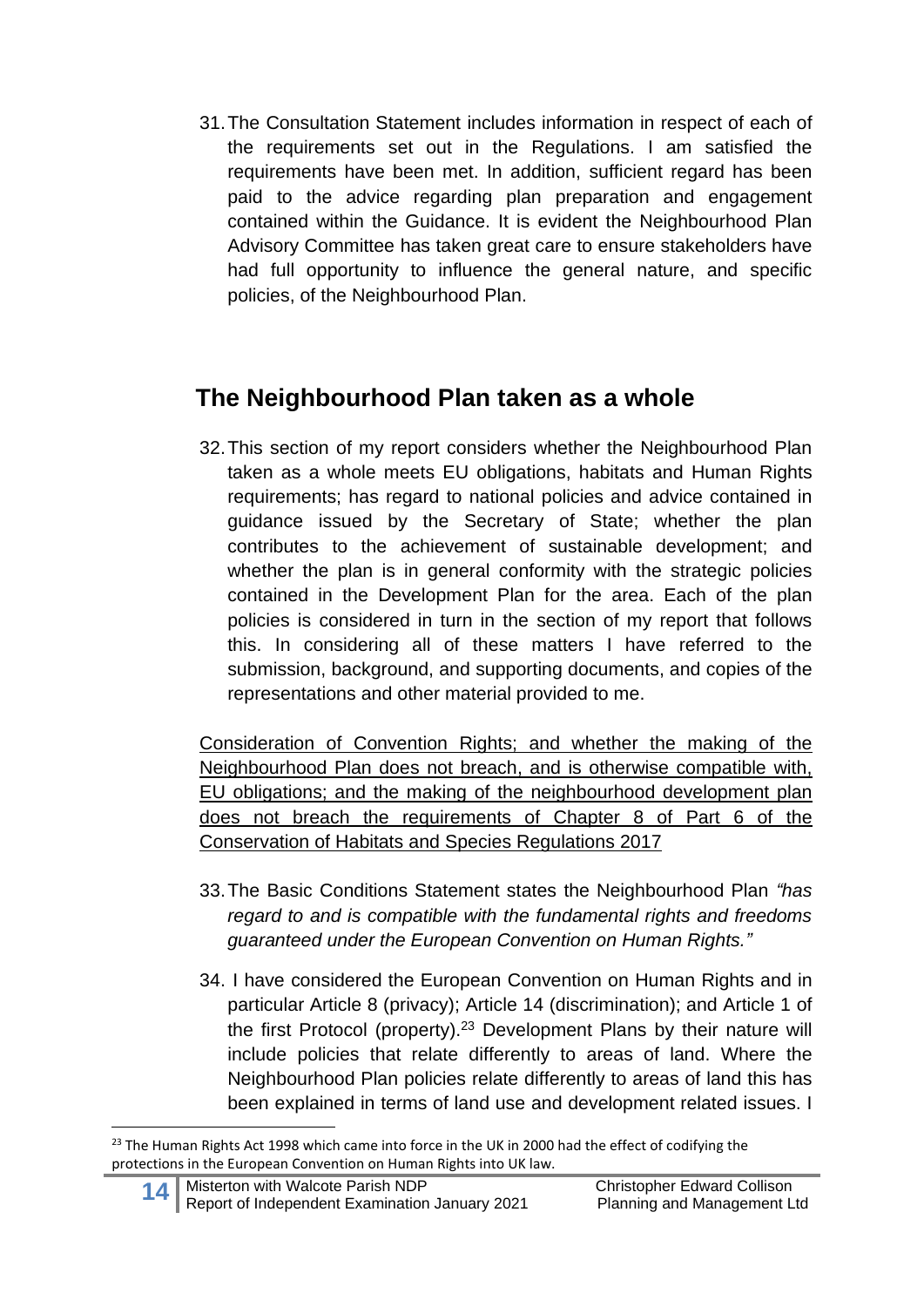have seen nothing in the submission version of the Neighbourhood Plan that indicates any breach of the Convention. I am satisfied the Neighbourhood Plan has been prepared in accordance with the obligations for Parish Councils under the Public Sector Equality Duty (PSED) in the Equality Act 2010. Whilst no Equality Impact Assessment has been undertaken in respect of the Neighbourhood Plan, from my own examination the Neighbourhood Plan would appear to have neutral or positive impacts on groups with protected characteristics as identified in the Equality Act 2010.

- 35.The objective of EU Directive 2001/42<sup>24</sup> is *"to provide for a high level of protection of the environment and to contribute to the integration of environmental considerations into the preparation and adoption of plans and programmes with a view to promoting sustainable development, by ensuring that, in accordance with this Directive, an environmental assessment is carried out of certain plans and programmes which are likely to have significant effects on the environment."* The Neighbourhood Plan falls within the definition of 'plans and programmes' <sup>25</sup> as the Local Planning Authority is obliged to 'make' the plan following a positive referendum result.<sup>26</sup>
- 36.The Neighbourhood Planning (General) (Amendment) Regulations 2015 require the Parish Council, as the Qualifying Body, to submit to Harborough District Council either an environmental report prepared in accordance with the Environmental Assessment of Plans and Programmes Regulations 2004, or a statement of reasons why an environmental report is not required.
- 37.The Misterton with Walcote Neighbourhood Plan Strategic Environmental Assessment Determination July 2020 states "*As a result of the assessment in Section 4, it is unlikely there will be any significant environmental effects arising from the Misterton with Walcote Neighbourhood Plan Regulation 14 Draft as submitted at the date of this assessment, that were not covered in the Sustainability Appraisal for the Local Plan. As such, it is the determination of the Council that the Misterton with Walcote Neighbourhood Plan does not require a full SEA to be undertaken. The Environment Agency, Natural England and Historic England have been consulted on the Screening Report prior to the Councils determination and their responses have been made available as part of this Determination. If the issues addressed in the Neighbourhood Plan should change then a new*

<sup>&</sup>lt;sup>24</sup> Transposed into UK law through the Environmental Assessment of Plans and Programmes Regulations 2004 <sup>25</sup> Defined in Article 2(a) of Directive 2001/42

<sup>&</sup>lt;sup>26</sup> Judgement of the Court of Justice of the European Union (Fourth Chamber) 22 March 2012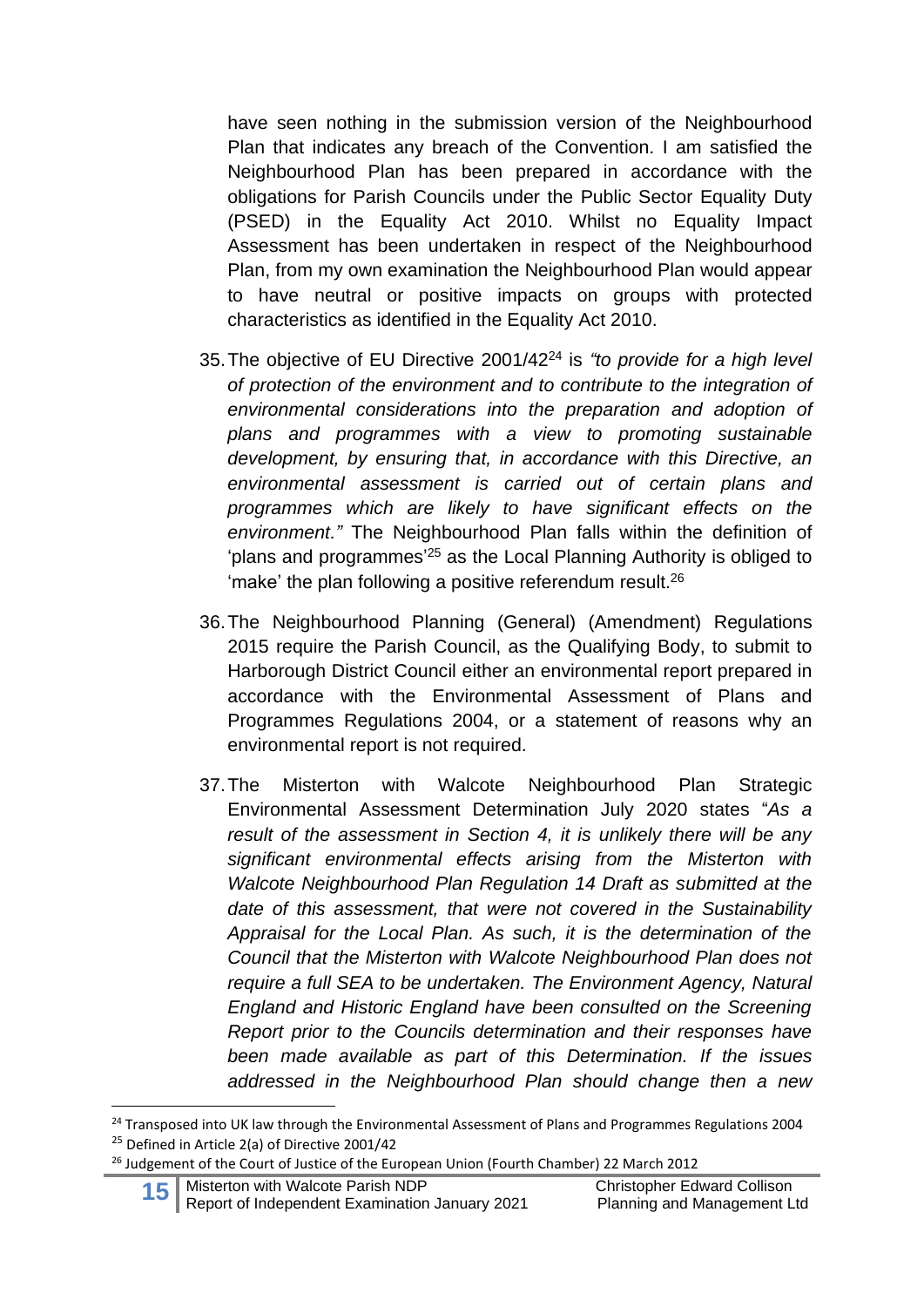*screening process will need to be undertaken determine whether an SEA will be required."* I am satisfied the requirements regarding Strategic Environmental Assessment have been met.

38.The Basic Conditions Statement states "*The Misterton with Walcote NP area does not include or is not close to a European site that would require a Habitats Regulations Assessment*." I have earlier in my report, in Footnote 12, referred to the replacement on 28 December 2018 of the Basic Condition relating to Habitats that had previously been in place throughout the early period of preparation of the Neighbourhood Plan. The Basic Conditions Statement is dated June 2020. The Table presented at section 4.2 of the Strategic Environmental Assessment Determination document states "*Misterton with Walcote NP is unlikely to have a substantial effect on the Natura 2000 network of protected sites. The Plan does not allocate sites for housing. A Habitat Regulations Assessment (HRA) has been undertaken as part of the Local Plan preparation. The assessment concludes that the Local Plan will not have a likely significant effect on any internationally important wildlife sites either alone or in conjunction with other plans and projects. These conclusions are based on the fact that no such sites are located within the district and no impact pathways were identified linking internationally important wildlife sites outside of the district (e.g. Rutland Water SPA/Ramsar site) to development within Harborough District. The Local Plan HRA considered but dismissed the following sites from the analysis due to a combination of distance and absence of impact pathways linking it to the District: • Ensor's Pool SAC; • The Upper Nene Valley Gravel Pits SPA and Ramsar; and • River Mease SAC. The HRA looked into the potential effects of the plan on Rutland Water SPA and Ramsar site in more detail. However, it concluded that the Local Plan will not have a likely significant effect on the site as no impact pathways were identified linking it to development within Harborough District. Given that Misterton with Walcote lies some 40 km from Rutland Water SPA/Ramsar, it is considered that the NP will not affect any Natura 2000 sites in line with the findings of the HRA. Therefore, it is concluded that a full Appropriate Assessment is not deemed to be required."* The Table presented in Appendix 3 of the Strategic Environmental Assessment Determination document states the nearest Natura 2000 site is Ensor's Pool SAC which is reported to be 30 km away. The analysis does not identify any negative effects relating to Habitats Regulations arising from any policy of the Neighbourhood Plan. I am satisfied that the Neighbourhood Plan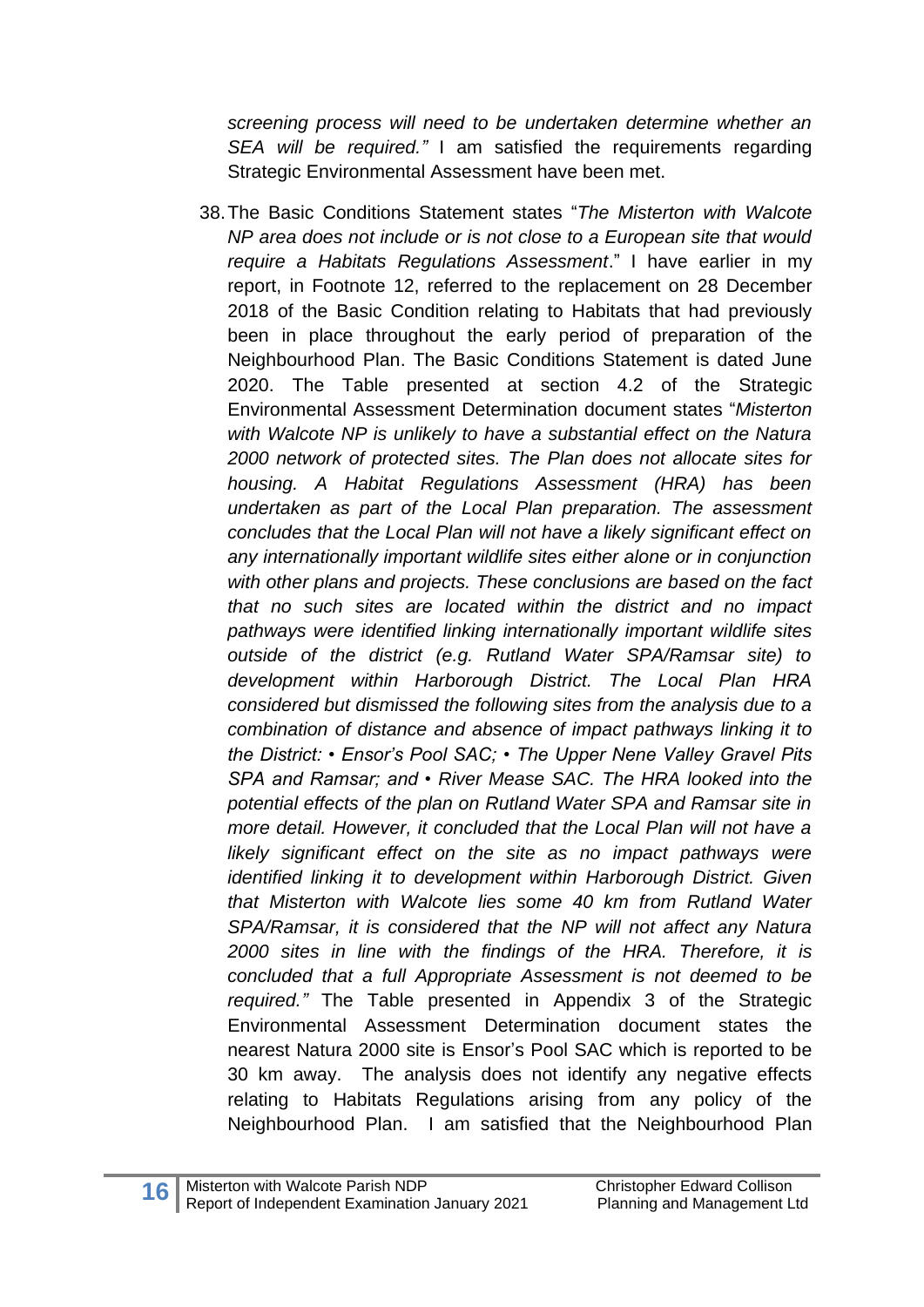meets the requirements of the revised Basic Condition relating to Habitats Regulations.

- 39.There are a number of other EU obligations that can be relevant to land use planning including the Water Framework Directive, the Waste Framework Directive, and the Air Quality Directive but none appear to be relevant in respect of this independent examination.
- 40.I conclude that the Neighbourhood Plan is compatible with the Convention Rights, and does not breach, and is otherwise compatible with, EU obligations. I also conclude the making of the Neighbourhood Plan does not breach the requirements of Chapter 8 of Part 6 of the Conservation of Habitats and Species Regulations 2017.
- 41.The Guidance states it is the responsibility of the local planning authority to ensure that all the regulations appropriate to the nature and scope of a draft neighbourhood plan submitted to it have been met in order for the draft neighbourhood plan to progress. The District Council as Local Planning Authority must decide whether the draft neighbourhood plan is compatible with EU obligations:
	- when it takes the decision on whether the neighbourhood plan should proceed to referendum; and
	- when it takes the decision on whether or not to make the neighbourhood plan (which brings it into legal force).<sup>27</sup>

Consideration whether having regard to national policies and advice contained in guidance issued by the Secretary of State, it is appropriate to make the Neighbourhood Plan; and whether the making of the Neighbourhood Plan contributes to the achievement of sustainable development

42.I refer initially to the basic condition "*having regard to national policies and advice contained in guidance issued by the Secretary of State, it is appropriate to make the plan".* The requirement to determine whether it is appropriate that the plan is made includes the words *"having regard to".* This is not the same as compliance, nor is it the same as part of the tests of soundness provided for in respect of examinations of Local Plans <sup>28</sup> which requires plans to be *"consistent with national policy".*

<sup>&</sup>lt;sup>27</sup> Planning Practice Guidance paragraph 031 Reference ID: 11-031-20150209 revision 09 02 2015 <sup>28</sup> Under section 20 of the Planning and Compulsory Purchase Act 2004 and in respect of which guidance is given in paragraph 35 of the National Planning Policy Framework 2019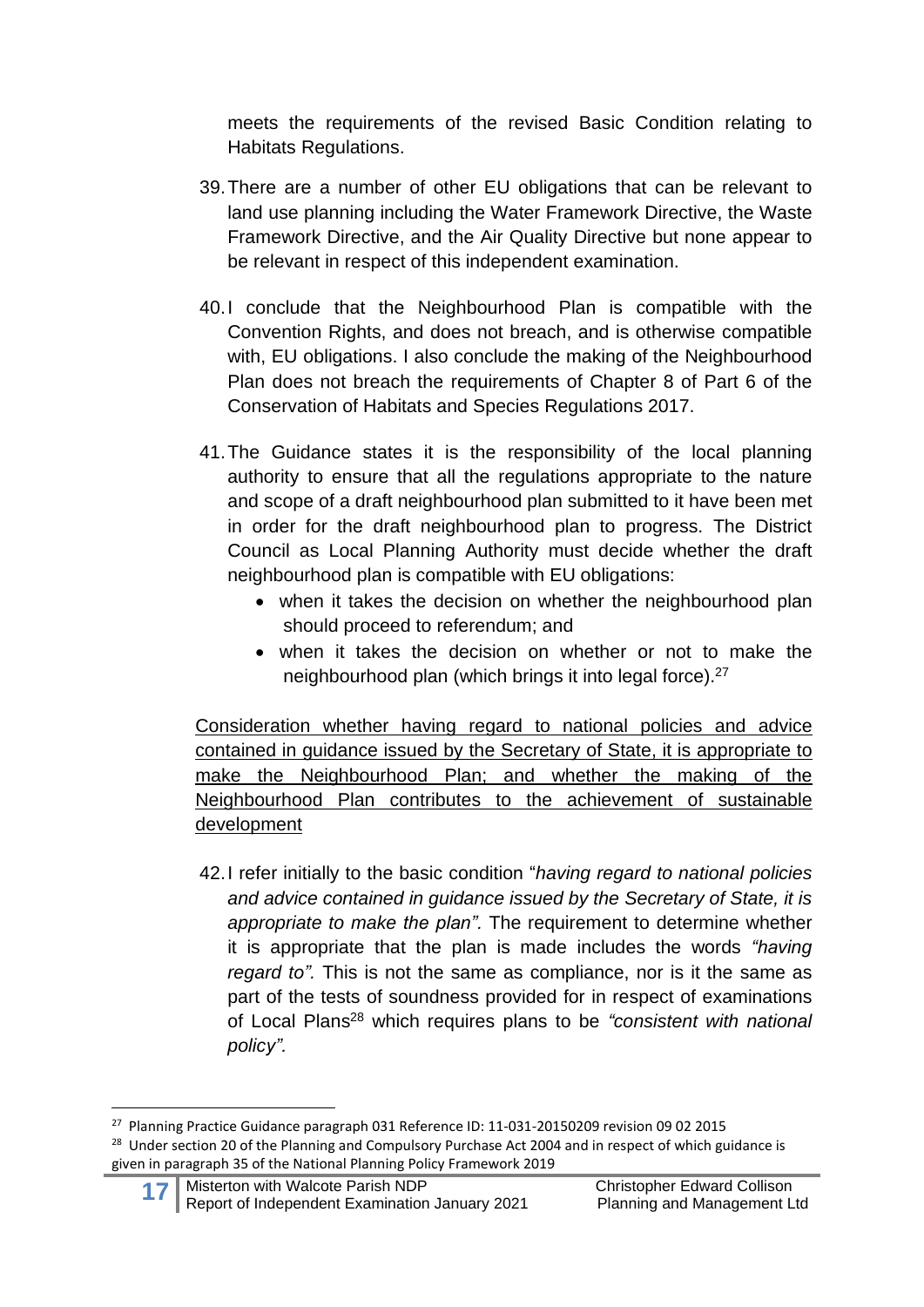- 43.Lord Goldsmith has provided guidance<sup>29</sup> that *'have regard to'* means *"such matters should be considered."* The Guidance assists in understanding "*appropriate*". In answer to the question "*What does having regard to national policy mean?"* the Guidance states a neighbourhood plan "*must not constrain the delivery of important national policy objectives."*
- 44.The most recent National Planning Policy Framework published on 19 February 2019 (subsequently updated) sets out the Government's planning policies for England and how these are expected to be applied. In my initial letter published by the District Council I confirmed that I would undertake this Independent Examination of the Neighbourhood Plan in the context of the Framework published in February 2019 (as updated) and the most recent Planning Practice Guidance.
- 45.The Basic Conditions Statement includes, in part 4.2, a general statement seeking to demonstrate that the Neighbourhood Plan "*has been developed in consideration"* of the Framework. The Table presented at section 4.4 of the Basic Conditions Statement sets out a summary of how each policy of the Neighbourhood Plan has regard to the Framework. I am satisfied the Basic Conditions Statement demonstrates how the Neighbourhood Plan has regard to relevant identified components of the Framework.
- 46.The Neighbourhood Plan includes, in Section 4, a positive vision for Misterton with Walcote Parish that has been *"prepared by the Advisory Committee based on community input*". The vision includes economic dimensions *("acknowledgement of the Strategic Development allocation; wider range of employment opportunities; broadband speeds to encourage home working; economic well-being; investment in economic life; support of services and facilities*"), and social components ("*housing mix provision to cater for the young to the retired; affordable homes; accessible sustainable housing; healthy community spirit; friendliness and sense of community; pedestrian routes and access to areas of natural beauty; a place for contemplation and quiet enjoyment; safety*) whilst also referring to environmental considerations *("retention of rural character and green*

<sup>&</sup>lt;sup>29</sup> The Attorney General, (Her Majesty's Principal Secretary of State for Justice) Lord Goldsmith, at a meeting of the House of Lords Grand Committee on 6 February 2006 to consider the Company Law Reform Bill (Column GC272 of Lords Hansard, 6 February 2006) and included in guidance in England's Statutory Landscape Designations: a practical guide to your duty of regard, Natural England 2010 (an Agency of another Secretary of State)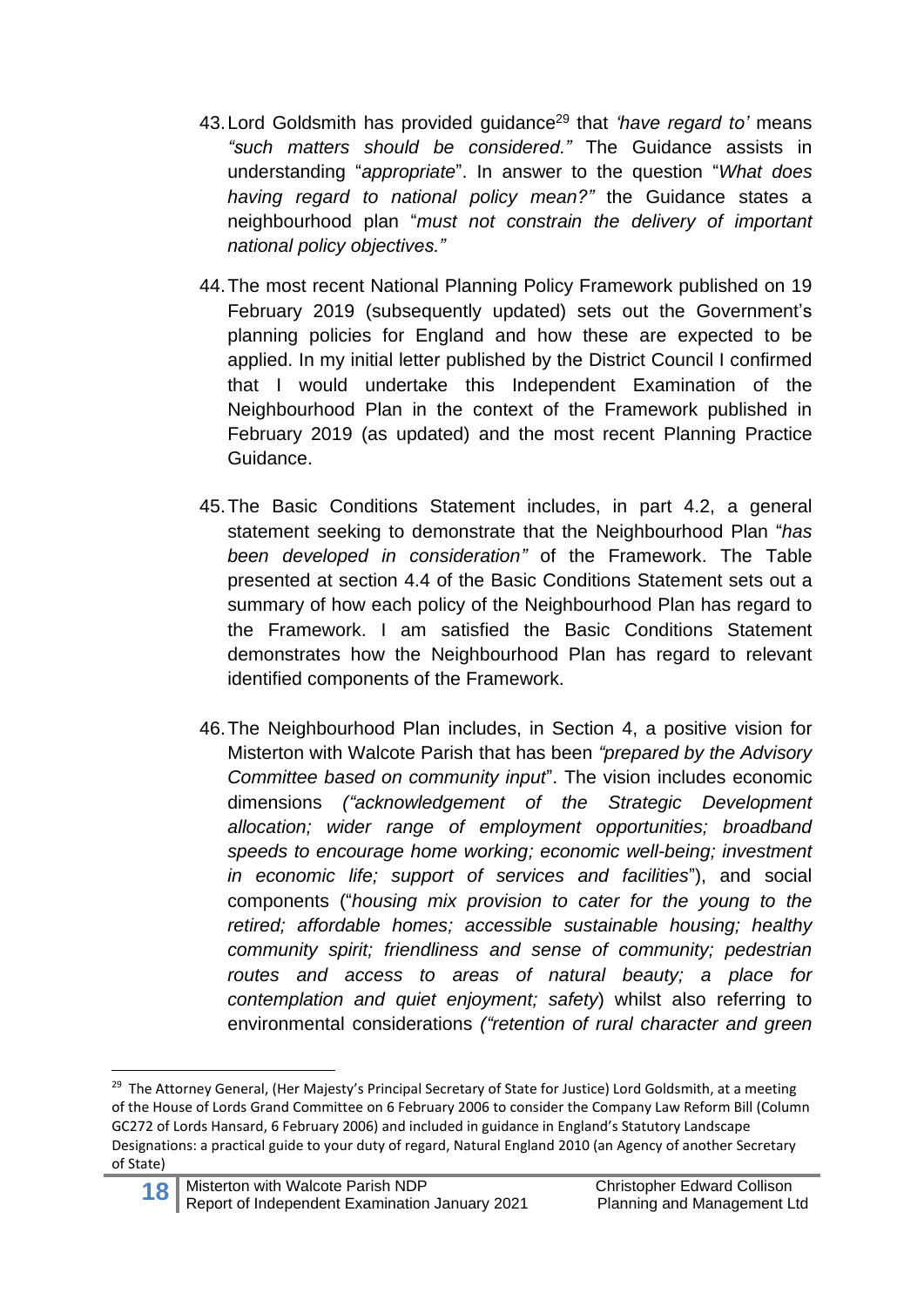*spaces; areas of separation between settlements; open views of the countryside; a home for wildlife; characterful sustainable development; housing of quality design; and a managed traffic system ").* The vision statement and the analysis of key topics, provide a framework for the policies that have been developed.

- 47.Apart from those elements of policy of the Neighbourhood Plan in respect of which I have recommended a modification to the plan I am satisfied that the need to '*have regard to'* national policies and advice contained in guidance issued by the Secretary of State has, in plan preparation, been exercised in substance in such a way that it has influenced the final decision on the form and nature of the plan. This consideration supports the conclusion that with the exception of those matters in respect of which I have recommended a modification of the plan, the Neighbourhood Plan meets the basic condition "*having regard to national policies and advice contained in guidance issued by the Secretary of State, it is appropriate to make the plan."*
- 48.At the heart of the Framework is a presumption in favour of sustainable development<sup>30</sup> which should be applied in both planmaking and decision-taking. <sup>31</sup> The Guidance states, "*This basic condition is consistent with the planning principle that all plan-making and decision-taking should help to achieve sustainable development. A qualifying body must demonstrate how its plan or order will contribute to improvements in environmental, economic and social conditions or that consideration has been given to how any potential adverse effects arising from the proposals may be prevented, reduced or offset (referred to as mitigation measures). In order to demonstrate that a draft neighbourhood plan or order contributes to sustainable development, sufficient and proportionate evidence should be presented on how the draft neighbourhood plan or order guides development to sustainable solutions" 32 .*
- 49.The Basic Conditions require my consideration whether the making of the Neighbourhood Plan contributes to the achievement of sustainable development. There is no requirement as to the nature or extent of that contribution, nor a need to assess whether or not the plan makes a particular contribution. The requirement is that there should be a contribution. There is also no requirement to consider whether some

<sup>31</sup> Paragraph 11 National Planning Policy Framework 2019

<sup>30</sup> Paragraph 10 National Planning Policy Framework 2019

<sup>&</sup>lt;sup>32</sup> Planning Practice Guidance Paragraph 072 Ref ID:41-072-20190509 Revision 09 05 2019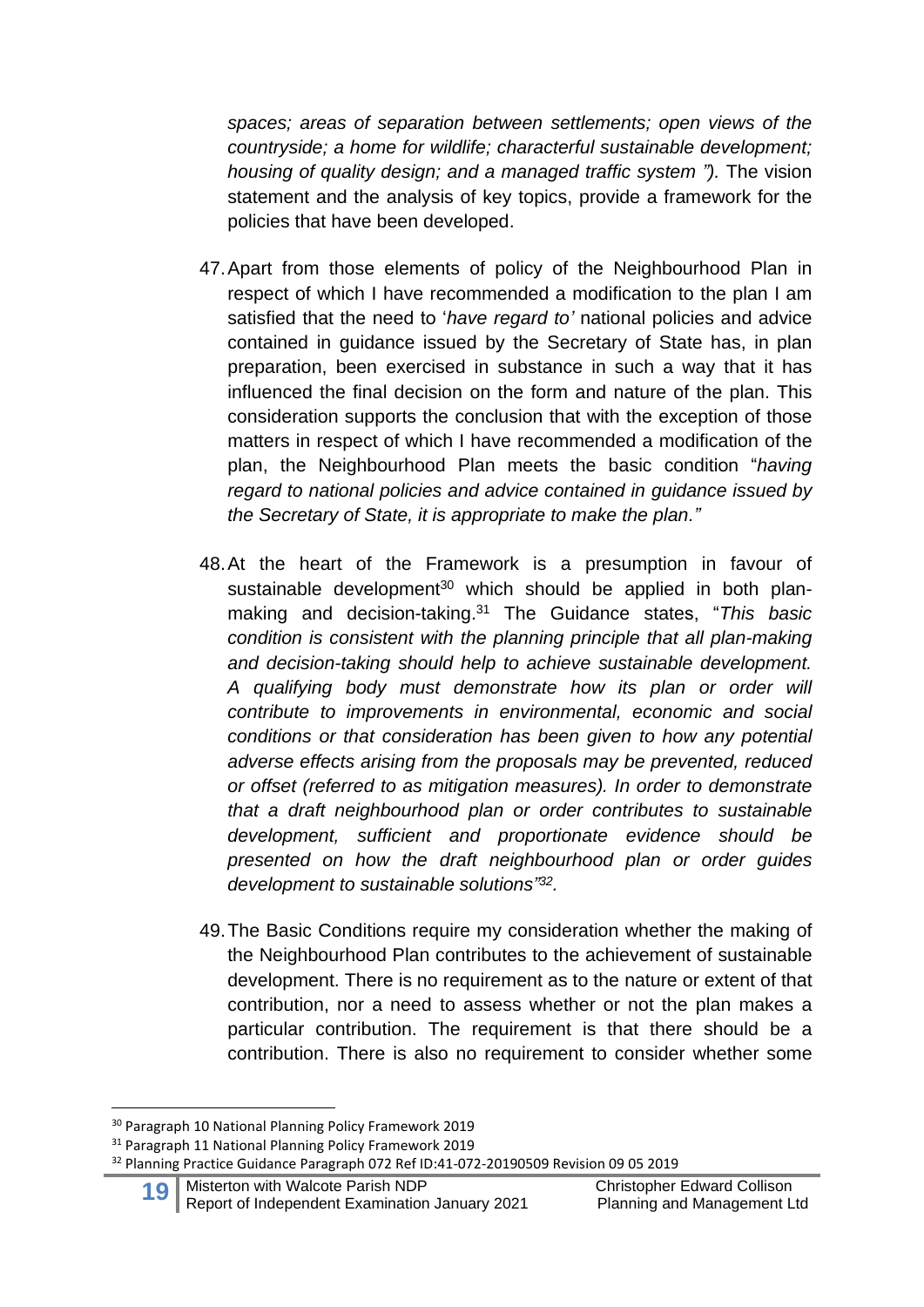alternative plan would make a greater contribution to sustainable development.

- 50.The Framework states there are three dimensions to sustainable development: economic, social and environmental. Section 4.3 of the Basic Conditions Statement presents the results of an analysis which demonstrates seven ways in which the Neighbourhood Plan "*contributes to achieving the economic, social and environmental aspects of sustainable development."* The analysis does not highlight any negative impacts.
- 51.I conclude that the Neighbourhood Plan, by guiding development to sustainable solutions, contributes to the achievement of sustainable development. Broadly, the Neighbourhood Plan seeks to contribute to sustainable development by ensuring schemes are of an appropriate nature and quality to contribute to economic and social well-being; whilst also protecting important environmental features of the Neighbourhood Area. In particular, I consider the Neighbourhood Plan as recommended to be modified seeks to:
	- Establish conditional support for development proposals within identified limits to development;
	- Establish areas outside the limits to development and outside the SDA will be treated as open countryside and establish criteria for rural exception sites;
	- Establish requirements in respect of the part of the SDA within the Neighbourhood Area;
	- Establish housing mix requirements for new developments;
	- Establish design principles for residential development;
	- Designate two Local Green Spaces;
	- Protect sites of environmental significance;
	- Establish criteria for loss of open spaces, sports and recreation sites;
	- Identify locally valued heritage assets and establish criteria for assessment of proposals affecting those assets;
	- Safeguard and enhance locally significant habitats and their connectivity;
	- Identify and protect important local views;
	- Establish conditional support for renewable energy generation infrastructure;
	- Establish criteria for loss of community facilities;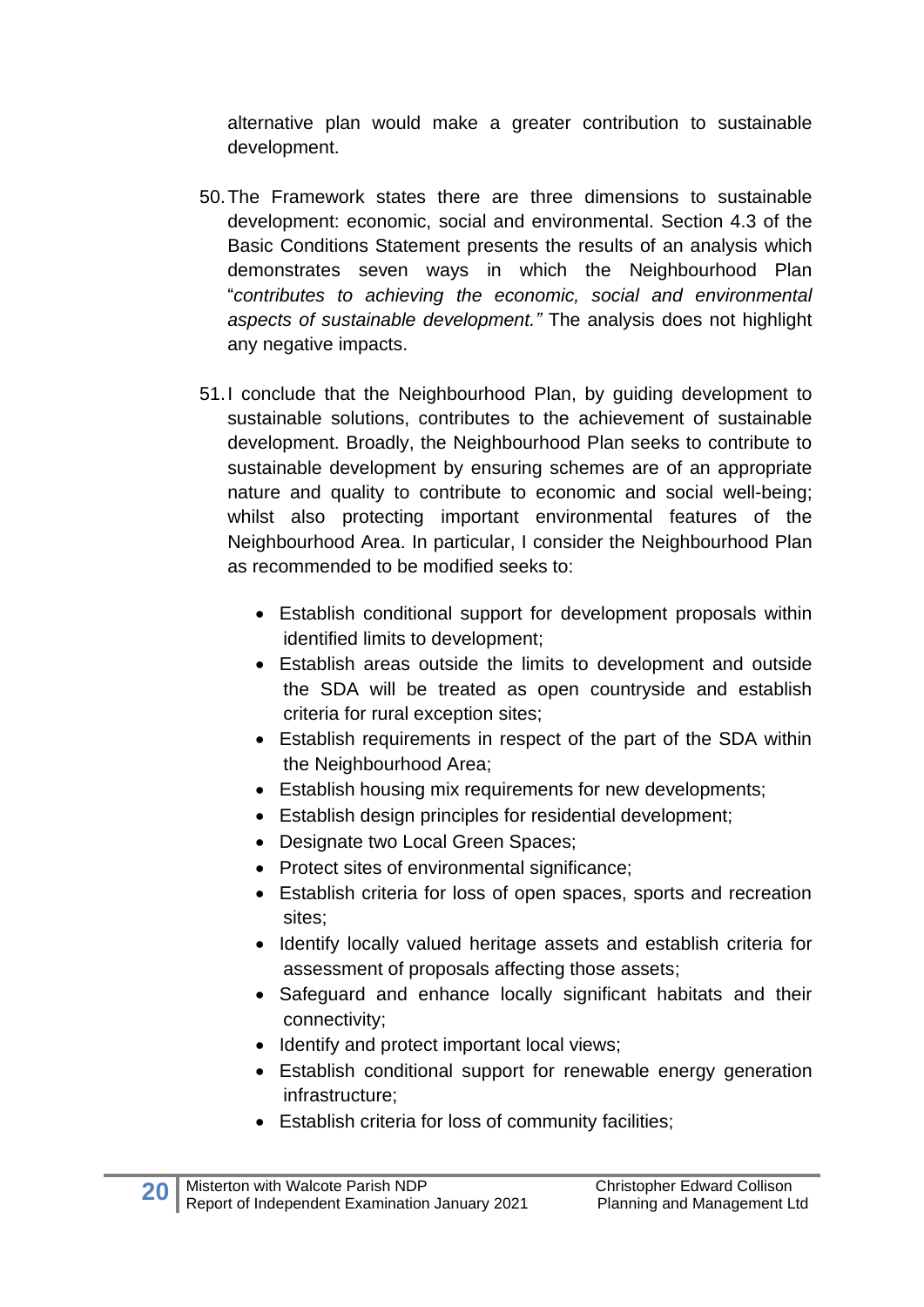- Establish conditional support for new or improved community facilities;
- Establish traffic related requirements for new development;
- Establish requirements for electric vehicle charging facilities;
- Establish a presumption against loss off commercial premises or land and establish criteria for support of such loss;
- Establish conditional support for new businesses and employment;
- Establish criteria for support of home working proposals;
- Establish conditional support for farm diversification and other rural enterprises; and
- Establish support for superfast broadband proposals.
- 52.Subject to my recommended modifications of the Submission Plan including those relating to specific policies, as set out later in this report, I find it is appropriate that the Neighbourhood Plan should be made having regard to national policies and advice contained in guidance issued by the Secretary of State. I have also found the Neighbourhood Plan contributes to the achievement of sustainable development.

Consideration whether the making of the Neighbourhood Plan is in general conformity with the strategic policies contained in the development plan for the area of the authority (or any part of that area)

- 53.The Framework states neighbourhood plans should "*support the delivery of strategic policies contained in local plans or spatial development strategies; and should shape and direct development that is outside of these strategic policies*". <sup>33</sup> Plans should make explicit which policies are strategic policies. 34 "*Neighbourhood plans must be in general conformity with the strategic policies contained in any development plan that covers their area<sup>35</sup> . Neighbourhood plans should not promote less development than set out in the strategic policies for the area, or undermine its strategic policies*". 36
- 54.The Guidance states, *"A local planning authority should set out clearly its strategic policies in accordance with paragraph 21 of the National*

;

<sup>&</sup>lt;sup>33</sup> Paragraph 13 National Planning Policy Framework 2019

<sup>34</sup> Paragraph 21 National Planning Policy Framework 2019

<sup>&</sup>lt;sup>35</sup> Footnote 16 National Planning Policy Framework 2019

<sup>36</sup> Paragraph 29 National Planning Policy Framework 2019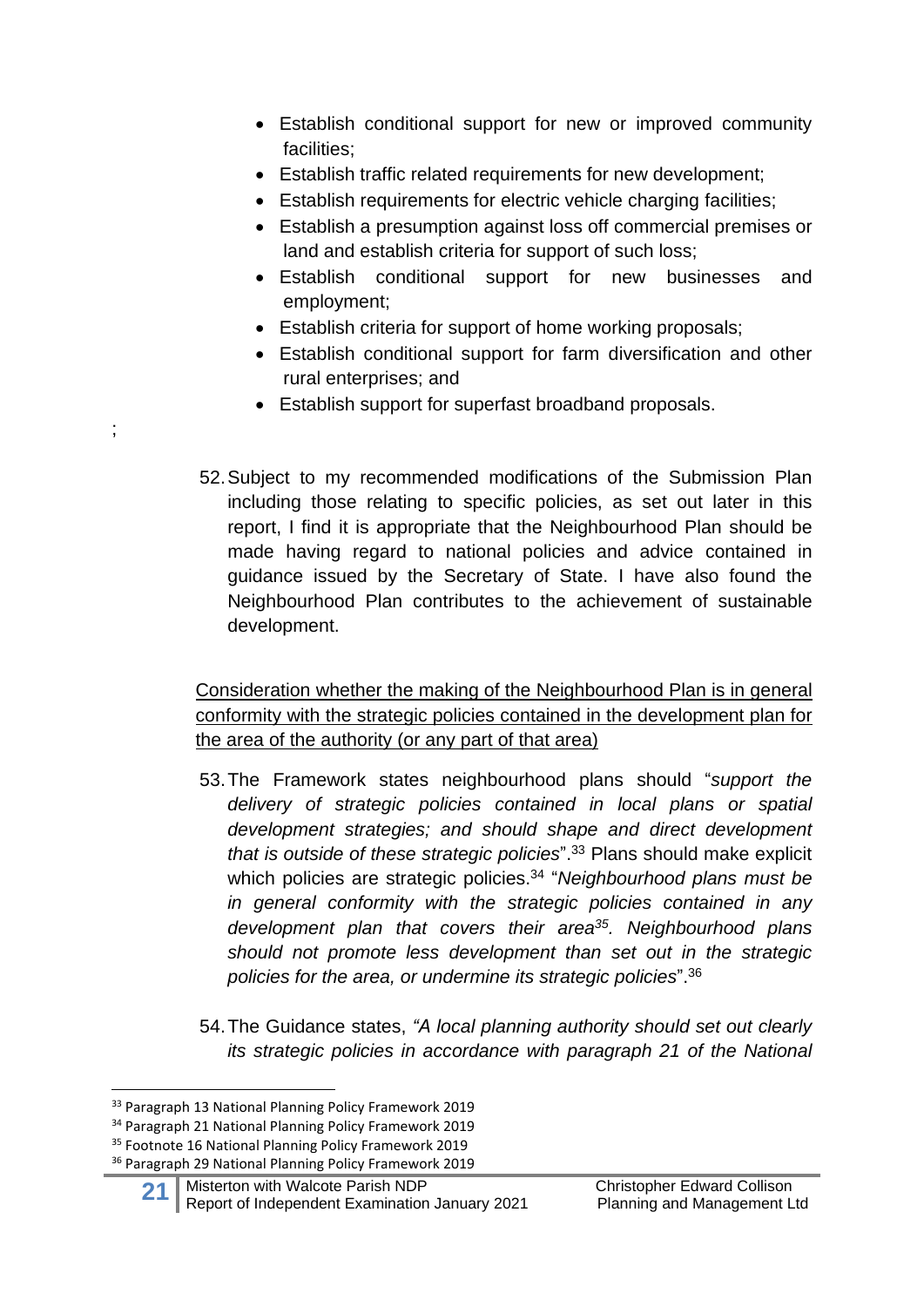*Planning Policy Framework and provide details of these to a qualifying body and to the independent examiner."<sup>37</sup>*

- 55.In this independent examination, I am required to consider whether the making of the Neighbourhood Plan is in general conformity with the strategic policies contained in the development plan for the area of the authority (or any part of that area). The District Council has informed me that the Development Plan applying in the Misterton with Walcote Parish Neighbourhood Area and relevant to the Neighbourhood Plan is the Harborough Local Plan 2011 to 2031 and that with the exception of Policies GD6; GD9; H3; RT3; HC2; HC3; GI3; GI4; and CC4 all the policies of the Local Plan are to be regarded as strategic. Paragraph 1.6.7 of the Local Plan states "*With the exception of these policies, neighbourhood plans should be in general conformity with all policies of this Local Plan*."
- 56.In order to satisfy the basic conditions, the Neighbourhood Plan must be in general conformity with the strategic policies of the Development Plan. The Guidance states *"Neighbourhood plans, when brought into force, become part of the development plan for the neighbourhood areas. They can be developed before or at the same time as the local planning authority is producing its Local Plan*" <sup>38</sup>. In BDW Trading Limited, Wainholmes Developments Ltd v Cheshire West & Chester BC [2014] EWHC1470 (Admin) it was held that the only statutory requirement imposed by basic condition (e) is that the Neighbourhood Plan as a whole should be in general conformity with the adopted development plan as a whole.
- 57.In considering a now-repealed provision that "*a local plan shall be in general conformity with the structure plan*" the Court of Appeal stated *"the adjective 'general' is there to introduce a degree of flexibility*."<sup>39</sup> The use of '*general'* allows for the possibility of conflict. Obviously, there must at least be broad consistency, but this gives considerable room for manoeuvre. Flexibility is however not unlimited. The test for neighbourhood plans refers to the strategic policies of the development plan rather than the development plan as a whole.
- 58.The Guidance states, "*When considering whether a policy is in general conformity a qualifying body, independent examiner, or local planning authority, should consider the following:*

<sup>&</sup>lt;sup>37</sup> Planning Practice Guidance Paragraph 077 Reference ID: 41-077-20190509 Revision 09 05 2019 <sup>38</sup> Planning Practice Guidance Paragraph: 009 Reference ID: 41-009-20190509 Revision 09 05 2019 <sup>39</sup> Persimmon Homes v. Stevenage BC the Court of Appeal [2006] 1 P &CR 31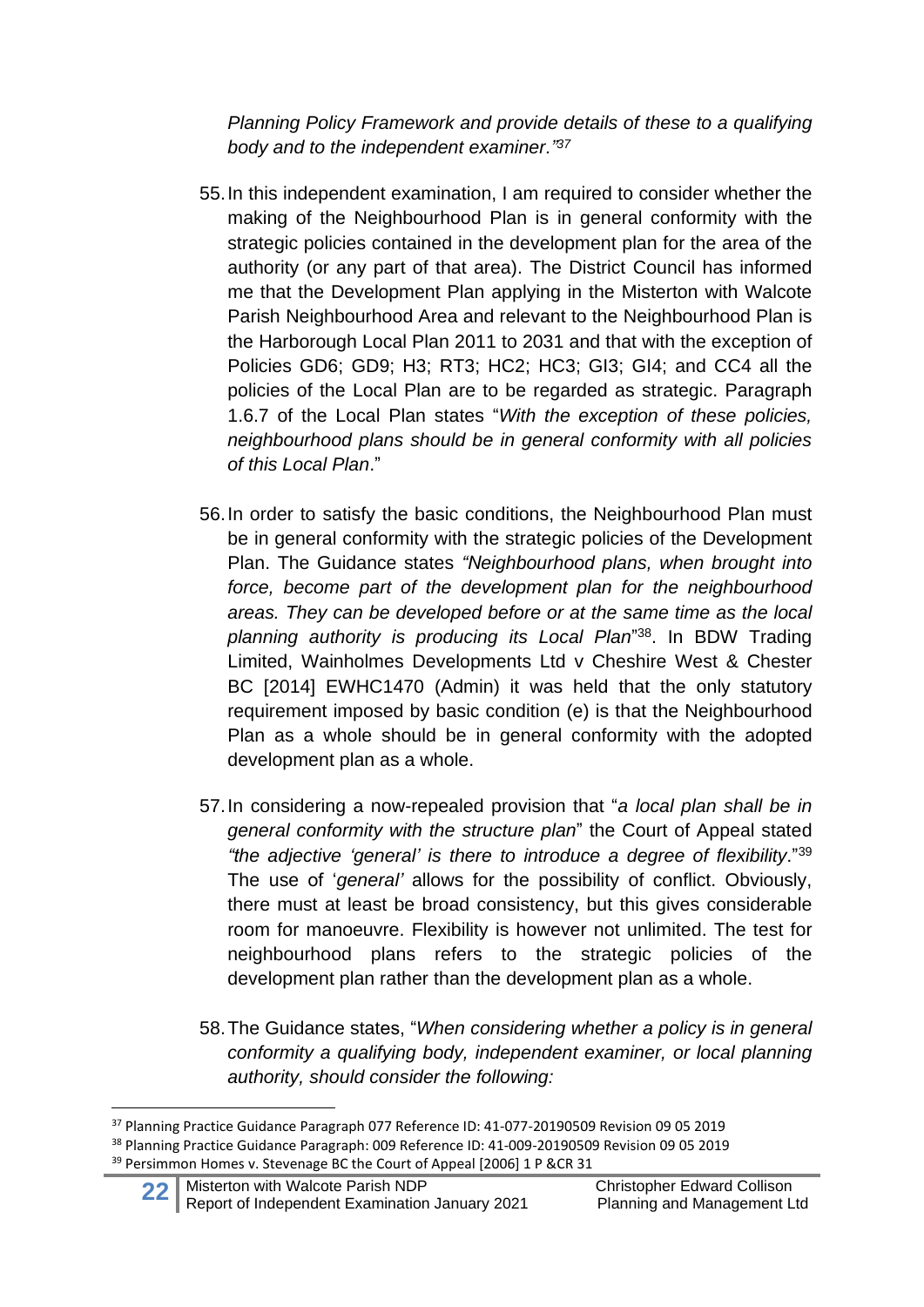- *whether the neighbourhood plan policy or development proposal supports and upholds the general principle that the strategic policy is concerned with;*
- *the degree, if any, of conflict between the draft neighbourhood plan policy or development proposal and the strategic policy;*
- *whether the draft neighbourhood plan policy or development proposal provides an additional level of detail and/or a distinct local approach to that set out in the strategic policy without undermining that policy;*
- *the rationale for the approach taken in the draft neighbourhood plan or Order and the evidence to justify that approach." 40*

My approach to the examination of the Neighbourhood Plan Policies has been in accordance with this guidance.

59.Consideration as to whether the making of the Neighbourhood Plan is in general conformity with the strategic policies contained in the Development Plan for the area of the authority (or any part of that area) has been addressed through examination of the plan as a whole and each of the plan policies below. Subject to the modifications I have recommended I have concluded the Neighbourhood Plan is in general conformity with the strategic policies contained in the Development Plan.

# **The Neighbourhood Plan Policies**

60.The Neighbourhood Plan includes 23 policies as follows:

Policy HBE1 Limits to Development

Policy HBE2 East of Lutterworth SDA

Policy HBE3 Housing Mix

Policy HBE4 Windfall Sites

Policy HBE5 Rural Exception Sites

Policy HBE6 Design Standards

Policy ENV1 Protection of Local Green Space

Policy ENV2 Protection of Sites of Environmental Significance

<sup>40</sup> Planning Practice Guidance Paragraph 074 ID ref: 41-074 20140306 Revision 06 03 2014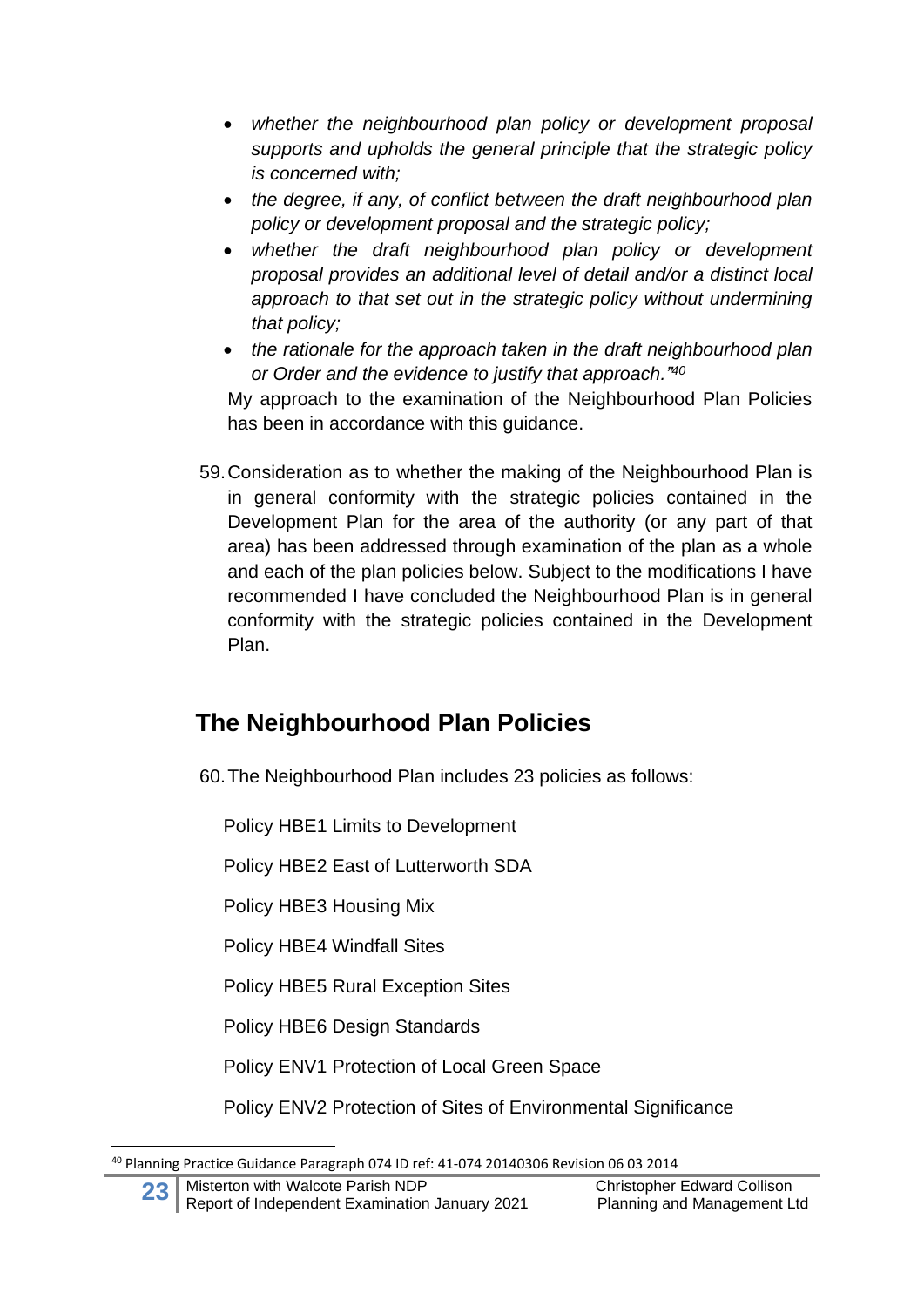Policy ENV3 Open Spaces, Sports and Recreation Sites

Policy ENV4 Non-Designated Local Heritage Assets

Policy ENV5 Ridge and Furrow

Policy ENV6 Biodiversity, Woodland, Hedges and Habitat Connectivity

Policy ENV7 Protection of Important Views

Policy ENV8 Renewable Energy Generation Infrastructure

Policy CF1 Retention of Community Facilities, Amenities, Assets

Policy CFA2 New or Improved Community Facilities

Policy TR1 Traffic Management

Policy TR2 Electric Vehicles

Policy BE1 Support for Existing Businesses & Employment **Opportunities** 

Policy BE2 Support for New Businesses and Employment

Policy BE3 Home Working

Policy BE4 Farm Diversification

Policy BE5 Broadband Infrastructure

- 61.Paragraph 29 of the Framework states *"Neighbourhood planning gives communities the power to develop a shared vision for their area. Neighbourhood plans can shape, direct and help to deliver sustainable development, by influencing local planning decisions as part of the statutory development plan. Neighbourhood plans should not promote less development than set out in the strategic policies for the area, or undermine those strategic policies".* Footnote 16 of the Framework states *"Neighbourhood plans must be in general conformity with the strategic policies contained in any development plan that covers their area*."
- 62.Paragraph 15 of the Framework states *"The planning system should be genuinely plan-led. Succinct and up-to-date plans should provide a positive vision for the future of each area; a framework for addressing housing needs and other economic, social and environmental priorities; and a platform for local people to shape their surroundings."*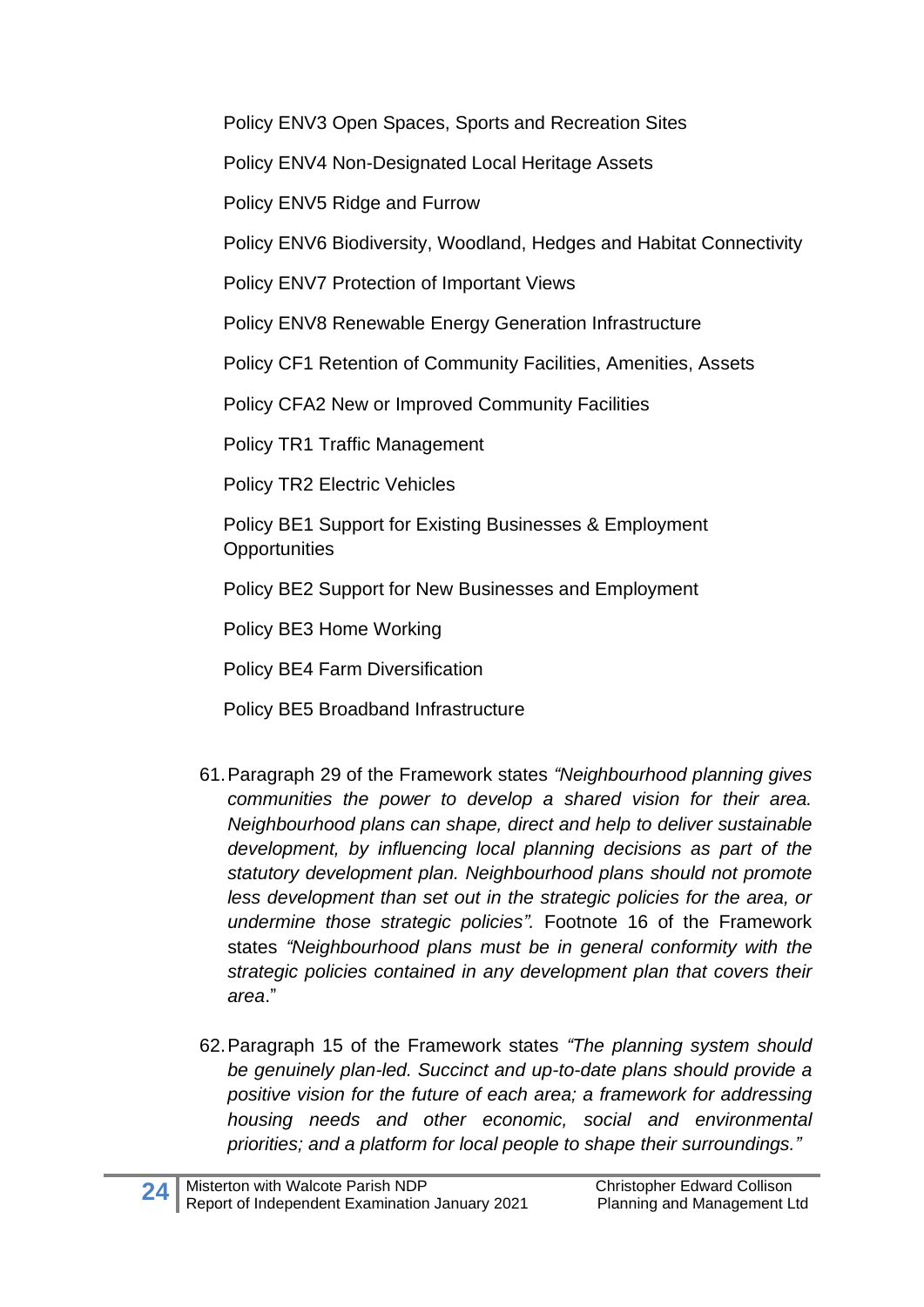- 63. Paragraph 16 of the Framework states *"Plans should: a) be prepared with the objective of contributing to the achievement of sustainable development; b) be prepared positively, in a way that is aspirational but deliverable; c) be shaped by early, proportionate and effective engagement between plan-makers and communities, local organisations, businesses, infrastructure providers and operators and statutory consultees; d) contain policies that are clearly written and unambiguous, so it is evident how a decision maker should react to development proposals; e) be accessible through the use of digital tools to assist public involvement and policy presentation; and f) serve a clear purpose, avoiding unnecessary duplication of policies that apply to a particular area (including policies in this Framework, where relevant)."*
- 64.The Guidance states "*A policy in a neighbourhood plan should be clear and unambiguous. It should be drafted with sufficient clarity that a decision maker can apply it consistently and with confidence when determining planning applications. It should be concise, precise and supported by appropriate evidence. It should be distinct to reflect and respond to the unique characteristics and planning context of the specific neighbourhood area for which it has been prepared." 41*
- 65.*"While there are prescribed documents that must be submitted with a neighbourhood plan ... there is no 'tick box' list of evidence required for neighbourhood planning. Proportionate, robust evidence should support the choices made and the approach taken. The evidence should be drawn upon to explain succinctly the intention and rationale of the policies in the draft neighbourhood plan".<sup>42</sup>*
- 66.A neighbourhood plan should contain policies for the development and use of land*. "This is because, if successful at examination and referendum (or where the neighbourhood plan is updated by way of making a material modification to the plan and completes the relevant process), the neighbourhood plan becomes part of the statutory development plan. Applications for planning permission must be determined in accordance with the development plan, unless material considerations indicate otherwise (See section 38(6) of the Planning and Compulsory Purchase Act 2004)."<sup>43</sup>*

<sup>41</sup> Planning Practice Guidance Paragraph 041 Reference ID: 41-041-20140306 Revision 06 03 2014 <sup>42</sup> Planning Practice Guidance Paragraph 040 Reference ID: 41-040-20160211 Revision 11 02 2016 <sup>43</sup> Planning Practice Guidance Paragraph 004 Reference ID: 41-004-20190509 Revision 09 05 2019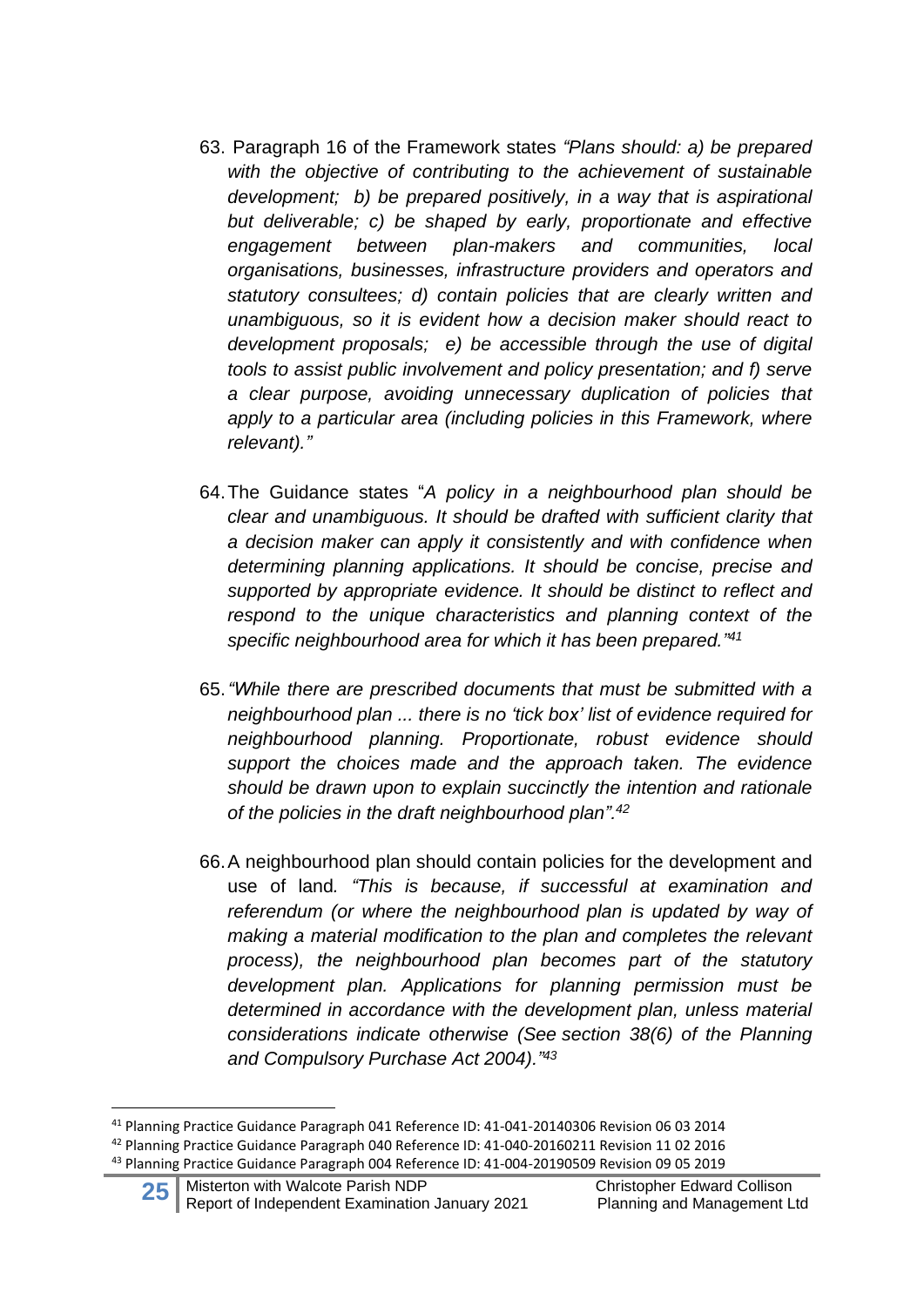- 67.*"Neighbourhood plans are not obliged to contain policies addressing all types of development. However, where they do contain policies relevant to housing supply, these policies should take account of latest and up-to-date evidence of housing need." <sup>44</sup>* "*A neighbourhood plan can allocate sites for development, including housing. A qualifying body should carry out an appraisal of options and an assessment of individual sites against clearly identified criteria. Guidance on assessing sites and on viability is available." 45*
- 68.If to any extent, a policy set out in the Neighbourhood Plan conflicts with any other statement or information in the plan, the conflict must be resolved in favour of the policy. Given that policies have this status, and if the Neighbourhood Plan is 'made' they will be utilised in the determination of planning applications and appeals, I have examined each policy individually in turn. I have considered any interrelationships between policies where these are relevant to my remit.

#### **Policy HBE1 Limits to Development**

- 69.This policy seeks to establish conditional support for development proposals on sites within identified Limits to Development, and that subject to rural exception sites provision, areas outside the Limits to Development and the SDA will be treated as open countryside where development will be carefully controlled in line with local and national strategic planning policies.
- 70.A representation identifies a parcel of land (Bufton Field) as being suitable for residential development and states consideration should be given to including this land within the Limits to Development boundary. It is not within my role to consider the merits of development proposals, or the relative merits of alternative development proposals, including those supported or promoted in Regulation 16 representations, nor is it within my role to balance those merits against detriments or shortcomings of development proposals. I have earlier in my report explained that my role is to examine whether the submitted Neighbourhood Plan meets the Basic Conditions and other requirements that I have identified.
- 71. A limit to development boundary can represent the dividing line between built areas and open countryside, and can follow clearly defined features such as walls, hedgerows or water courses. Extant

<sup>44</sup> Planning Practice Guidance Paragraph 040 Reference ID 41-040-20160211 Revision 11 02 2016 <sup>45</sup> Planning Practice Guidance Paragraph 042 Reference ID 41-042-20170728 Revision 28 07 2017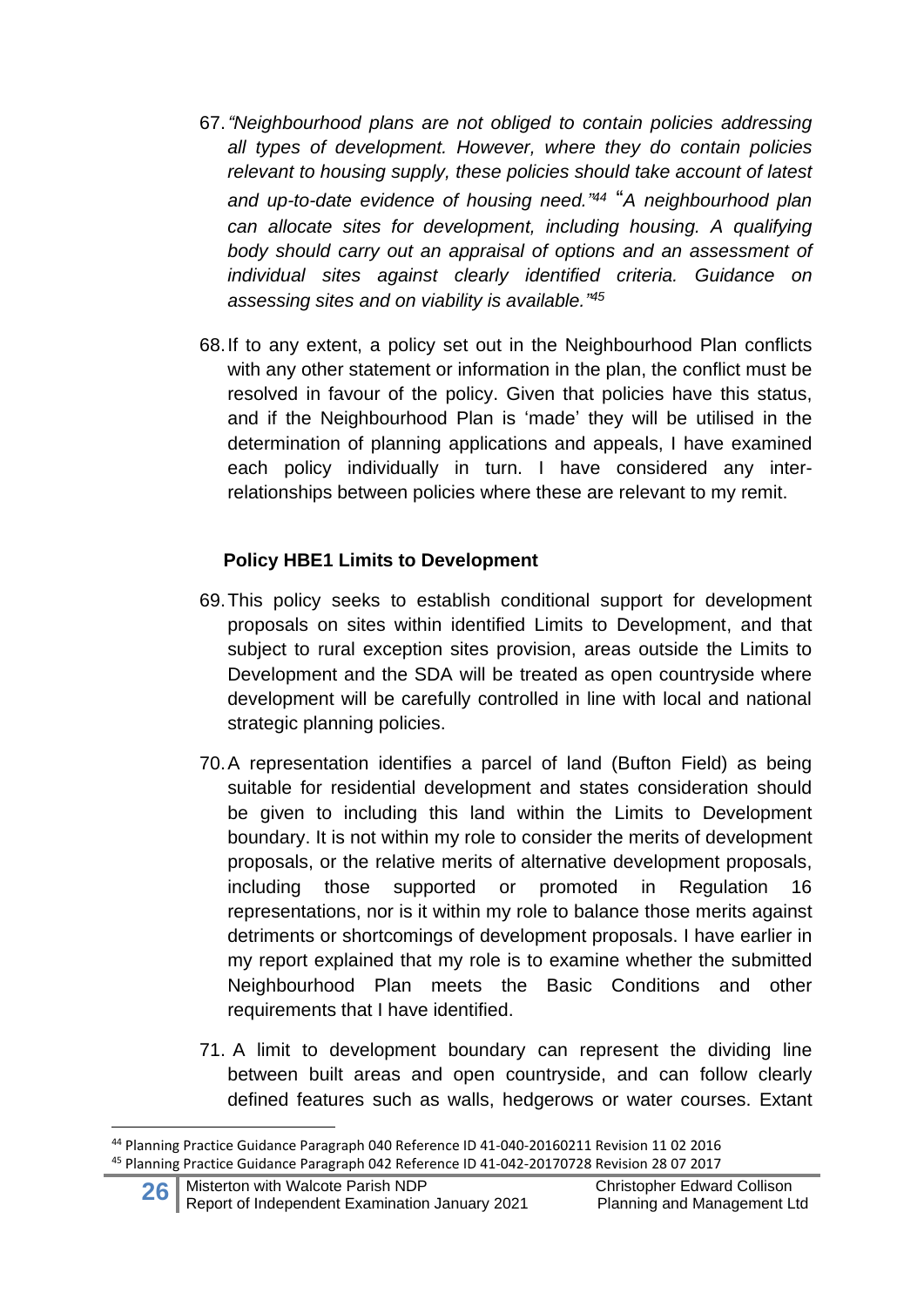planning permissions and allocations can be included within a limit to development boundary. The definition of the envelope however does not have to relate to some observable land use difference or dividing feature. A limit to development boundary does not have to include the full extent of a settlement, and a limit to development boundary does not have to reflect land ownership boundaries or the precise curtilages of properties. A limit to development boundary can be used to identify the limits to future development of a settlement. One approach is to exclude curtilages of properties which have the capacity to extend the built form of a settlement in areas where this is not considered desirable. Such areas could include whole properties or parts of large residential gardens.

- 72.The Neighbourhood Plan explains that whilst the current Local Plan adopts a criteria-based approach to spatial policy, the previous Local Plan had adopted a limit to development approach and the defined Limits to Development for Walcote are considered to be still appropriate. The Limits to Development boundary referred to in Policy HBE1 has been subject to community engagement and consultation during the Neighbourhood Plan preparation process. The Limits to Development boundary does not define the built-up area of Walcote village as it excludes some adjacent buildings. I am satisfied the Limits to Development boundary indicates a physical limit to development within which infill development will be conditionally supported over the plan period, and outside which proposals will be subject to strategic and national policy. The policy recognises the allocated SDA. Policy HBE1 uses the Limits to Development boundary as a mechanism to define the area within which proposals for housing development will be conditionally supported, and will guide development to sustainable solutions. It is beyond my role to consider whether any alternative alignment of the limit to development boundary would offer a more sustainable solution. It is beyond my role to recommend modification of the Neighbourhood Plan where this is not necessary to meet the Basic Conditions or other requirements that I have identified. The Limits to Development boundary is clearly defined. The Neighbourhood Plan explains that Misterton is considered to be too small to require a Limits to Development. There is no requirement that Misterton should have a Limits to Development boundary defined. I am satisfied the approach adopted in Policy HBE1 has sufficient regard for national policy.
- 73.The term *"the above plan*" is imprecise. It is unnecessary and confusing for a policy to include the non-specific statement "*where it*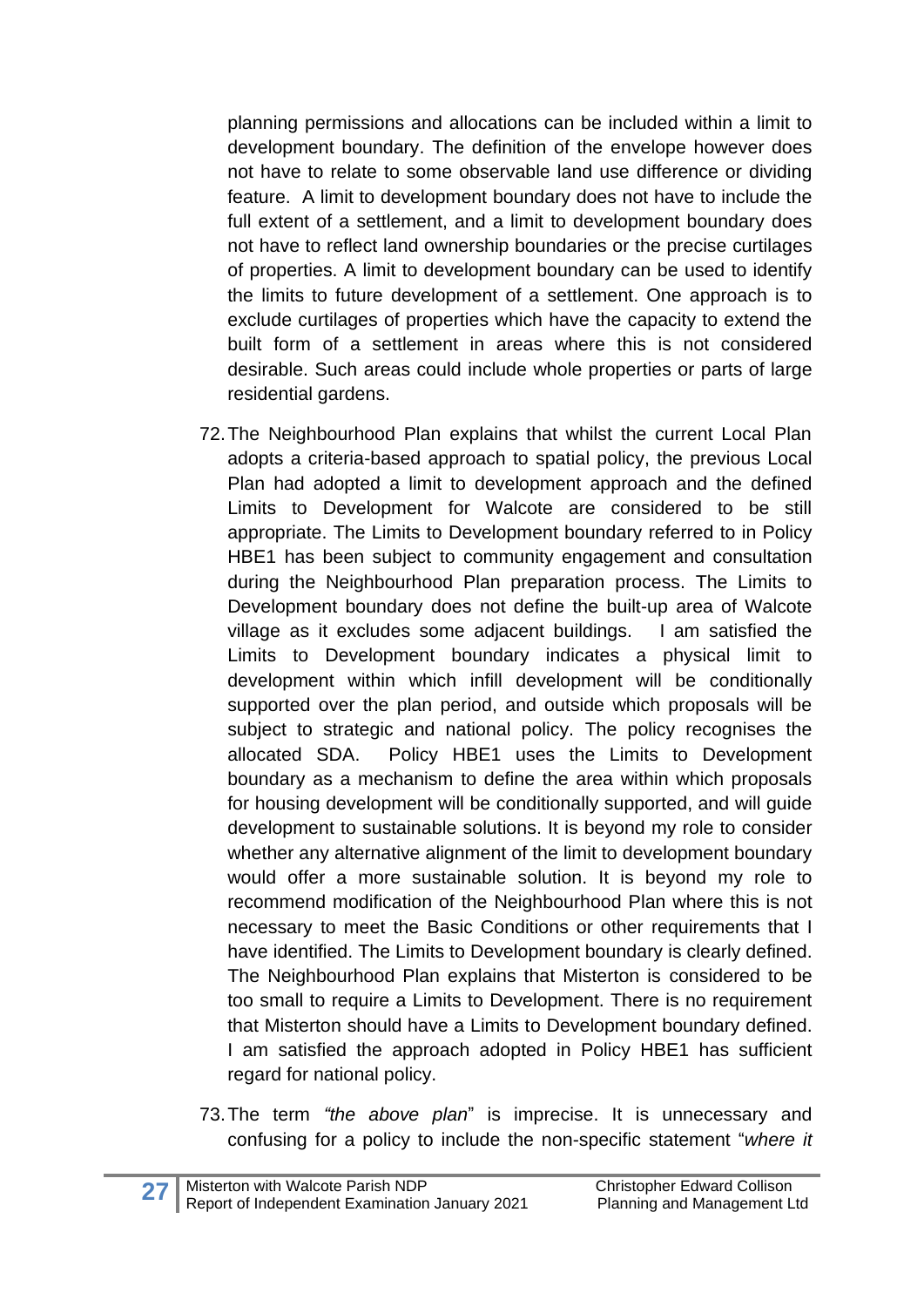*complies with the policies of this Neighbourhood Plan*" as the Neighbourhood Plan should be read as a whole. I have recommended a modification in these respects so that the policy *"is clearly written and unambiguous, so it is evident how a decision maker should react to development proposals*" as required by paragraph 16d) of the Framework.

- 74.As recommended to be modified the policy is in general conformity with the strategic policies included in the Harborough Local Plan 2011 to 2031 applying in the Neighbourhood Area and relevant to the Neighbourhood Plan. The policy serves a clear purpose by providing an additional level of detail or distinct local approach to that set out in the strategic policies.
- 75.The policy seeks to shape and direct sustainable development to ensure that local people get the right type of development for their community. Having regard to the introduction; achieving sustainable development; plan-making; and decision-making sections of the Framework, and the components of the Framework concerned with delivering a sufficient supply of homes, and conserving and enhancing the natural environment, the policy is appropriate to be included in a 'made' neighbourhood plan. Having regard to the Guidance the policy is appropriate to be included in a 'made' neighbourhood plan. Subject to the recommended modification this policy meets the Basic Conditions.

#### **Recommended modification 1: In Policy HBE1**

- **replace "the above plan" with "Figure 2"**
- **delete "where it complies with the policies of this Neighbourhood Plan and"**

# **Policy HBE2 East of Lutterworth SDA**

- 76.This policy seeks to establish requirements relating to the part of the East of Lutterworth Strategic Development Area that lies within the Neighbourhood Area.
- 77.In a representation Leicestershire County Council explain the role of the Authority in terms of highway matters and a Lead Local Flood Authority. A number of comments are made but it is not made clear which policies, or parts of policies, of the Neighbourhood Plan they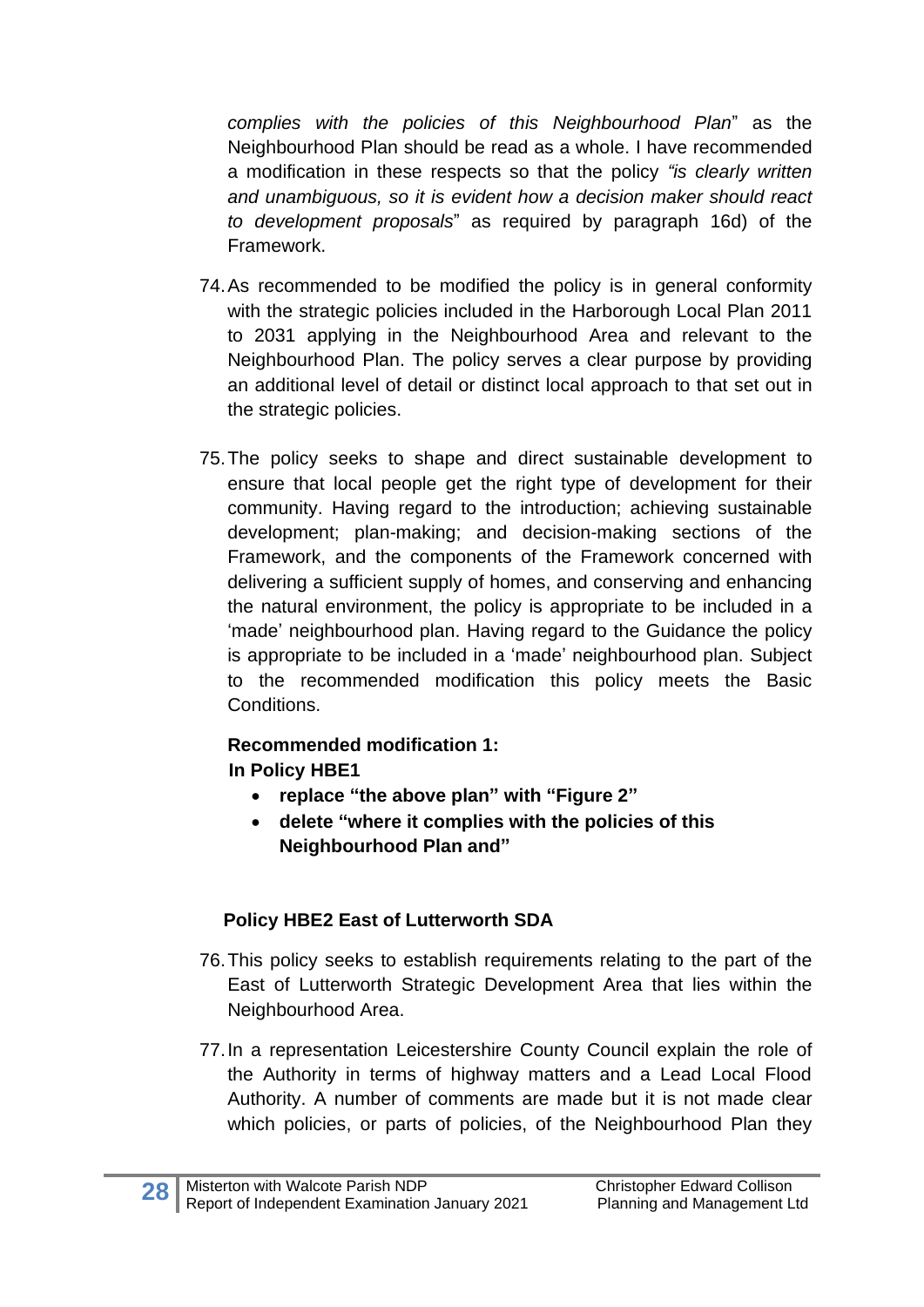refer to. I am satisfied the approach adopted in Policy HBE2 has sufficient regard for national policy in these respects.

- 78.A representation on behalf of Leicestershire County Council states "*a) In relation to criterion a), Policy L1 of the Local Plan requires the SDA to provide for structural landscaping on the southern boundary; the provision of a community park and the protection of the setting of the listed church of St Leonard's at Misterton. It is not necessary for the Neighbourhood Plan to repeat the requirements of the Local Plan. It should be noted that the submitted planning application provides for an area of separation between the proposed built development and Misterton, in accordance with L1, thereby protecting the setting and integrity of Misterton village.*
- 79.*Highway criteria (b to f) - The Transport Assessment submitted with the current planning application includes detailed mitigation measures that will be implemented as part of the development scheme fully addresses all highways issues to the satisfaction of Highways England and the Local Highway Authorities (as confirmed in their respective earlier consultation responses), including the need for a robust network of cycle and footpaths to provide connectivity between Lutterworth, the SDA and the wider area. In addition, the following comments are made to the following criteria:*

*b) Policy L1 of the Local Plan requires access into the SDA from both the north and south of the A4304. The proposals in the submitted planning application have taken into account existing traffic travelling on the A4304, its projected increase during the development of the SDA and traffic from the SDA itself, to ensure that traffic in the area as a whole can be accommodated.* 

*c) Policy L1 sets out a series of highway mitigation measures required by HE and the LHA necessary for the SDA. In addition, the National Planning Policy Framework (NPPF) states that mitigation is necessary where traffic to be generated by the development would otherwise result in an unacceptable impact on highway safety or severe residual cumulative impacts on the road network.* 

80.*Environmental criteria (g to i) - Local Plan policy L1 was developed in consultation with Historic England, Natural England and other stakeholders. The current planning application addresses environmental considerations in accordance with L1 through the proposed Parameters Plan and measures can be secured by appropriately worded conditions and section 106 obligations. The*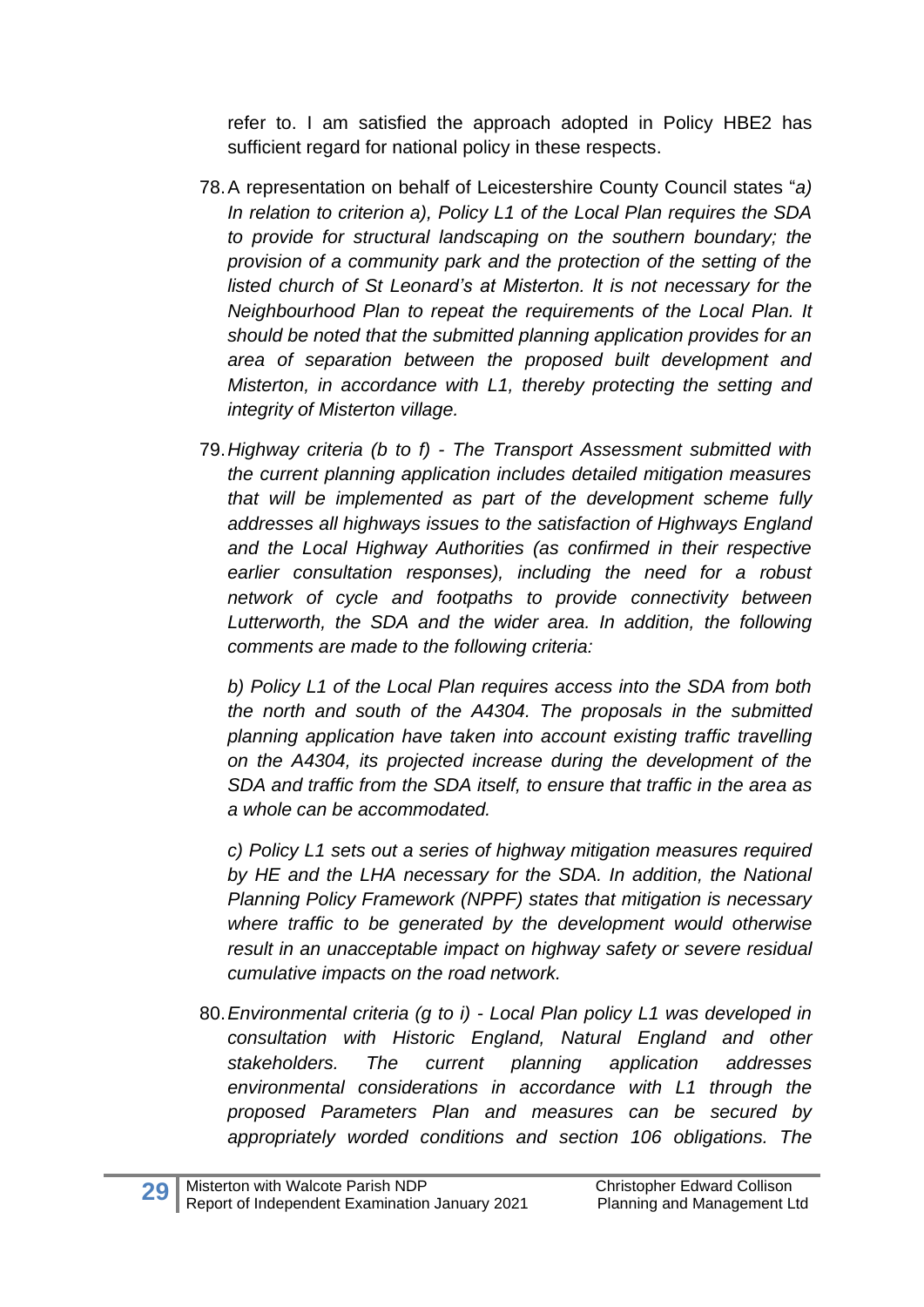*extent of appropriate buffering will be dealt with at the detailed application and/or condition discharge stage.* 

- 81.*Country Park - j) Policy L1 requires a community park to be provided*  for within the SDA. The current planning application proposes the Swift *Valley Community Park within the development boundary. However, it is considered inappropriate to extend the area of the country park beyond the limits of the SDA due to the potential damage to valuable ecological assets and disturbance to farm stock that could occur as a consequence of giving full public access beyond the SDA. It is not a proposal that can be implemented by the SDA in and of itself due to the issue of third-party land ownerships nor is it necessary for the SDA. It is recognised that affording some protection to the land to the east of the SDA boundary would fulfil a number of important functions by protecting potentially important ecological, heritage and landscape features in addition to providing a greater area of separation between the SDA and neighbouring communities. Yet, the benefit to be derived from such an area of landscape and biodiversity importance has been compromised by the exclusion, within the current version of the plan, of those areas of land in private ownership. Access is already available for much of the area by both public rights of way and permissive routes, which should be maintained, although wider access has the potential to undermine the integrity of valuable ecological assets which may be sensitive to disturbance. To reiterate the wider area of land proposed in the earlier draft would best fulfil the need to provide separation between Walcote and development to the north west and achieve the objective of protecting the landscape and ecological assets, however, as the land is held in several ownerships, with a significant proportion active farms, it would be unrealistic to seek to give wider public access than already exists. Furthermore, maintaining viable agricultural units is an effective method of ensuring the existing landscape is retained.*
- 82.*Land to the South of the A4304 - l) The mitigation measures required have been addressed within the current planning application and will be secured by appropriately worded conditions. This will be addressed further during the detailed design stage for this parcel of land."* I understand this final comment relates to part k) not l) of the policy.
- 83.In a representation the District Council state "*Criterion j: Refers to 'land designated by LCC as a Country Park in the SDA'. Designated is probably not the appropriate word to use- 'proposed' or 'indicated'."*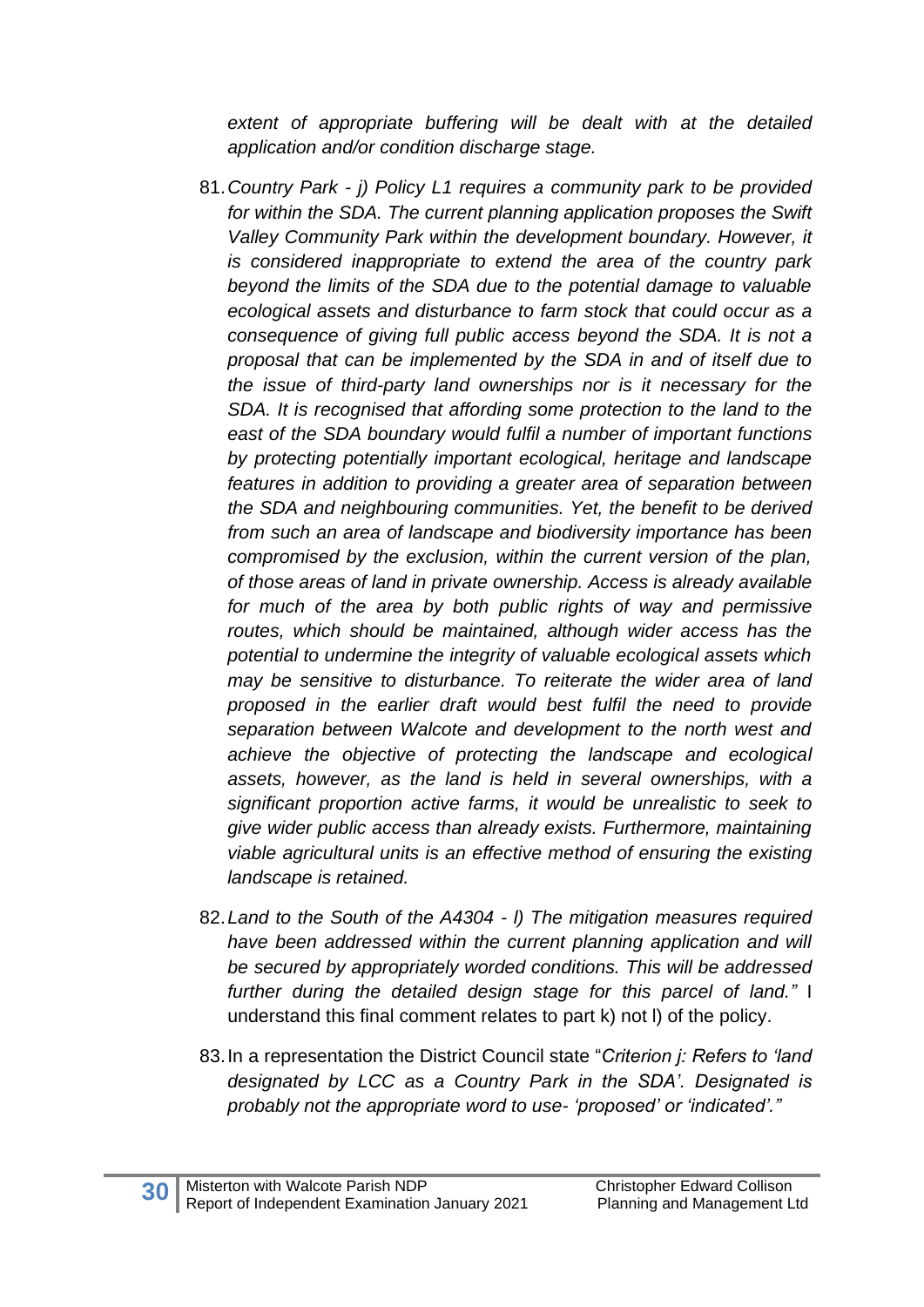- 84.Whilst a representation states the submitted planning application provides for separation between proposed development and Misterton, this does not prevent the Neighbourhood Plan establishing a policy approach for the Plan period regardless or not whether a particular proposal is pursued. Whilst parts l and m of Strategic Policy L1 specify access arrangements to the SDA, part b) of Policy HBE2 seeks to introduce an additional highway design consideration which is adequately explained and justified in supporting text. The SDA is a major project, part of which is proposed to be located within the Neighbourhood Area. Within the bounds of general conformity with strategic policy it is legitimate for the local community to seek to influence a design consideration of the SDA project. Parts a), b), d), e), f), g), and h) of Policy HBE2 serve a clear purpose by providing an additional level of detail or distinct local approach to that set out in the strategic policies without undermining those strategic policies. I have recommended a typographical error in part f) is corrected.
- 85.Part i) of Policy HBE2 duplicates part u of Strategic Policy L1. In response to my request for clarification the District and Parish Council have agreed part i) of the policy can be removed. Paragraph 16 of the Framework states plans should avoid unnecessary duplication of policies that apply to a particular area. I have recommended part i) of Policy HBE2 is deleted. Paragraph 109 of the Framework states development should only be prevented or refused on highway grounds if there is an unacceptable impact on highway safety, or the residual impacts on the road network would be severe. Part c) of Policy HBE2 has not been adequately justified in these terms. I have recommended part c) is deleted. Whilst the threshold to become part of development plan policy has not been met it is important that concerns that are surfaced in the local community through the Neighbourhood Plan preparation process should not be lost sight of and I therefore recommend part c) is re-presented as a community aspiration. Such a proposal should be differentiated from the policies of the Neighbourhood Plan through use of a different typeface or text colour.
- 86.Part u of strategic Policy L1 refers to provision of a green space, such as a community park in the southern part of the SDA. Part j) of Policy HBE2 imprecisely refers to this as "*land designated*" as a Country Park. Part j) of the policy uses the term *"allocated*" without specifying the proposed use. The allocation of land requires detailed justification including demonstration of precise need, consideration of alternatives, and reasoning to support choice of the proposed allocation option. Part j) of the policy has not been adequately justified. I have recommended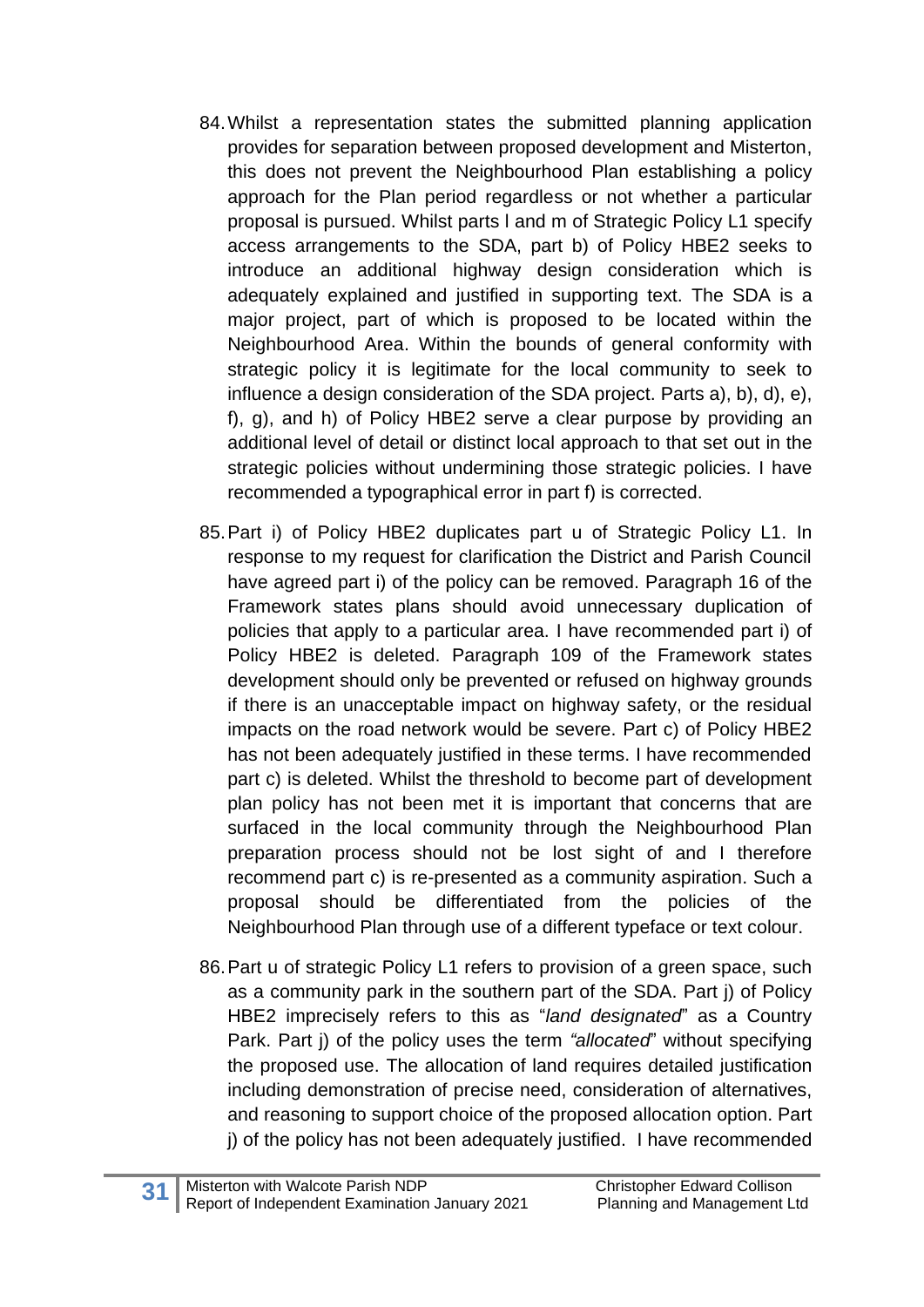this part of the policy should be deleted and reformulated and presented as a community aspiration. Such a proposal should be differentiated from the policies of the Neighbourhood Plan through use of a different typeface or text colour.

- 87.In part k) of Policy HBE2 the sentence *"The impact of development on air quality in the Plan area will be measured and mitigated*" has not been sufficiently justified; would represent an over-burdensome scale of obligation in respect of minor development; and is not in accordance with the Town and Country Planning (Development Management Procedure) (England) Order 2015 (DMPO) which sets out what is required from applicants when submitting planning applications. The 'Guidance on Information Requirements and Validation' document published by the Department for Communities and Local Government Department (DCLG) in 2010 provides more information on the mandatory national information requirements and states that a valid planning application should include *'information to accompany the application as specified by the local planning authority on their local list of information requirements'*. The use of local lists of information was again promoted in the Framework requiring that local lists be reviewed on a frequent basis to ensure that they remain '*relevant, necessary and material'*. The DMPO states that validation requirements imposed by local planning authorities should only be those set out on a local list which has been published within 2 years before the planning application is made to ensure information requirements are robust and justified on recent research. The Growth and Infrastructure Act 2013 makes clear that local planning authority information requirements must be reasonable having regard to the nature and scale of the proposed development and the information required must be a material consideration in the determination of the application. I have recommended a modification in these respects so that the policy *"is clearly written and unambiguous, so it is evident how a decision maker should react to development proposals*" as required by paragraph 16d) of the Framework. Whilst a representation states mitigation measures have been addressed within the current planning application this does not prevent the Neighbourhood Plan establishing a policy approach for the Plan period regardless or not whether a particular proposal is pursued.
- 88.As recommended to be modified the policy is in general conformity with the strategic policies included in the Harborough Local Plan 2011 to 2031 applying in the Neighbourhood Area and relevant to the Neighbourhood Plan. The policy serves a clear purpose by providing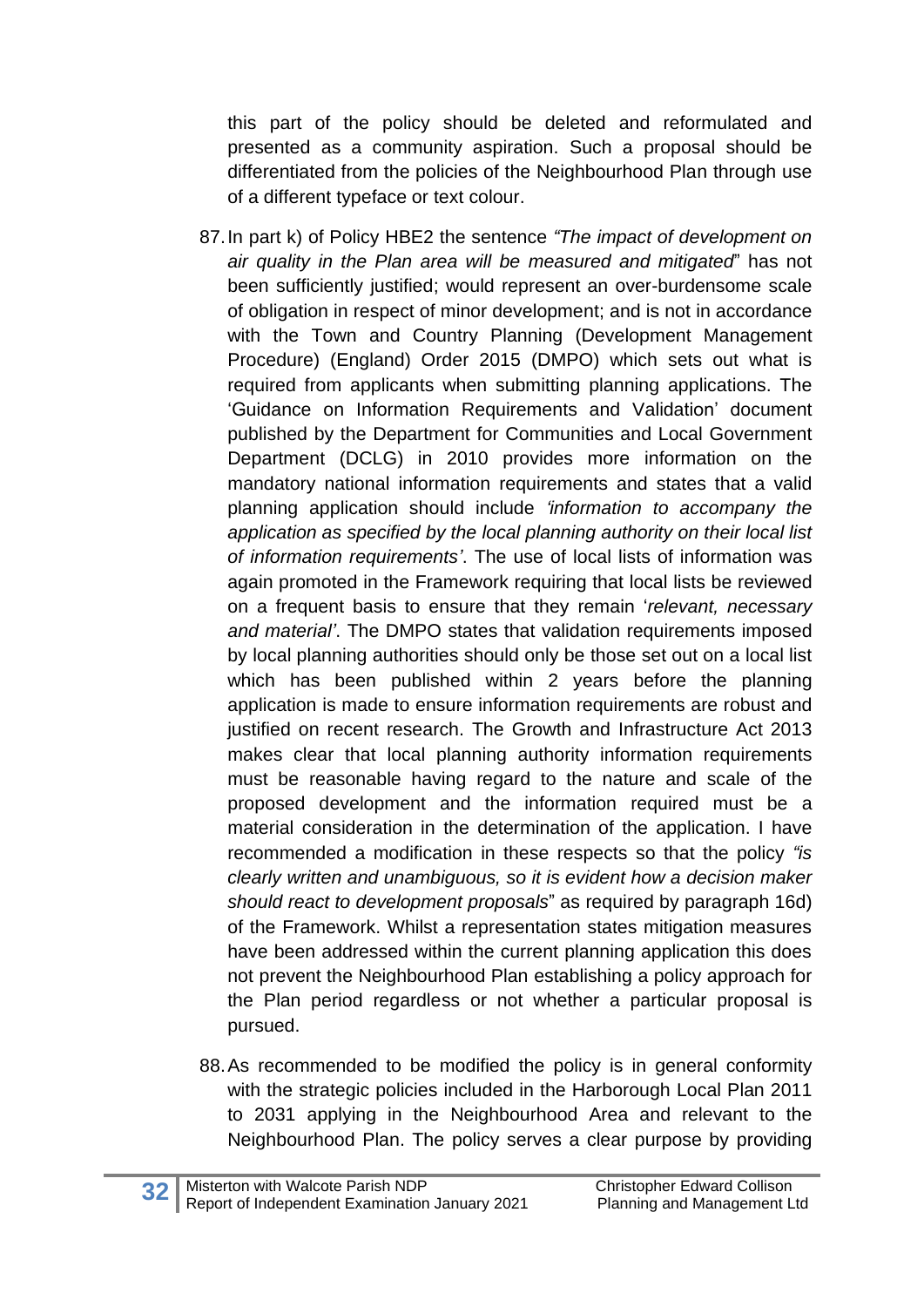an additional level of detail or distinct local approach to that set out in the strategic policies.

89.The policy seeks to shape and direct sustainable development to ensure that local people get the right type of development for their community. Having regard to the introduction; achieving sustainable development; plan-making; and decision-making sections of the Framework, and the components of the Framework concerned with delivering a sufficient supply of homes, promoting sustainable transport; achieving well-designed places; conserving and enhancing the historic environment; conserving and enhancing the natural environment, the policy is appropriate to be included in a 'made' neighbourhood plan. Having regard to the Guidance the policy is appropriate to be included in a 'made' neighbourhood plan. Subject to the recommended modification this policy meets the Basic Conditions.

#### **Recommended modification 2: In Policy HBE2**

- **in part f) replace "with" with "within"**
- **delete parts c) and j) and reformulate the text as community aspirations (distinguishable from the policies of the Neighbourhood Plan)**
- **delete part i)**
- **in part k) delete the sentence "The impact of development on air quality in the Plan area will be measured and mitigated"**

#### **Policy HBE3 Housing Mix**

- 90.This policy seeks to establish that new development should provide for a mixture of identified local housing needs. The policy also seeks to establish support for dwellings of three bedrooms or fewer, and single storey accommodation suitable for older people, and specifies dwellings of four or more bedrooms should not comprise more than 50% of new dwellings in any multi-house development.
- 91.A representation on behalf of Leicestershire County council states "*Policy HBE 3 limits the number of 4 or more-bedroom properties to no more than 50% in 'multi-house development'. Firstly, it is recommended that clarification is provided in relation to multi-house development (Policy HBE 4 considers 4 units 'small'). For instance, a relatively small site will develop differently to a larger site. Furthermore, considerations such as viability, layout and design and*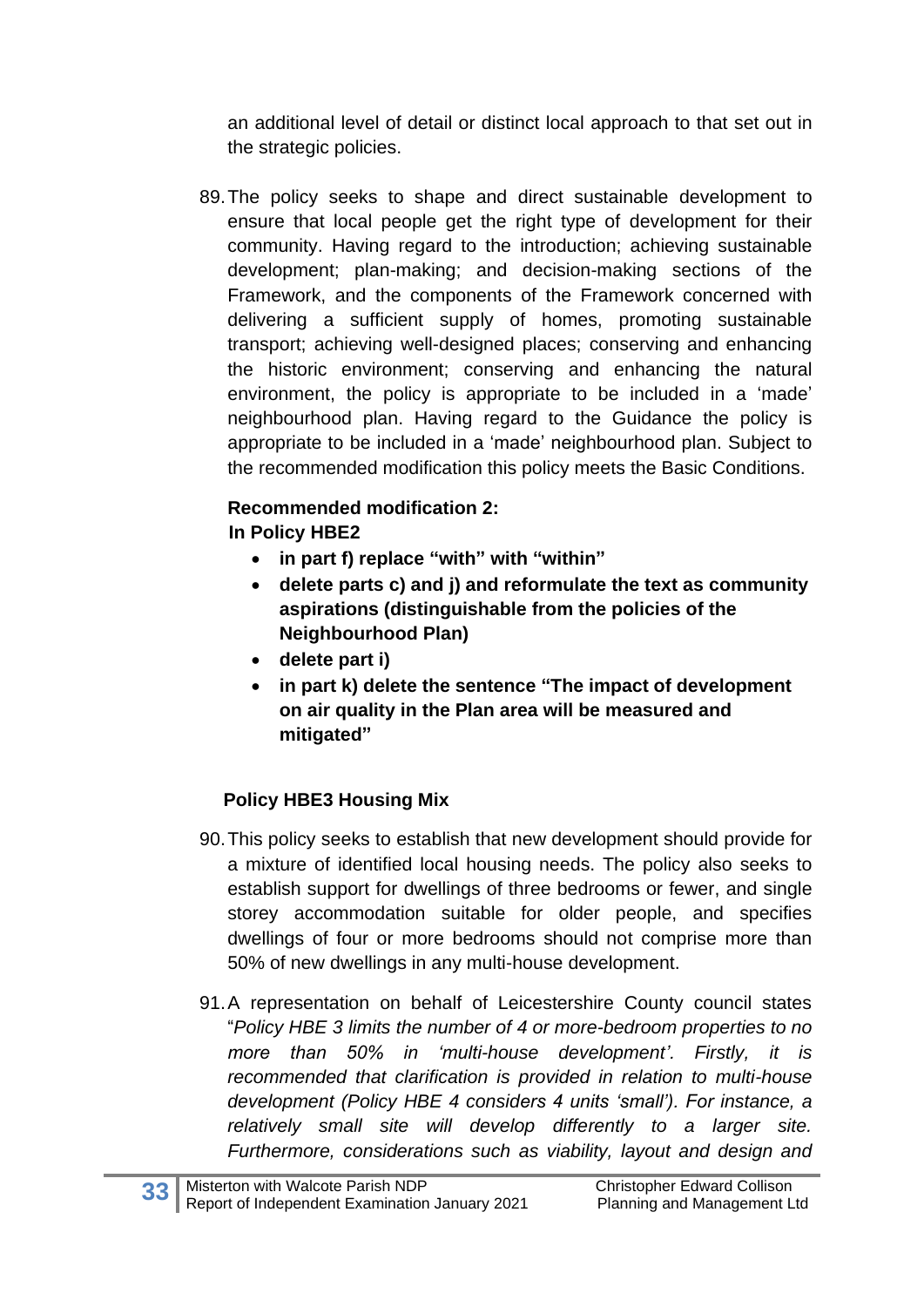*environmental factors should be taken into account."* The term multihouse is sufficiently clear to guide decision makers. Policy HBE3 is in general conformity with Strategic Policy H5 which requires major housing development to provide a mix of house types that is informed by up-to-date evidence of housing need.

- 92.Paragraph 61 of the Framework (which should be read in the context of paragraph 60) states the size, type and tenure of housing needed for different groups in the community should be assessed and reflected in planning policies. I am satisfied the approach adopted in Policy HBE3 has sufficient regard for national policy in this respect.
- 93.The term *"the above*" is imprecise. I have recommended a modification so that the policy is deliverable as required by paragraph 16 of the Framework. It is unnecessary and confusing for a policy to state "*where they are in accordance with other policies"* as the Development Plan should be read as a whole. I have recommended a modification in this respect so that the policy has sufficient regard for national policy and *"is clearly written and unambiguous, so it is evident how a decision maker should react to development proposals*" as required by paragraph 16d) of the Framework.
- 94.As recommended to be modified the policy is in general conformity with the strategic policies included in the Harborough Local Plan 2011 to 2031 applying in the Neighbourhood Area and relevant to the Neighbourhood Plan. The policy serves a clear purpose by providing an additional level of detail or distinct local approach to that set out in the strategic policies.
- 95.The policy seeks to shape and direct sustainable development to ensure that local people get the right type of development for their community. Having regard to the introduction; achieving sustainable development; plan-making; and decision-making sections of the Framework, and the components of the Framework concerned with delivering a sufficient supply of homes, the policy is appropriate to be included in a 'made' neighbourhood plan. Having regard to the Guidance the policy is appropriate to be included in a 'made' neighbourhood plan. Subject to the recommended modification this policy meets the Basic Conditions.

# **Recommended modification 3: In Policy HBE3**

- **delete "the above"**
- **delete "where they are in accordance with other policies"**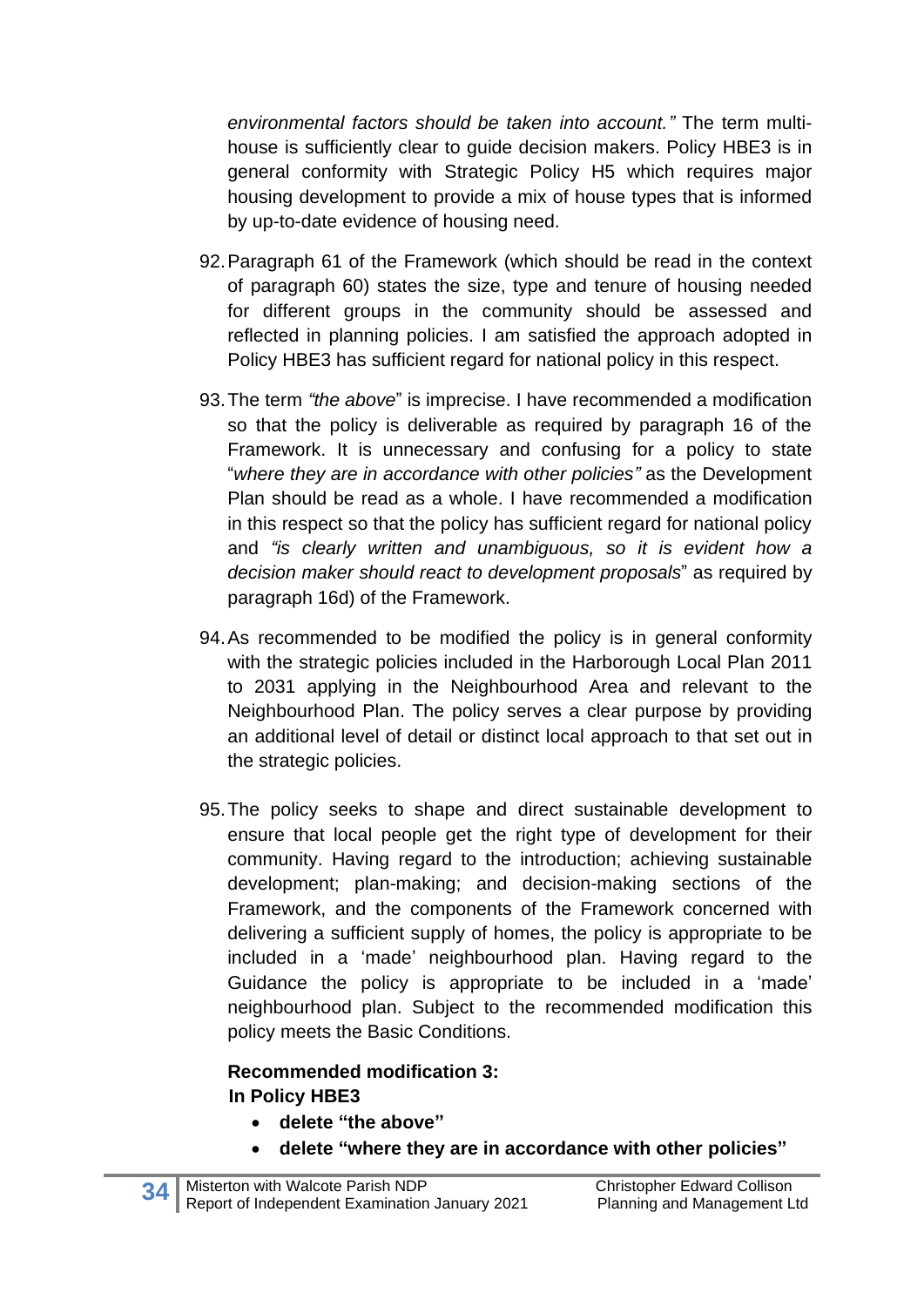#### • **continue the policy with "unless it is demonstrated this is not viable"**

# **Policy HBE4 Windfall Sites**

- 96.This policy seeks to establish conditional support for small residential developments of four dwellings or less on infill and redevelopment sites within the Limits to Development.
- 97.In a representation the District Council state "*Definition of small has the potential for not making best use of sites that become available".* Whilst the policy sees to establish criteria for support of small residential development schemes it is silent with respect to proposals of more than four dwellings. There is no requirement for the Neighbourhood Plan to include a policy relating to proposals of more than four dwellings. I am satisfied the approach adopted in Policy HBE4 has sufficient regard for national policy in this respect.
- 98.The policy is in general conformity with the strategic policies included in the Harborough Local Plan 2011 to 2031 applying in the Neighbourhood Area and relevant to the Neighbourhood Plan. The policy serves a clear purpose by providing an additional level of detail or distinct local approach to that set out in the strategic policies.
- 99.The policy seeks to shape and direct sustainable development to ensure that local people get the right type of development for their community. Having regard to the introduction; achieving sustainable development; plan-making; and decision-making sections of the Framework, and the components of the Framework concerned with delivering a sufficient supply of housing; making effective use of land; achieving well designed places; and conserving and enhancing the natural environment, the policy is appropriate to be included in a 'made' neighbourhood plan. Having regard to the Guidance the policy is appropriate to be included in a 'made' neighbourhood plan. This policy meets the Basic Conditions.

# **Policy HBE5 Rural Exception Sites**

- 100. This policy seeks to establish criteria for support of development proposals for rural exception sites.
- 101. In a representation the District Council state *"What is meant by small sites?"* I am satisfied decision makers are provided with sufficient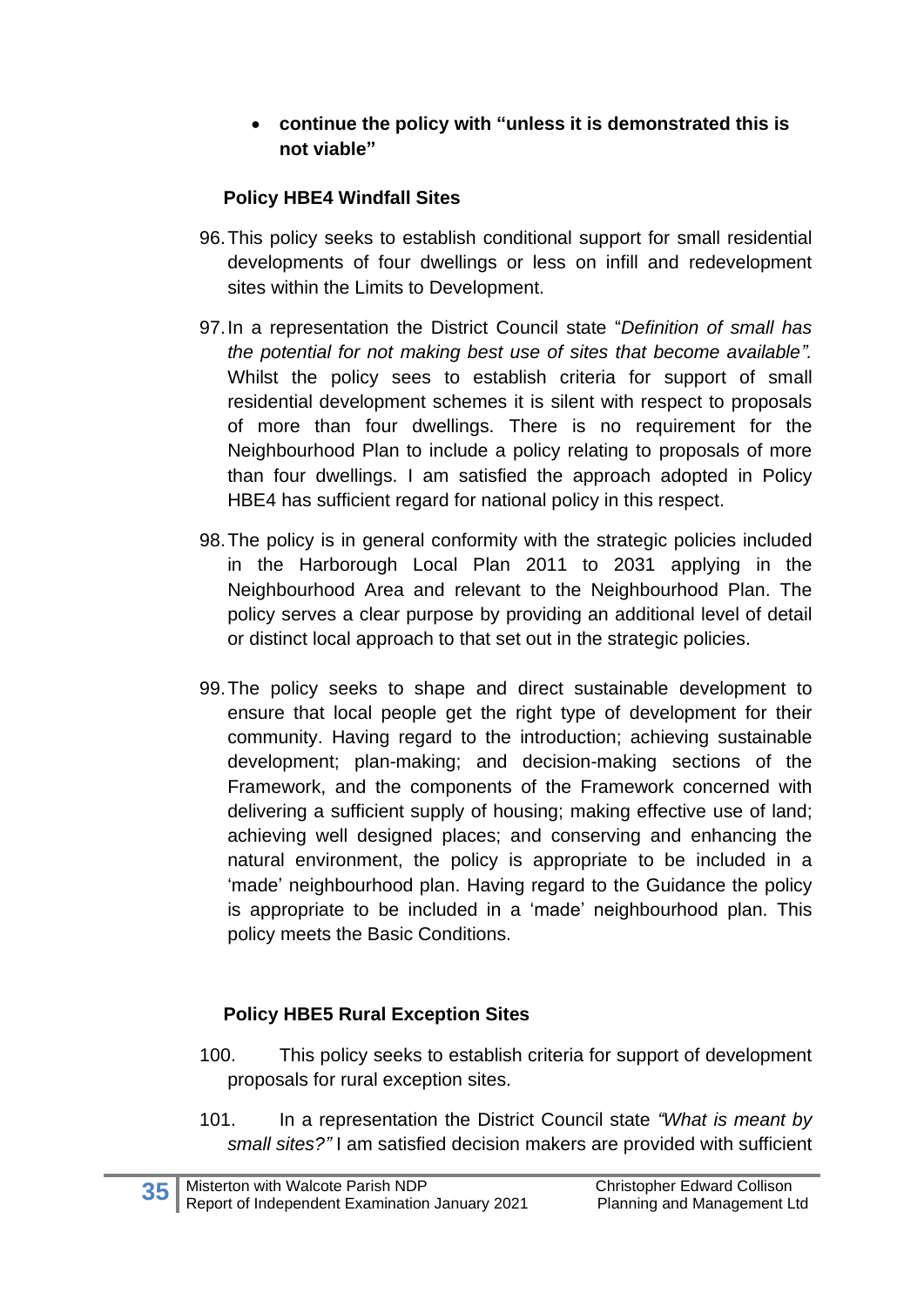guidance in this respect by the criteria included in the policy, in particular that *"the scale of development would be in keeping with the role and function of the settlement*". This approach mirrors that adopted in non-strategic Local Plan Policy H3.

- 102. The District Council representation also questions *"How is the market housing going to be prioritised in perpetuity for people with a local connection?"* Paragraph 77 of the Framework states *"In rural areas, planning policies and decisions should be responsive to local circumstances and support housing developments that reflect local needs. Local Planning Authorities should support opportunities to bring forward rural exception sites that will provide affordable housing to meet identified local needs, and consider whether allowing some market housing on these sites would help to facilitate this."* Annex 2 (Glossary) of the Framework defines rural exception sites as *"Small sites used for affordable housing in perpetuity where sites would not normally be used for housing. Rural exception sites seek to address the needs of the local community by accommodating households who are either current residents or have an existing family or employment connection. A proportion of market homes may be allowed on the site at the local planning authority's discretion, for example where essential to enable the delivery of affordable units without grant funding."* Policy HBE5 is appropriate having regard to the definition of rural exception sites in Annex 2 (Glossary) of the Framework and seeks to ensure schemes meet identified local housing need.
- 103. Part d) of Policy HBE5 does not duplicate non-strategic Local Plan Policy H3 as it provides an additional level of detail by stating local needs relate to people with a local connection to the Neighbourhood Area.
- 104. Part f) of Policy HBE5 refers to market homes essential to the delivery of affordable units. Part e) of the policy seeks to ensure both *"market and affordable housing is available with priority in perpetuity for people with a connection to the Parish".* Paragraph 34 of the Framework states *"Plans should set out the contributions expected from development" and "Such policies should not undermine the deliverability of the Plan."* Paragraph 31 of the Framework states *"The preparation and review of all policies should be underpinned by relevant and up-to-date evidence. This should be adequate and proportionate, focussed tightly on supporting and justifying the policies concerned, and take into account relevant market signals."* The proposed policy approach relating to the market housing element of a scheme has not been sufficiently justified*.* I have recommended a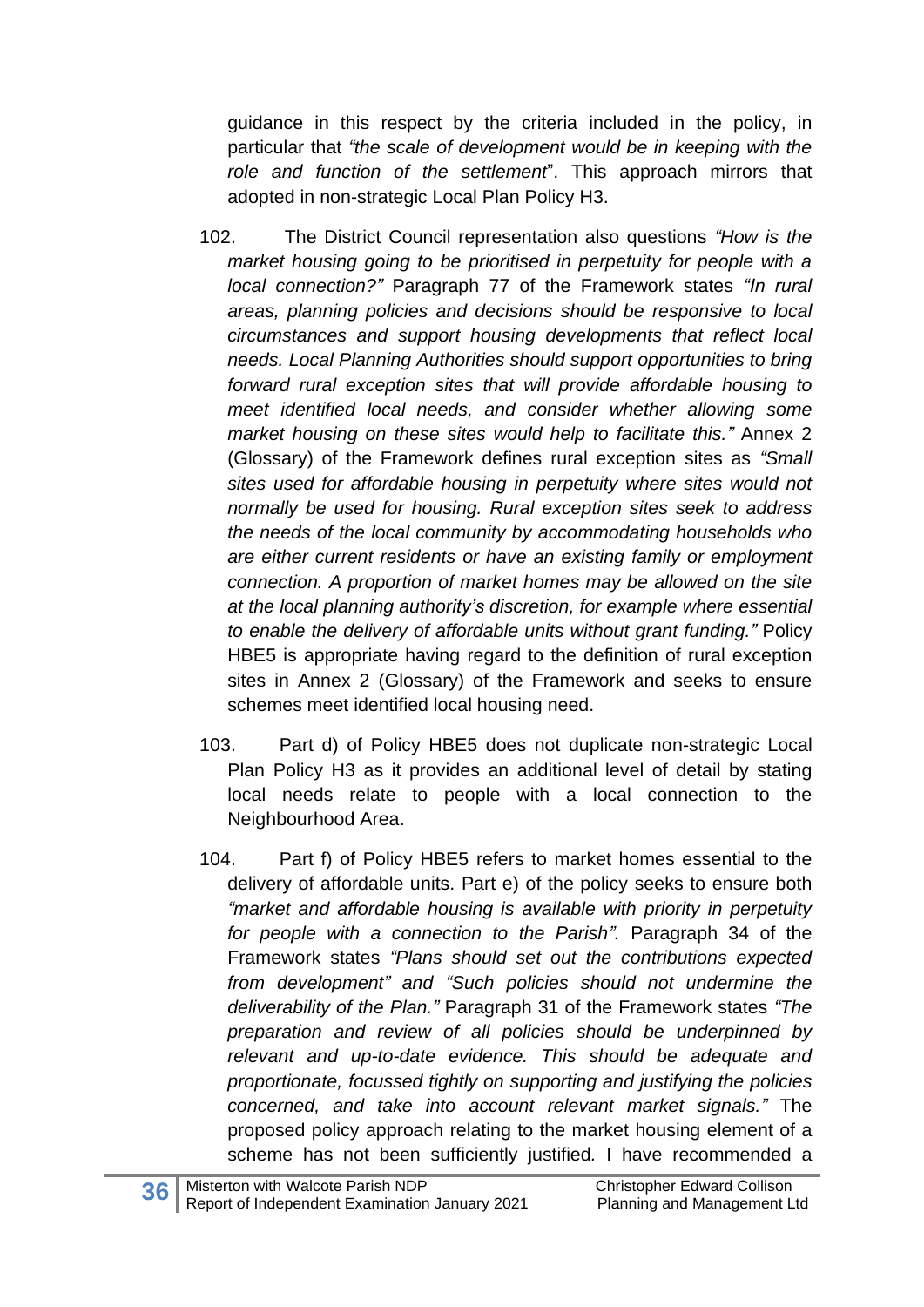modification in this respect so that the policy has sufficient regard for national policy.

- 105. The representation of the NFU states *"Does this policy allow for agricultural dwellings to be built in or around farmsteads to house agricultural workers and family members coming into the business? Please can it be more explicit on this."* It is not within my role to recommend a policy should relate to additional matters except where that is necessary to meet the Basic Conditions. There is no requirement for the policy to refer to agricultural dwellings as indicated in the representation.
- 106. As recommended to be modified the policy is in general conformity with the strategic policies included in the Harborough Local Plan 2011 to 2031 applying in the Neighbourhood Area and relevant to the Neighbourhood Plan. The policy serves a clear purpose by providing an additional level of detail or distinct local approach to that set out in the strategic policies.
- 107. The policy seeks to shape and direct sustainable development to ensure that local people get the right type of development for their community. Having regard to the introduction; achieving sustainable development; plan-making; and decision-making sections of the Framework, and the components of the Framework concerned with conserving and enhancing the natural environment, the policy is appropriate to be included in a 'made' neighbourhood plan. Having regard to the Guidance the policy is appropriate to be included in a 'made' neighbourhood plan. Subject to the recommended modification this policy meets the Basic Conditions.

**Recommended modification 4: In Policy HBE5 delete "market and"**

# **Policy HBE6 Design Standards**

- 108. This policy seeks to establish design principles for all housing proposals.
- 109. In a representation the District Council state *"Criterion E: Should 'provision made for the upkeep' only refer to new grass areas – is it not open space more generally?".* In response to my request for clarification the District and Parish Councils suggest "new green spaces" as an alternative. The District Council *also suggest criterion F*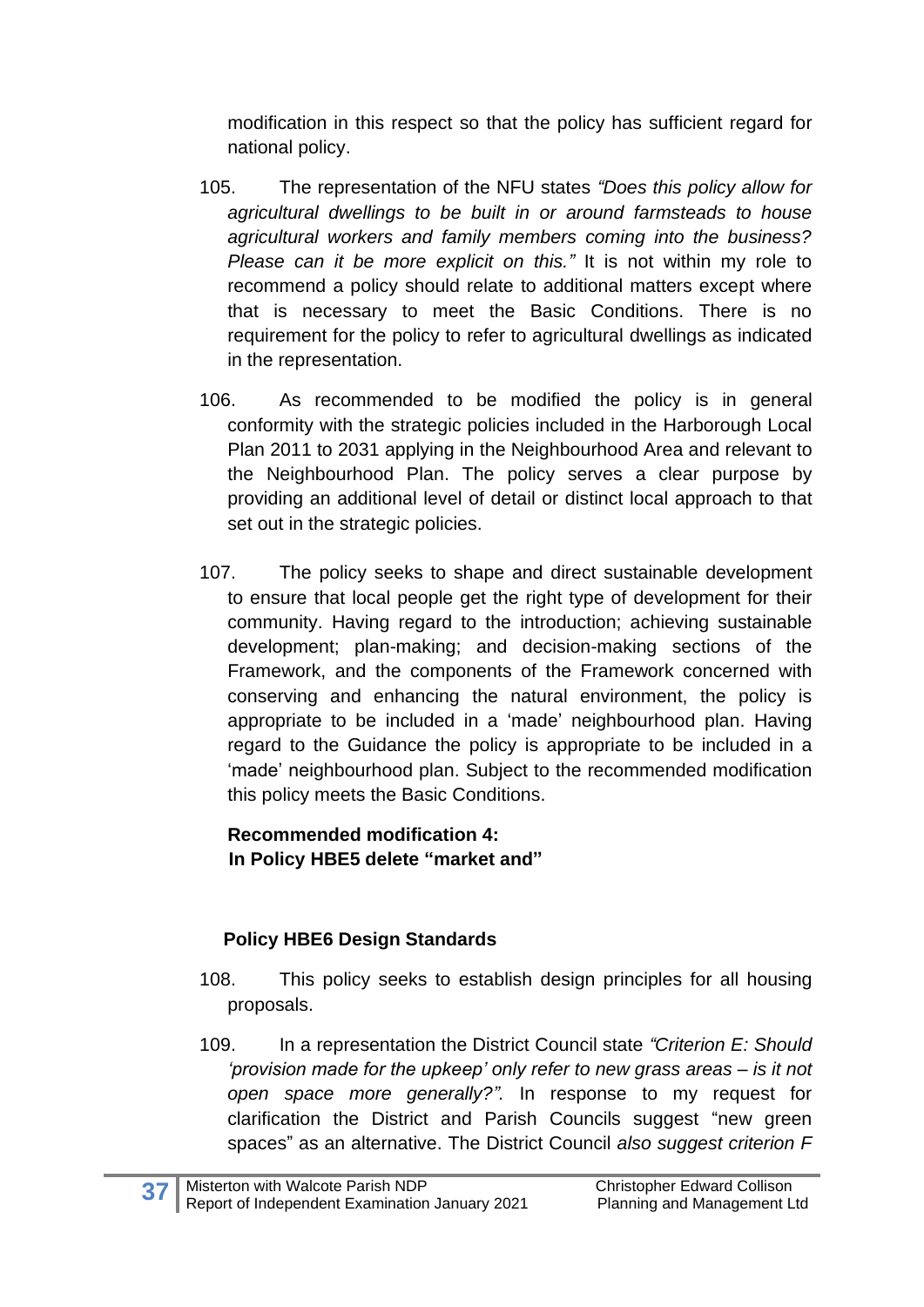*should refer to new development rather than applications.* I agree with both of these suggestions and have recommended modifications in these respects in the interests of clarity and so that the policy *"is clearly written and unambiguous, so it is evident how a decision maker should react to development proposals"* as required by paragraph 16d) of the Framework.

- 110. A representation by Severn Trent Water states support for the principles but recommend additions and adjustments however the suggestions are not necessary to meet the Basic Conditions.
- 111. A representation on behalf of Leicestershire County Council states *"Policy HBE 6 states that all development should be designed to category M4(2) Category 2 of the building regulations. This is not in accordance with the development plan. Local Plan policy H5, criterion 3, requires only 4% of all development over 100 dwellings to accord with this higher accessibility standard. This requirement is based on evidence of likely need, that was justified at the Local Plan examination. The Neighbourhood Plan has not demonstrated why all properties should be M4(2) Category 2, nor has it undertaken any assessment on the likely effect of such measures on the viability of development in accordance with national policy. It is noted that in the Neighbourhood Plan consultation statement that the plan has been changed to say 'should' rather than must, and that it is a requirement*  rather than an aspiration. In future, there is no certainty that this will *remain clear to the decision maker if the wording remains as drafted."* I have recommended a modification in this respect so that the policy has sufficient regard for national policy and *"is clearly written and unambiguous, so it is evident how a decision maker should react to development proposals*" as required by paragraph 16d) of the Framework.
- 112. Principle F) fifth bullet point refers to standards of performance. Local planning authorities may use nationally recognised optional technical standards where there is evidence to show these are required. However, Neighbourhood Plans may not be used to apply these.<sup>46</sup> The Written Ministerial Statement to Parliament of the Secretary of State (CLG) on 25 March 2015 included the following: *"From the date the Deregulation Bill 2015 is given Royal Assent, local planning authorities and qualifying bodies preparing neighbourhood plans should not set in their emerging Local Plans, neighbourhood plans, or supplementary planning documents, any additional local*

<sup>46</sup> https://www.gov.uk/guidance/housing-optional-technical-standards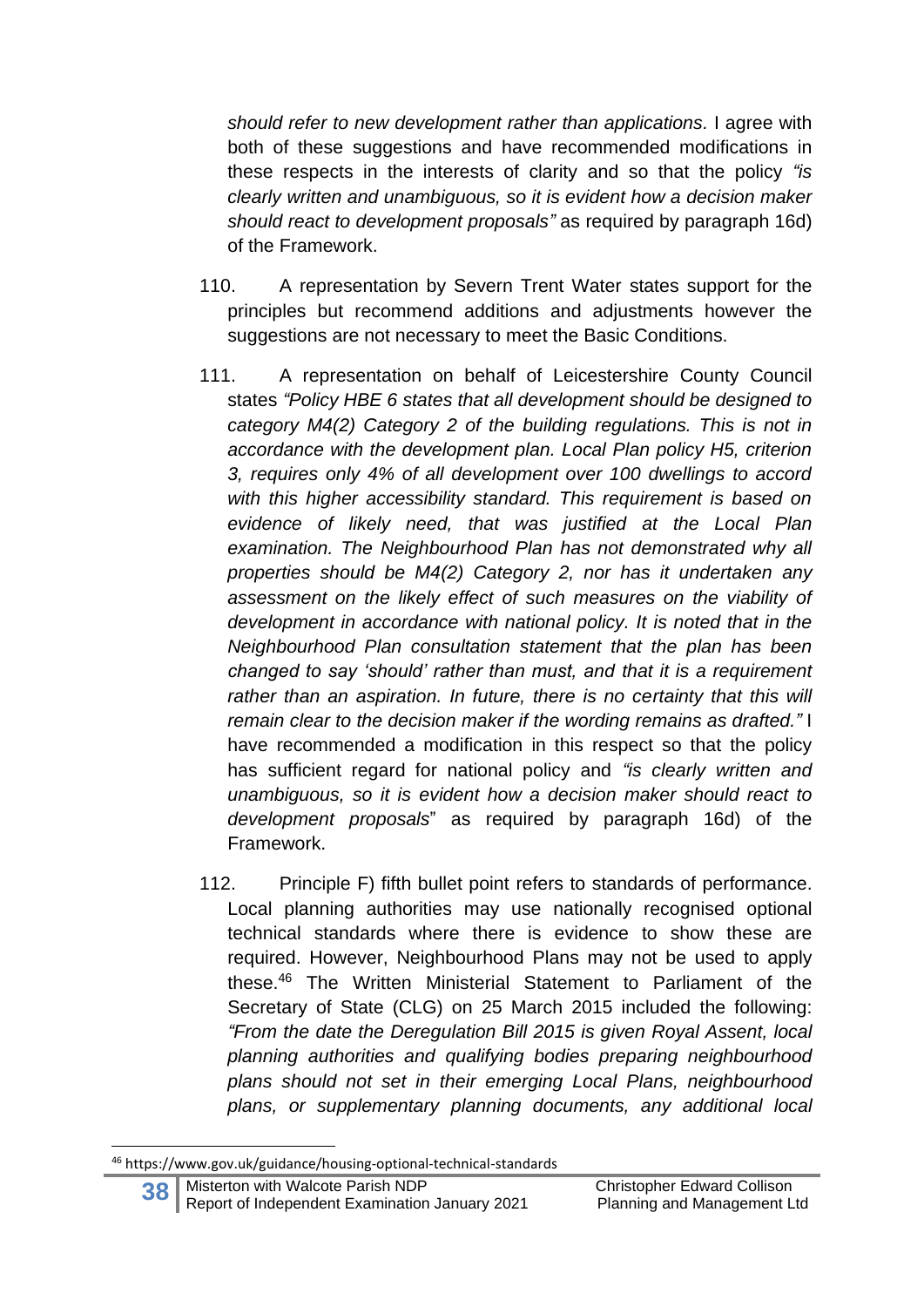*technical standards or requirements relating to the construction, internal layout or performance of new dwellings*". I have recommended a modification in this respect.

- 113. Principle A) seeks to establish a parking standard. Paragraph 105 of the Framework sets out the factors that should be taken into account if policies seek to set local parking standards. Whilst part A) refers to Highway Authority requirements the introduction of a specific parking policy in the Neighbourhood Plan has not been sufficiently justified. Paragraph 110 of the Framework provides that in the stated context applications for development should be designed to enable charging of plug-in and other ultra-low emission vehicles in safe, accessible and convenient locations. In the context stated in paragraph 109 of the Framework I consider it appropriate that Policy HBE6 should seek to establish support for charging facilities rather than seek to establish a requirement in this respect. It may not always be feasible or viable for all new dwellings to have at least one electric vehicle charging point. Paragraph 16 of the Framework states plans should be deliverable. I have recommended a modification in this respect so that the policy has sufficient regard for national policy.
- 114. As recommended to be modified the policy is in general conformity with the strategic policies included in the Harborough Local Plan 2011 to 2031 applying in the Neighbourhood Area and relevant to the Neighbourhood Plan. The policy serves a clear purpose by providing an additional level of detail or distinct local approach to that set out in the strategic policies.
- 115. The policy seeks to shape and direct sustainable development to ensure that local people get the right type of development for their community. Having regard to the introduction; achieving sustainable development; plan-making; and decision-making sections of the Framework, and the components of the Framework concerned with promoting sustainable transport, the policy is appropriate to be included in a 'made' neighbourhood plan. Having regard to the Guidance the policy is appropriate to be included in a 'made' neighbourhood plan. Subject to the recommended modification this policy meets the Basic Conditions.

# **Recommended modification 5: In Policy HBE6**

• **replace the second and third sentences of part A with "The provision of charging ports for electric vehicles within residential curtilages will be supported."**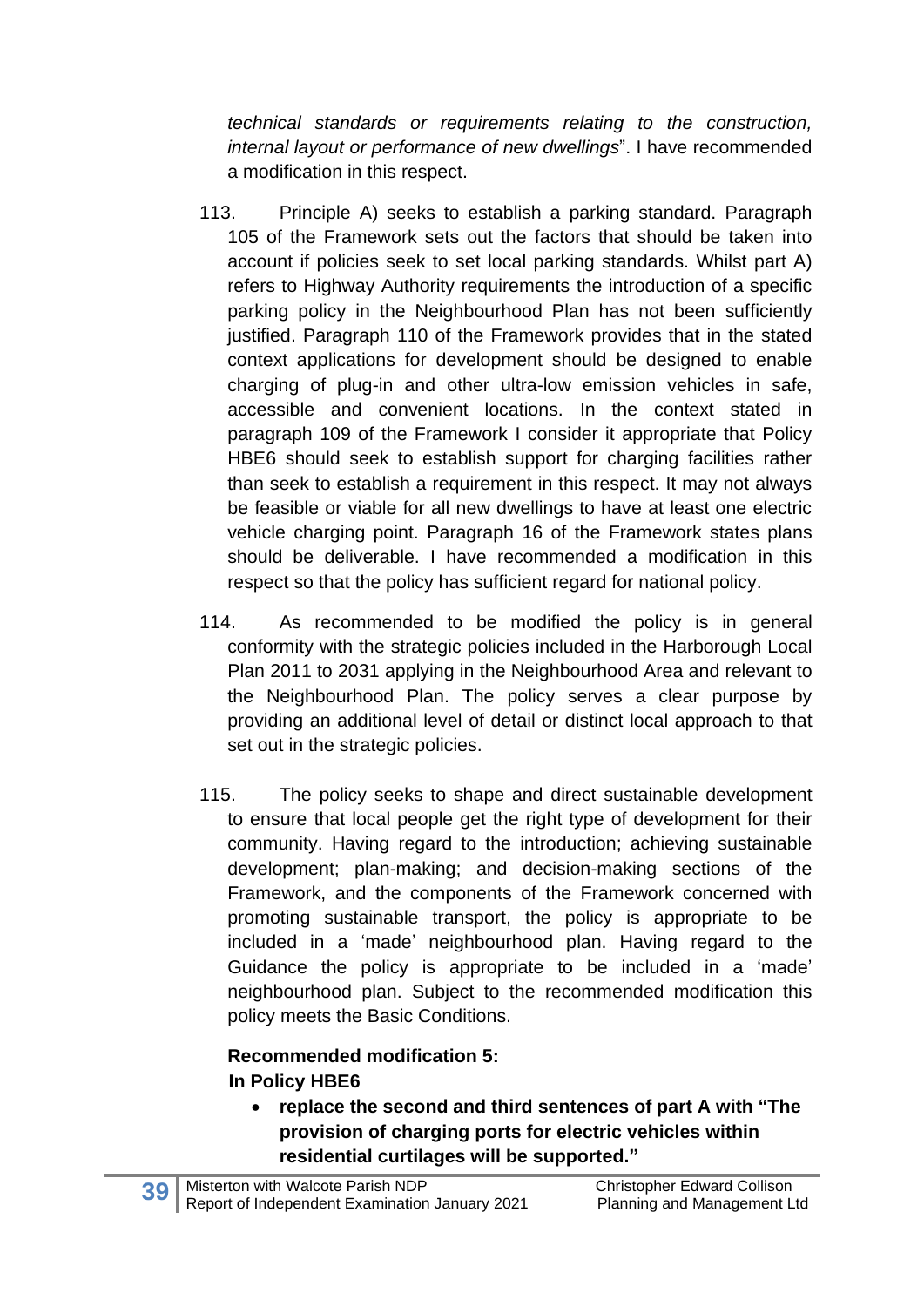- **delete part C**
- **in part E replace "grass areas" with "green spaces"**
- **in part F replace "Applications" with "Development proposals" and delete the fifth bullet point**

#### **Policy ENV1 Protection of Local Green Space**

- 116. This policy seeks to designate two Local Green Spaces.
- 117. A representation states it is important that the definition of Green Space is properly understood as people and/or dogs going off the footpath would not be compatible with the organically farmed use of fields forming part of the Misterton Churchyard and Meadows proposed LGS. The Guidance states *"Designation does not in itself confer any rights of public access over what exists at present. Any additional access would be a matter for separate negotiation with land owners, whose legal rights must be respected." 47*
- 118. Designation of Local Green Space can only follow identification of the land concerned. For a designation with important implications relating to development potential it is essential that precise definition is achieved. The proposed Local Green Spaces are presented on Figure 5 of the Neighbourhood Plan and on maps in Appendix 7. When viewed electronically the maps can be expanded to better reveal the line of boundaries of the green spaces in question. Appendix 7 also includes other information to assist identification including postal address with postcode and images of the sites. I am satisfied the areas of land proposed for designation as Local Green spaces have been adequately identified.
- 119. Severn Trent Water state *"Severn Trent understand the need for Local Green Space and the need for them to be protected, however local green spaces can provide suitable locations for schemes like flood alleviation to be delivered without adversely impacting on the primary function of the open space. If the correct scheme is chosen, the flood alleviation can result in additional benefits to the local green space in the form of biodiversity or amenity improvements. We would therefore recommend that the following point is added to Policy ENV 'Development of flood resilience schemes within local green spaces will be supported provided the schemes do not adversely impact the*

<sup>47</sup> Planning Practice Guidance Paragraph: 017 Reference ID: 37-017-20140306 Revision date: 06 03 2014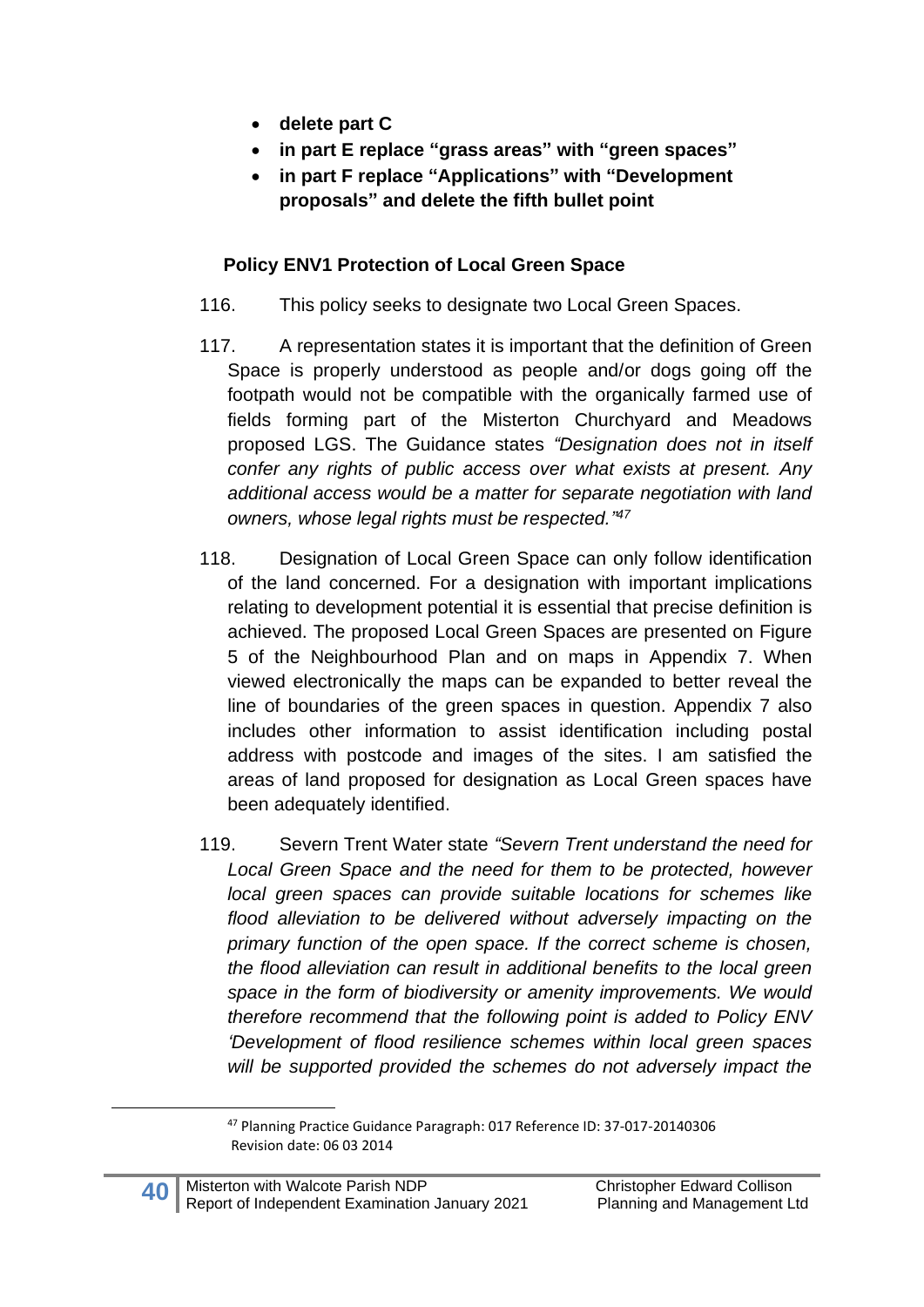*primary function of the green space'".* It is beyond my role to recommend additional areas of planning policy are included in the Neighbourhood Plan except where these are necessary so that the Neighbourhood Plan meets the Basic Conditions. The suggestion of Severn Trent Water is not necessary to meet the Basic Conditions.

- 120. Policy ENV1 includes the imprecise term *"loss of, or have an adverse effect on*". Decision makers must rely on paragraph 101 of the Framework that states "*Policies for managing development within a Local Green Space should be consistent with those for Green Belts*" and the part of the Framework that relates to 'Protecting Green Belt land', in particular paragraphs 143 to 147. That part of the Framework sets out statements regarding the types of development that are not inappropriate in Green Belt areas. The policy seeks to introduce a more restrictive approach to development proposals than apply in Green Belt without sufficient justification, which it may not. <sup>48</sup> I have recommended a modification in this respect.
- 121. Paragraph 99 of the Framework states *"The designation of land as Local Green Space through local and neighbourhood plans allows communities to identify and protect green areas of particular importance to them. Designating land as Local Green Space should be consistent with the local planning of sustainable development and complement investment in sufficient homes, jobs and other essential services. Local Green Spaces should only be designated when a plan is prepared or updated, and be capable of enduring beyond the end of the plan period."*
- 122. In respect of both of the areas proposed for designation as Local Green Space I find the Local Green Space designations are being made when a neighbourhood plan is being prepared, and I have seen nothing to suggest the designations are not capable of enduring beyond the end of the plan period. The intended Local Green Space designations have regard to the local planning of sustainable development contributing to the promotion of healthy communities, and conserving and enhancing the natural environment, as set out in the Framework.
- 123. Paragraph 100 of the Framework states *"The Local Green Space designation should only be used where the green space is: a) in reasonably close proximity to the community it serves; b)*

<sup>48</sup> *R on the Application of Lochailort Investments Limited v Mendip District Council. Case Number: C1/2020/0812*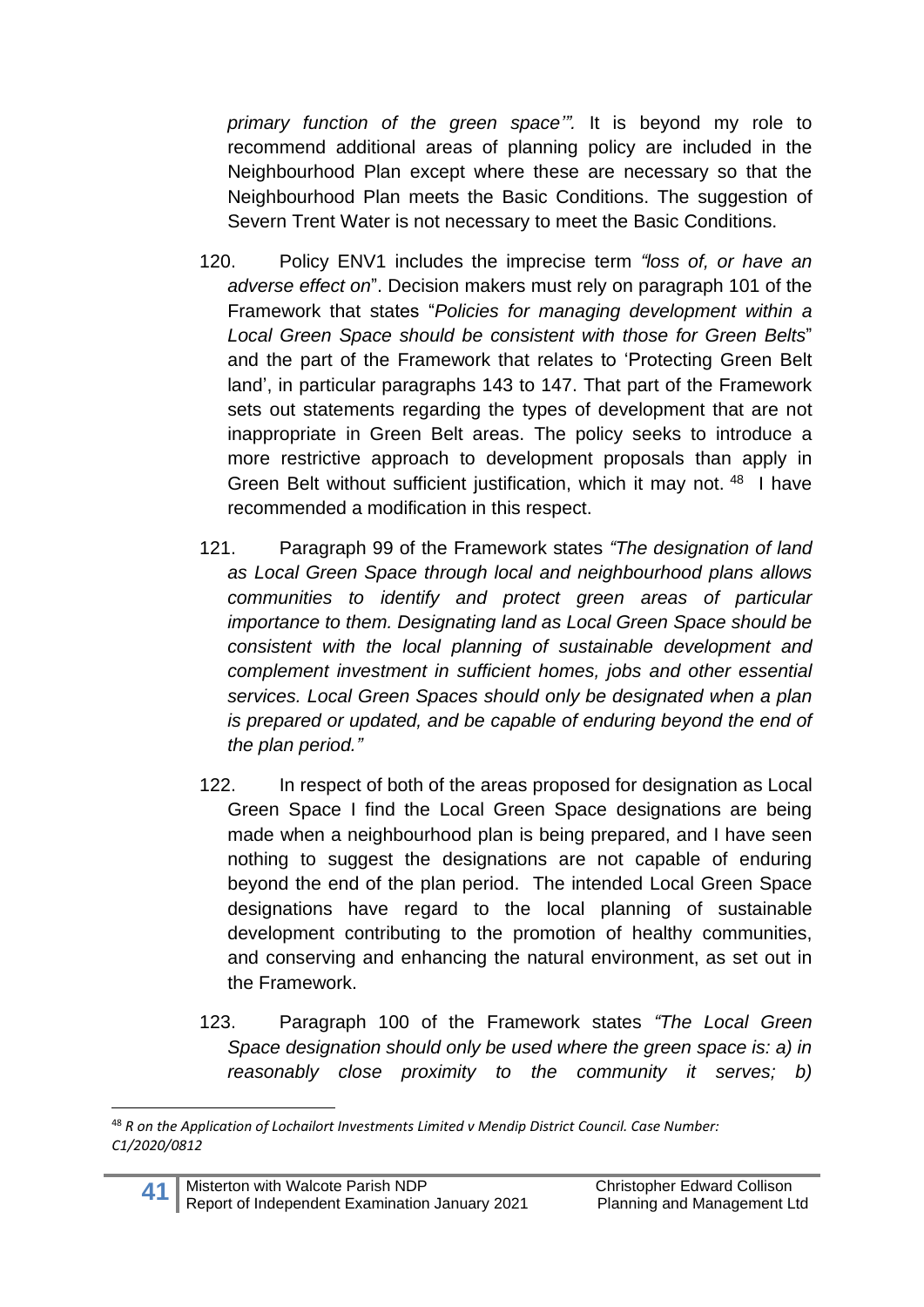*demonstrably special to a local community and holds a particular local significance, for example because of its beauty, historic significance, recreational value (including as a playing field), tranquillity or richness of its wildlife; and c) local in character and is not an extensive tract of land."* A representation on behalf of Leicestershire County Council states *"Policy ENV 1 identifies two areas of substantial areas of Local Green Space (LGS). Whilst this is supported, the Neighbourhood Plan should be mindful of the NPPF which states that LGS should be discreet areas of specific local importance rather than extensive tracts of land."* I find that in respect of each of the intended Local Green Spaces the designation relates to green space that is in reasonably close proximity to the community it serves, is local in character, and is not an extensive tract of land. Misterton churchyard and meadows is stated to be 4.9 hectares and Walcote parkland is stated to be 7.3 hectares. In reaching the latter conclusion I have taken into account the fact that both areas of land are recognisable as, and can be viewed as, distinct, discrete, enclosed entities with high levels of internal intervisibility.

- 124. The Guidance states the Qualifying Body (Parish Council) "*should contact landowners at an early stage about proposals to designate any part of their land as Local Green Space. Landowners will have opportunities to make representations in respect of proposals in a draft plan."* <sup>49</sup> The areas proposed for designation as Local Green Space have been subject to extensive consultation with the local community.
- 125. The submission Neighbourhood Plan includes in Appendix 7 information that seeks to justify the proposed designations as Local Green Space. Relevant reasons for designation are stated in respect of each site including matters referred to in the Framework. Appendix 7 provides sufficient evidence for me to conclude that each of the two areas proposed for designation as Local Green Space is demonstrably special to a local community and holds a particular local significance.
- 126. I find that the areas proposed as Local Green Space are suitable for designation and have regard for paragraphs 99 to 101 of the Framework concerned with the identification and designation of Local Green Space.
- 127. As recommended to be modified the policy is in general conformity with the strategic policies included in the Harborough Local Plan 2011 to 2031 applying in the Neighbourhood Area and relevant to

<sup>49</sup> Planning Practice Guidance Paragraph: 019 Reference ID:37-019-20140306 Revision date 06 03 2014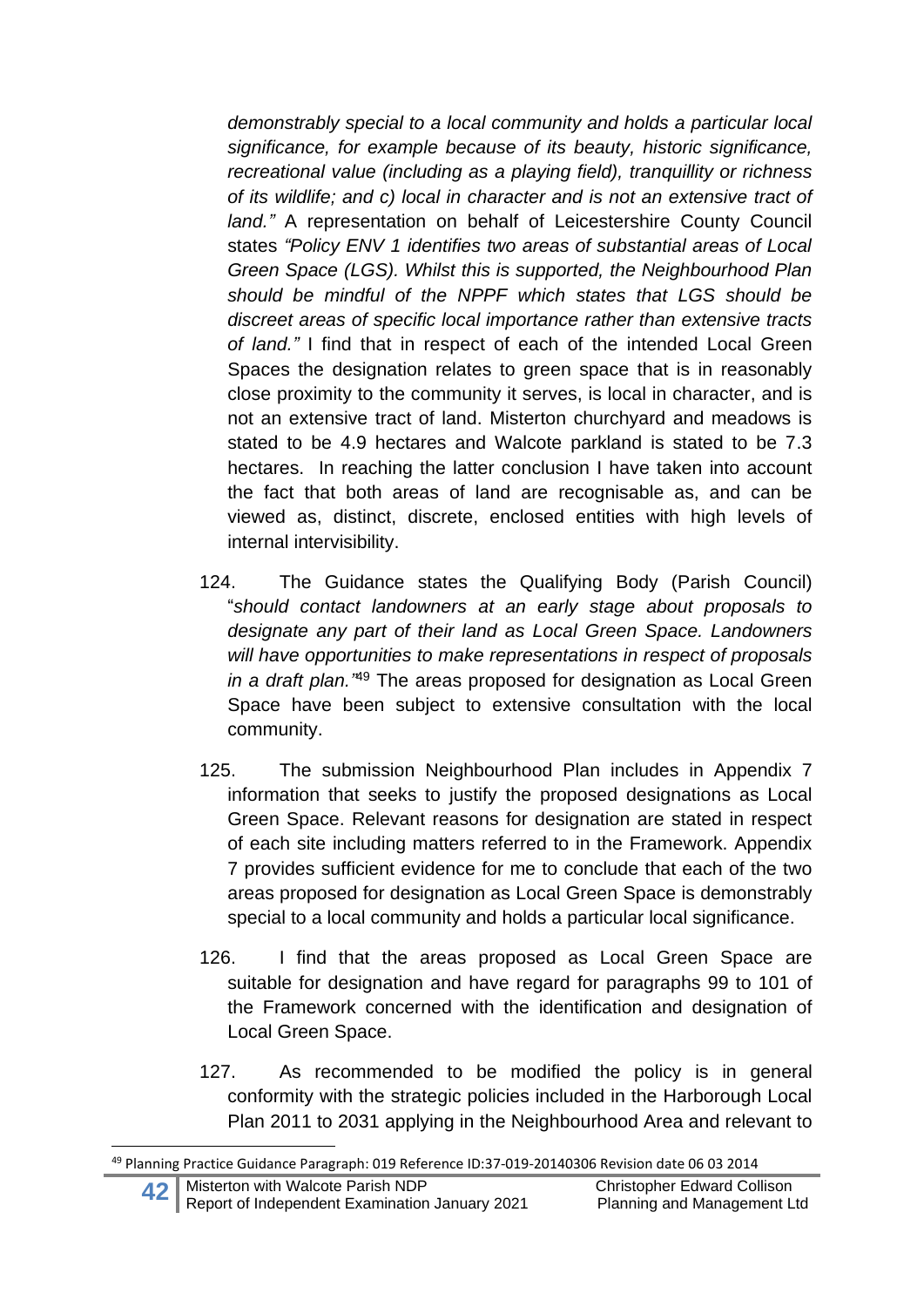the Neighbourhood Plan. The policy serves a clear purpose by providing an additional level of detail or distinct local approach to that set out in the strategic policies.

128. The policy seeks to shape and direct sustainable development to ensure that local people get the right type of development for their community. Having regard to the introduction; achieving sustainable development; plan-making; and decision-making sections of the Framework, and the components of the Framework concerned with promoting healthy and safe communities, the policy is appropriate to be included in a 'made' neighbourhood plan. Having regard to the Guidance the policy is appropriate to be included in a 'made' neighbourhood plan. Subject to the recommended modification this policy meets the Basic Conditions.

# **Recommended modification 6:**

**Replace Policy ENV1 with "The following areas (identified on Figure 5 and in Appendix 7) are each designated as Local Green Space:**

- **Misterton churchyard and meadows (inventory site 1026)**
- **Walcote parkland (inventory site 1117)"**

# **Policy ENV2 Protection of Sites of Environmental Significance**

- 129. This policy seeks to identify sites that have significant historical and/or natural features that are locally valued and seeks to establish that those features should be weighed against the benefits of development proposals affecting them.
- 130. In a representation Severn Trent Water state *"Severn Trent understand the need for Site of Environmental Significance and the need for them to be protected, however Site of Environmental Significance can provide suitable locations for schemes like flood alleviation to be delivered without adversely impacting on the environmental significance of the site. If the correct scheme is chosen, the flood alleviation can result in additional benefits to the local green space in the form of enhanced biodiversity or amenity improvements. We would therefore recommend that the following point is added to Policy ENV 2 'Development of flood resilience schemes within Site of Environmental Significance will be supported provided the schemes do not adversely impact the environmental importance of the site'".* It is not within my role to recommend inclusion of additional policy matters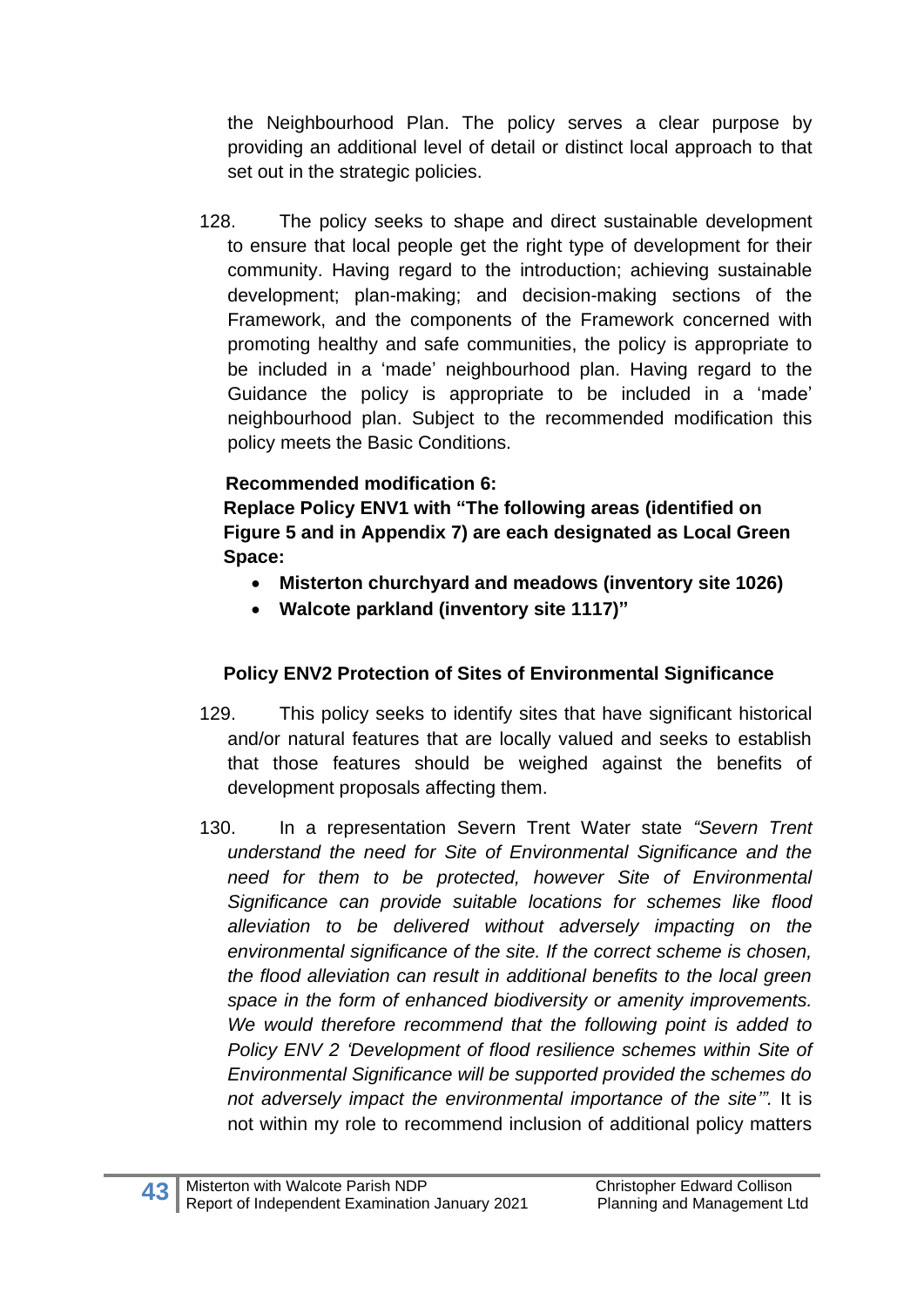in the Neighbourhood Plan unless they are necessary to meet the Basic Conditions. The suggested addition does not meet that criterion.

- 131. A representation on behalf of Leicestershire County Council states "*Policy ENV 2 is supported, this accords with the Local Plan and the LCC's existing land management practices."*
- 132. I am satisfied the approach adopted in Policy ENV2 has sufficient regard for national policy as set out in paragraphs 170 and 175 of the Framework and that the balanced approach adopted is consistent with the achievement of sustainable development.
- 133. The policy is in general conformity with the strategic policies included in the Harborough Local Plan 2011 to 2031 applying in the Neighbourhood Area and relevant to the Neighbourhood Plan. The policy serves a clear purpose by providing an additional level of detail or distinct local approach to that set out in the strategic policies.
- 134. The policy seeks to shape and direct sustainable development to ensure that local people get the right type of development for their community. Having regard to the introduction; achieving sustainable development; plan-making; and decision-making sections of the Framework, and the components of the Framework concerned with conserving and enhancing the natural environment, the policy is appropriate to be included in a 'made' neighbourhood plan. Having regard to the Guidance the policy is appropriate to be included in a 'made' neighbourhood plan. This policy meets the Basic Conditions.

# **Policy ENV3 Open Spaces, Sports and Recreation Sites**

- 135. This policy seeks to establish that development proposals that result in the loss, or have a significant adverse effect on identified open spaces will not be supported unless equivalent or better replacement is made, or the amenity is demonstrated to be no longer required.
- 136. In a representation the District Council state "*Policy needs to refer to a map of the sites and it would be helpful if the boundaries could be seen in greater detail than currently shown in Figure 7"* and "*Key should make it clear that the amber sites are designated in Local Plan".* As with other maps in the Neighbourhood Plan, I am satisfied that when viewed electronically they can be expanded to examine elements in greater detail. I agree it would be helpful to adjust the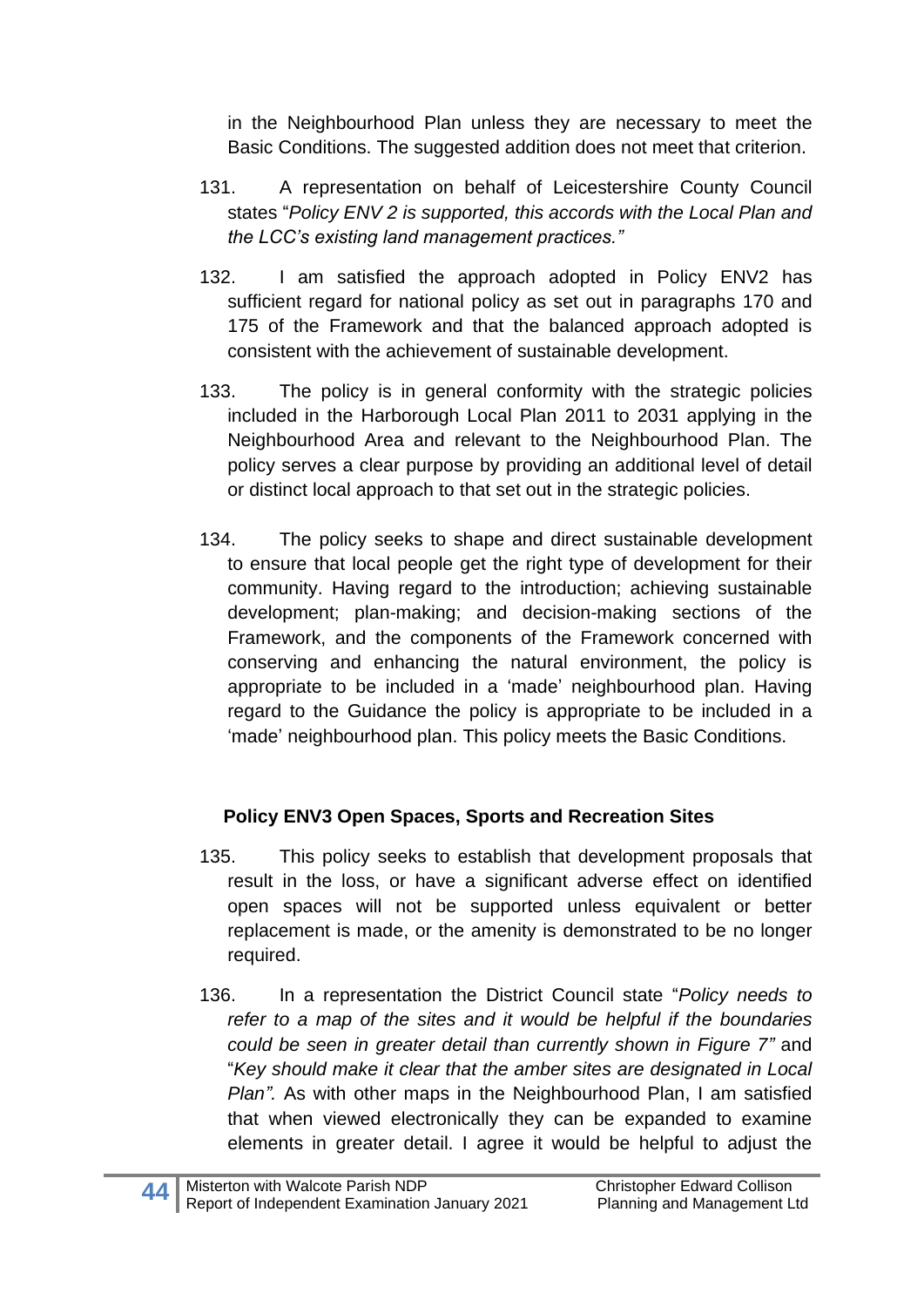legend to Figure 7 to include reference to the Local Plan. I refer to this matter in the annex to my report.

- 137. A representation proposes additional areas of land for protection but this is not a matter for my consideration.
- 138. In a representation Severn Trent Water state *"Severn Trent understand the need for Open Spaces, Sporting and Recreation sites and the need for them to be protected, however Open Spaces, Sporting and Recreation sites can provide suitable locations for schemes like flood alleviation to be delivered without adversely impacting on the primary function of the open space. If the correct scheme is chosen, the flood alleviation can result in additional benefits to the Open Spaces and Recreation sites in the form of biodiversity or amenity improvements. We would therefore recommend that the following point is added to Policy ENV 3 'Development of flood resilience schemes within Open Spaces, Sporting and Recreation sites will be supported provided the schemes do not adversely impact the primary function of the open space.'"* It is not within my role to recommend inclusion of additional policy matters in the Neighbourhood Plan unless they are necessary to meet the Basic Conditions. The suggested addition does not meet that criterion.
- 139. Paragraph 97 of the Framework states existing open space, sports and recreational buildings and land should not be built on unless specified circumstances exist. I am satisfied the approach adopted in Policy ENV3 has sufficient regard for national policy in this respect.
- 140. The policy is in general conformity with the strategic policies included in the Harborough Local Plan 2011 to 2031 applying in the Neighbourhood Area and relevant to the Neighbourhood Plan. The policy serves a clear purpose by providing an additional level of detail or distinct local approach to that set out in the strategic policies.
- 141. The policy seeks to shape and direct sustainable development to ensure that local people get the right type of development for their community. Having regard to the introduction; achieving sustainable development; plan-making; and decision-making sections of the Framework, and the components of the Framework concerned with promoting healthy and safe communities, the policy is appropriate to be included in a 'made' neighbourhood plan. Having regard to the Guidance the policy is appropriate to be included in a 'made' neighbourhood plan. This policy meets the Basic Conditions.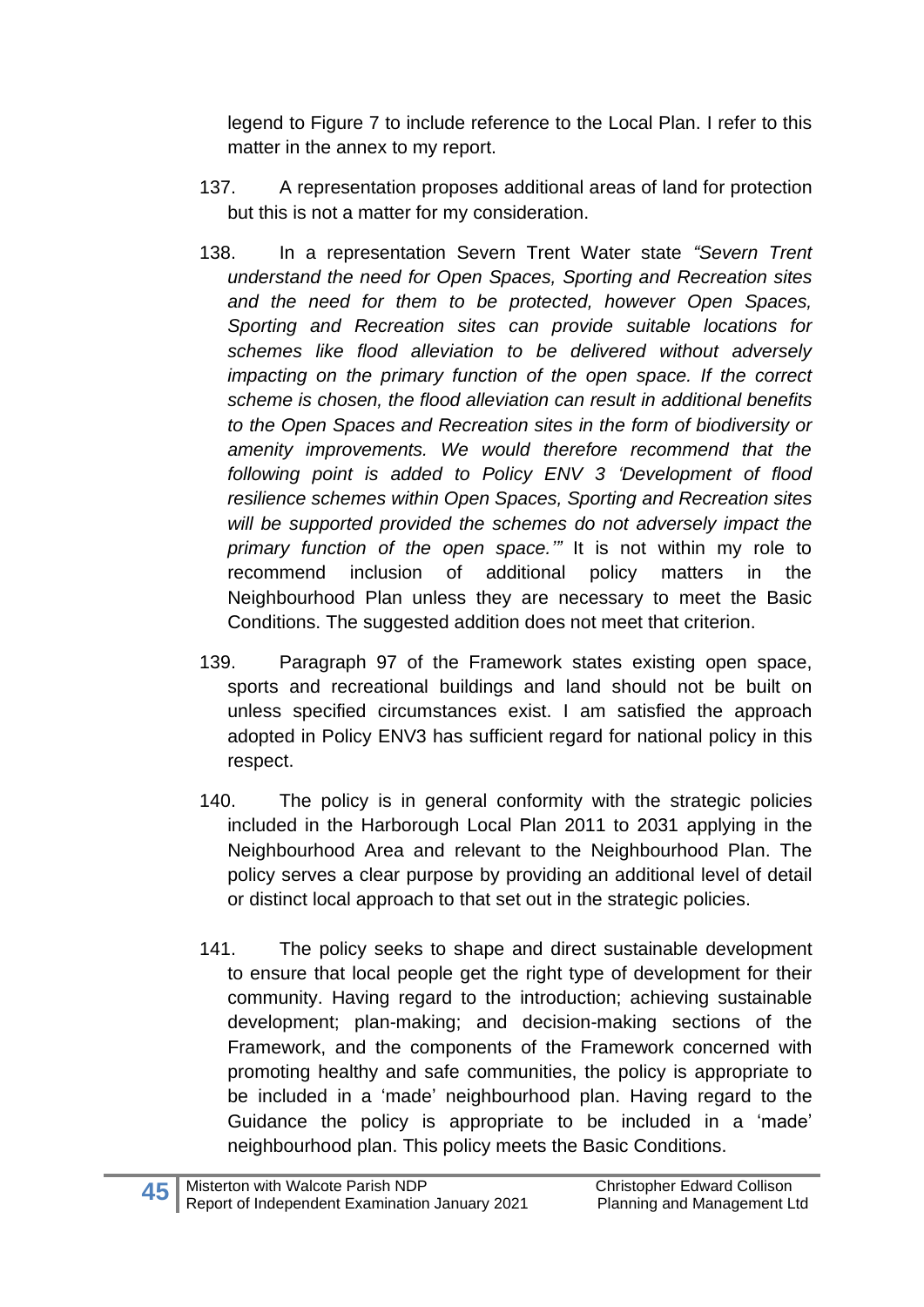### **Policy ENV4 Non-Designated Local Heritage Assets**

- 142. This policy seeks to establish that 22 buildings and structures should be identified as non-designated heritage assets and that the benefits of development proposals should be judged against their significance.
- 143. A representation on behalf of Leicestershire County Council states "*Policy ENV 4 is supported. It should be noted that measures for to the protection of Park Lodge, Misterton will be secured through the proposed layout for the SDA and the proposed planning conditions and delivered as part of the overall SDA scheme."* In a representation the District Council suggest consideration should be given to the importance of group value of entries 19 Misterton Hall and 20 The Old Rectory. I am satisfied the policy does recognise that significance can relate to individual structures or buildings or their significance as part of a coherent group. Another representation states that if the spinney opposite Hall Cottage Brook Street is developed that would have a detrimental impact on the nature of the cottage. I am satisfied setting will be considered when assessing the impact of development proposals on a heritage asset. Policy ENV4 seeks to identify local heritage assets precisely so the impacts of development proposals should be considered in the context of the policy.
- 144. The Guidance refers to advice on local lists published on Historic England's website. <sup>50</sup> *Historic England Advice Note 11 Neighbourhood Planning and the Historic Environment (Published 16 October 2018) states "Preparing a list of locally-valued heritage assets. Independent (at least initially) of any local list endorsed or developed by a local planning authority, neighbourhood planning groups may wish to consider if any buildings and spaces of heritage interest are worthy of protection through preparing a list of locallyvalued heritage assets that is referenced in neighbourhood plan policy. The use of selection criteria helps to provide the processes and procedures against which assets can be nominated and their suitability for addition to the local planning authority's heritage list assessed. A list of locally-valued heritage assets can inform or be integrated within a local list maintained by the local authority, subject to discussion with them."* I have recommended a modification in these respects so that the policy has sufficient regard for national policy and guidance and *"is clearly written and unambiguous, so it is evident how a decision maker*

<sup>50</sup> Planning Practice Guidance Paragraph: 040 Reference ID: 18a-040-20190723 Revision date: 23 07 2019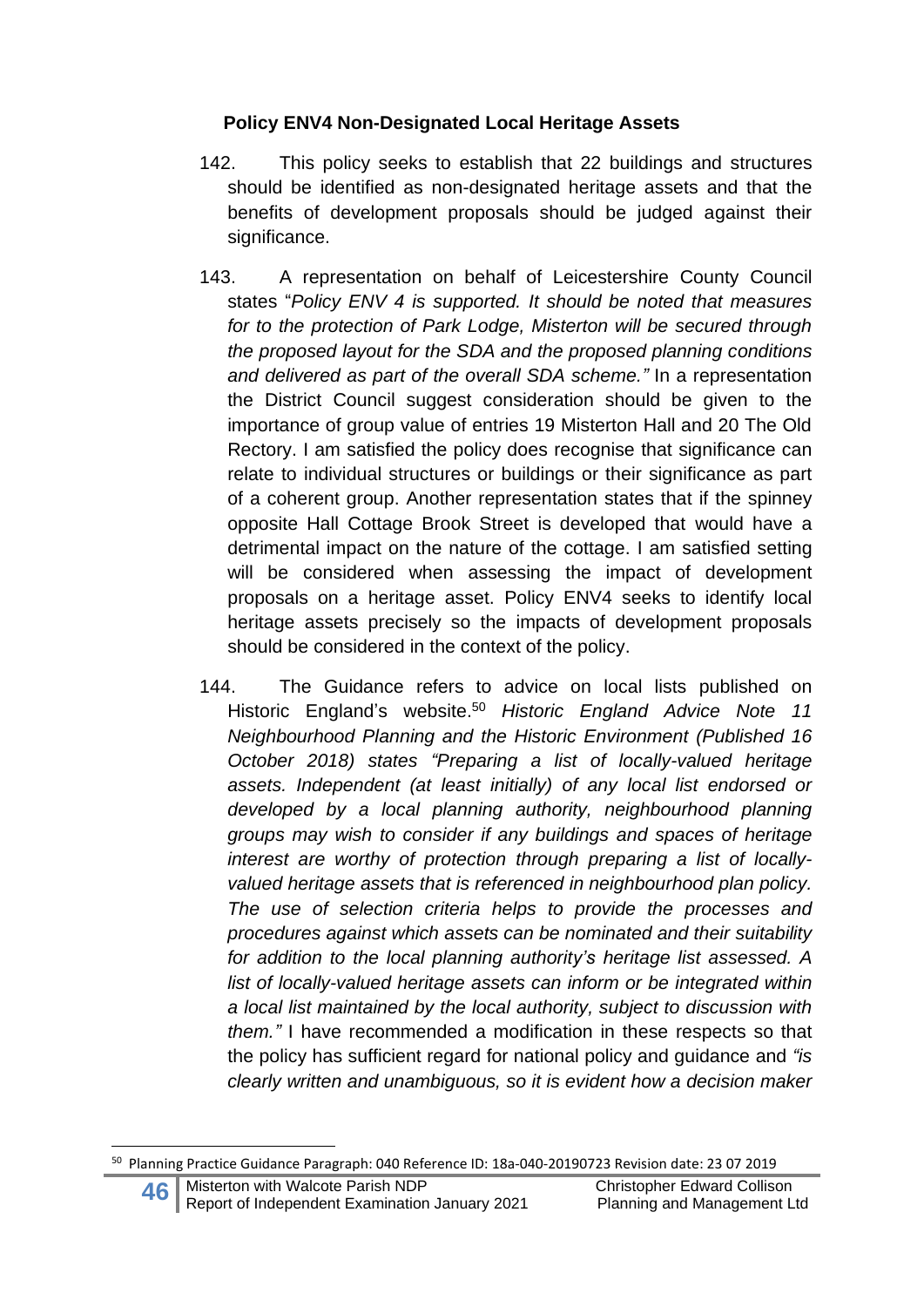*should react to development proposals*" as required by paragraph 16d) of the Framework.

- 145. Paragraph 197 of the Framework states "*The effect of an application on the significance of a non-designated heritage asset should be taken into account in determining the application. In weighing applications that affect directly or indirectly non designated heritage assets, a balanced judgement will be required having regard to the scale of any harm or loss and the significance of the heritage asset."* I am satisfied the approach adopted in Policy ENV4 to assess impact on locally valued heritage assets as though they were nondesignated heritage assets has sufficient regard for national policy in this respect.
- 146. As recommended to be modified the policy is in general conformity with the strategic policies included in the Harborough Local Plan 2011 to 2031 applying in the Neighbourhood Area and relevant to the Neighbourhood Plan. The policy serves a clear purpose by providing an additional level of detail or distinct local approach to that set out in the strategic policies.
- 147. The policy seeks to shape and direct sustainable development to ensure that local people get the right type of development for their community. Having regard to the introduction; achieving sustainable development; plan-making; and decision-making sections of the Framework, and the components of the Framework concerned with conserving and enhancing the historic environment, the policy is appropriate to be included in a 'made' neighbourhood plan. Having regard to the Guidance the policy is appropriate to be included in a 'made' neighbourhood plan. Subject to the recommended modification this policy meets the Basic Conditions.

#### **Recommended modification 7: In Policy ENV4 and in the policy title replace "Non-designated local heritage assets" with Locally-valued heritage assets"**

# **Policy ENV5 Ridge and Furrow**

148. This policy seeks to establish that the areas of ride and furrow earthworks identified on Figure 9 are non-designated heritage assets and that any loss or damage arising from a development proposal is to be balanced against the benefits of such development.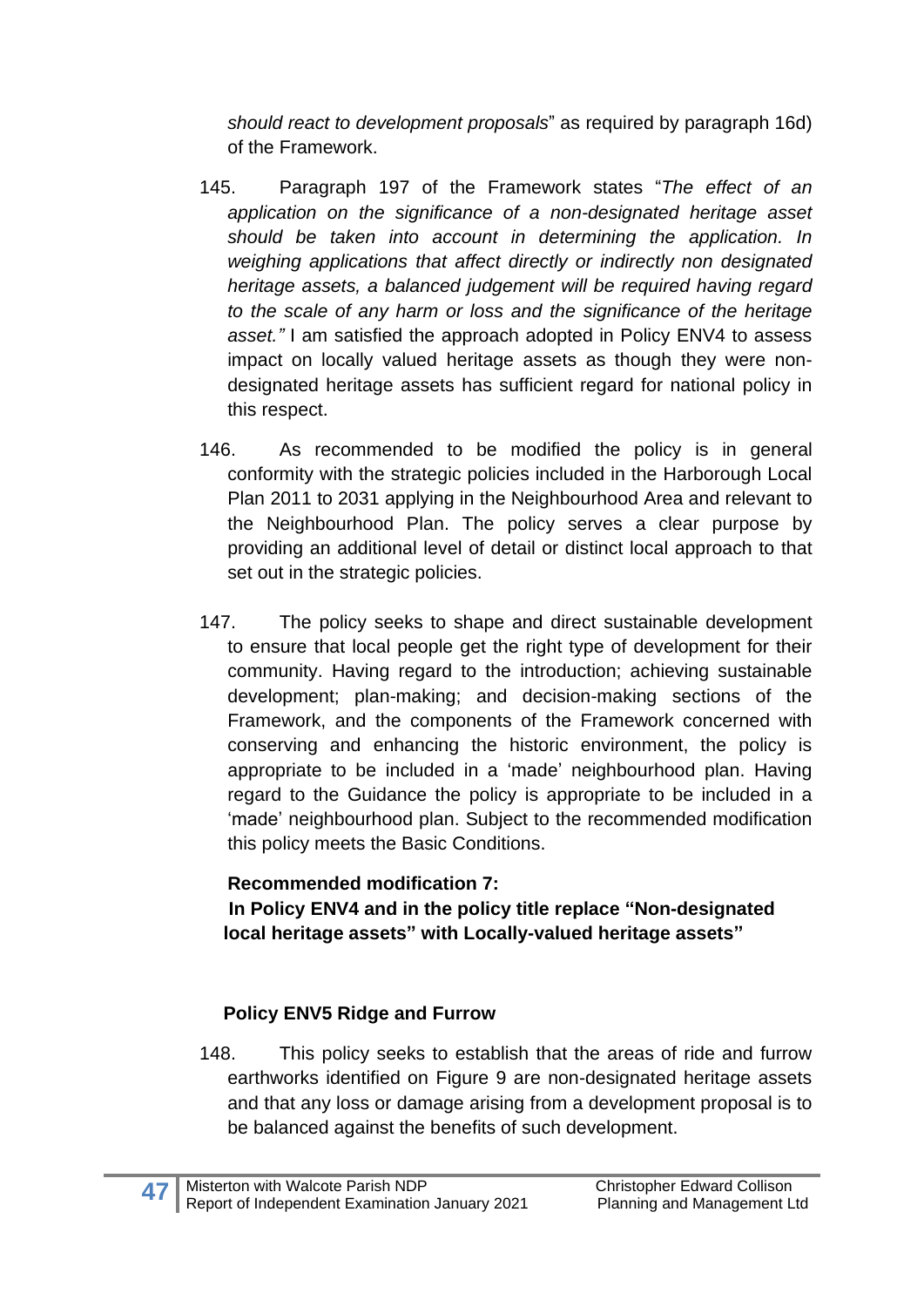- 149. The Guidance refers to advice on local lists published on Historic England's website. <sup>51</sup> *Historic England Advice Note 11 Neighbourhood Planning and the Historic Environment (Published 16 October 2018) states "Preparing a list of locally-valued heritage assets. Independent (at least initially) of any local list endorsed or developed by a local planning authority, neighbourhood planning groups may wish to consider if any buildings and spaces of heritage interest are worthy of protection through preparing a list of locallyvalued heritage assets that is referenced in neighbourhood plan policy. The use of selection criteria helps to provide the processes and procedures against which assets can be nominated and their suitability for addition to the local planning authority's heritage list assessed. A list of locally-valued heritage assets can inform or be integrated within a local list maintained by the local authority, subject to discussion with them."* I have recommended a modification in these respects so that the policy has sufficient regard for national policy and guidance and *"is clearly written and unambiguous, so it is evident how a decision maker should react to development proposals*" as required by paragraph 16d) of the Framework.
- 150. The approach adopted in Policy ENV5 is aligned with that in paragraph 196 of the Framework relating to less than substantial harm to designated heritage assets. Paragraph 197 of the Framework states "*The effect of an application on the significance of a non-designated heritage asset should be taken into account in determining the application. In weighing applications that affect directly or indirectly non designated heritage assets, a balanced judgement will be required having regard to the scale of any harm or loss and the significance of the heritage asset."* I have recommended a modification so that assessment of impact on locally valued heritage assets should be as though they were non-designated heritage assets so as to have sufficient regard for national policy and guidance in this respect.
- 151. As recommended to be modified the policy is in general conformity with the strategic policies included in the Harborough Local Plan 2011 to 2031 applying in the Neighbourhood Area and relevant to the Neighbourhood Plan. The policy serves a clear purpose by providing an additional level of detail or distinct local approach to that set out in the strategic policies.
- 152. The policy seeks to shape and direct sustainable development to ensure that local people get the right type of development for their

<sup>51</sup> Planning Practice Guidance Paragraph: 040 Reference ID: 18a-040-20190723 Revision date: 23 07 2019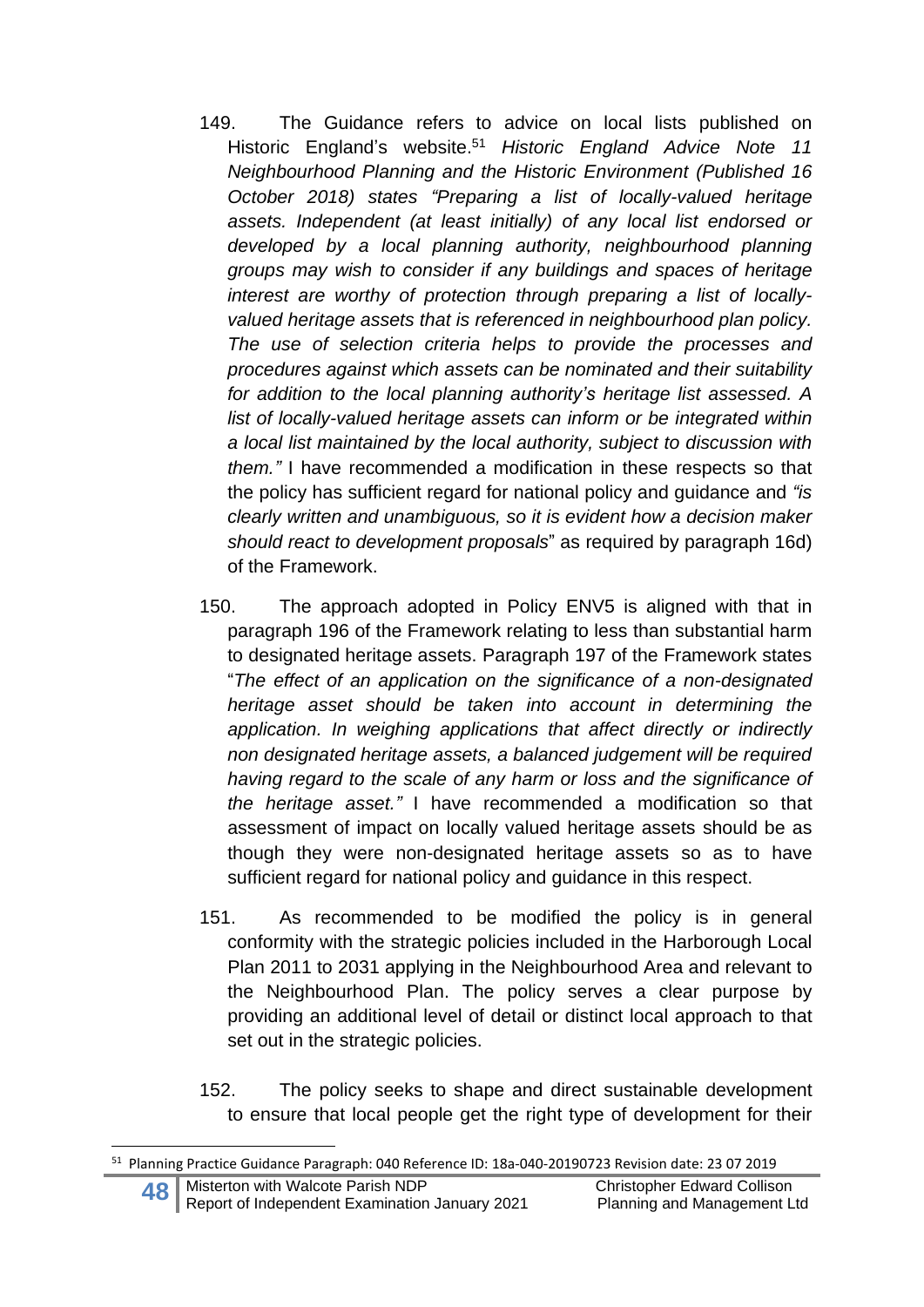community. Having regard to the introduction; achieving sustainable development; plan-making; and decision-making sections of the Framework, and the components of the Framework concerned with conserving and enhancing the historic environment, the policy is appropriate to be included in a 'made' neighbourhood plan. Having regard to the Guidance the policy is appropriate to be included in a 'made' neighbourhood plan. Subject to the recommended modification this policy meets the Basic Conditions.

# **Recommended modification 8:**

**In Policy ENV5**

- **replace "non-designated heritage assets" with "locallyvalued heritage assets"**
- **replace the second sentence with "In weighing applications that affect these heritage assets a balanced judgement will be required having regard to the scale of any harm or loss and the significance of the heritage asset."**

#### **Policy ENV6 Biodiversity, Woodland, Hedges and Habitat Connectivity**

- 153. This policy seeks to establish that new development should safeguard and enhance locally significant habitats and species and where practicable create new habitats for wildlife. The policy also seeks to establish new development should retain or replace trees, woodland and species rich hedges, and not adversely affect habitat connectivity provided by identified wildlife corridors.
- 154. In a representation Severn Trent Water state "*Severn Trent would highlight the importance of watercourse of habitat connectivity and sustainable space management. These features are vital assets for wildlife and ecology. We would therefore recommend that watercourses are also referenced within Policy ENV 6."* This representation does not necessitate any modification to meet the Basic Conditions.
- 155. A representation on behalf of Leicestershire County Council states "*Policy ENV 6 is supported. In respect of the County Council's landholdings measures for the protection and enhancement of important ecological assets, green and wildlife corridors have been developed in consultation with Natural England, the Environment Agency and other stakeholders and will be implemented as part of the SDA scheme. However, the wildlife corridors in Figure 10, go beyond*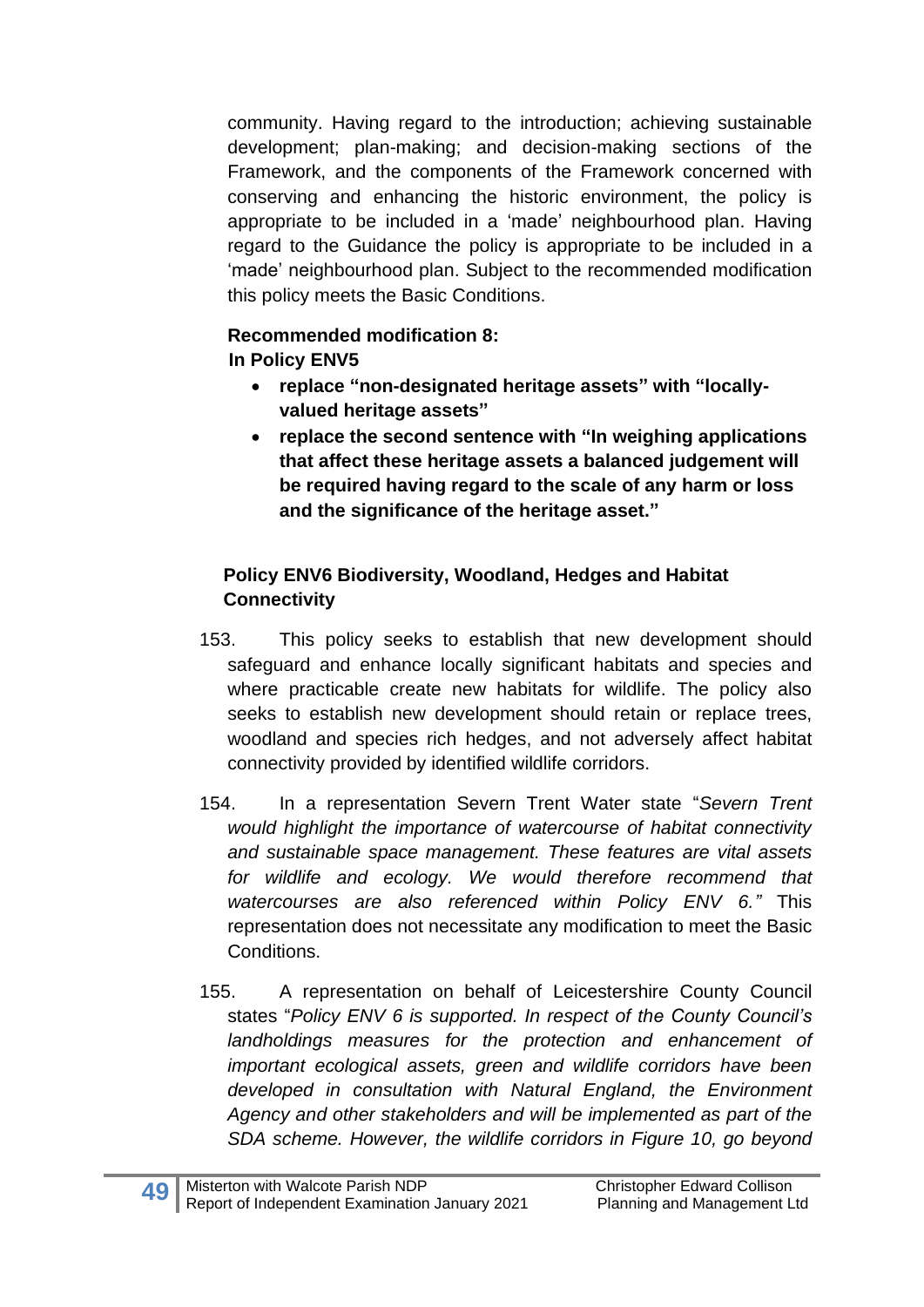*the extent of the habitats themselves. Whilst appropriate buffering to protect ecological features is accepted the extent of a buffer beyond the habitat will vary depending upon the development proposal. Figure 10 should be amended and/or the policy updated accordingly."* A representation by the NFU asks how have the wildlife corridors been developed and what evidence base was used? *Have farmers and landowners been consulted on this policy as their co-operation will help make it a reality and is therefore important. Schemes currently being developed to provide payments for public goods (ELMS – Defra Environmental Land Management Scheme in development) may be relevant as they come on stream – 2024 onwards."*

- 156. In response to my request for clarification how the wildlife corridors and their boundaries on Figure 10 were identified the District and Parish Councils jointly responded *"Wildlife corridors were created to link sites of known ecological importance (SSSI and identified Priority Habitats) and to join these to locations where BAP species had been observed. Using water courses, hedgerows and lines of dense vegetation the corridors could provide routes allowing vulnerable species to spread more widely through the plan area. Figure 10 has not identified specific boundaries to these corridors, instead gradually shading the routes away from the central feature as the edges of the corridors are likely to be porous. Some species will prefer the protection of the central part of the feature, whilst others will use the edges and the adjacent farmland to travel. However, the Parish Council does acknowledge that the shading as seen on figure 10 may be a little wide and could be drawn more tightly to the physical features with no loss of value."* I am satisfied the approach adopted of identifying wildlife corridors has sufficient regard for national policy but the gradual shading approach adopted introduces uncertainty. I have recommended the wildlife corridors are presented on Figure 10 with definite boundaries to provide greater clarity for parties formulating development proposals and also to assist decision makers. I have made this recommendation so that the policy has sufficient regard for national policy and guidance and *"is clearly written and unambiguous, so it is evident how a decision maker should react to development proposals*" as required by paragraph 16d) of the Framework.
- 157. It is unnecessary and confusing for a policy to state "*in Misterton and Walcote*" as all of the policies of the Neighbourhood Plan apply throughout the Neighbourhood Area unless a smaller area is specified. The replacement of trees, woodland, and species rich hedges off site has not been sufficiently justified in terms of deliverability and may be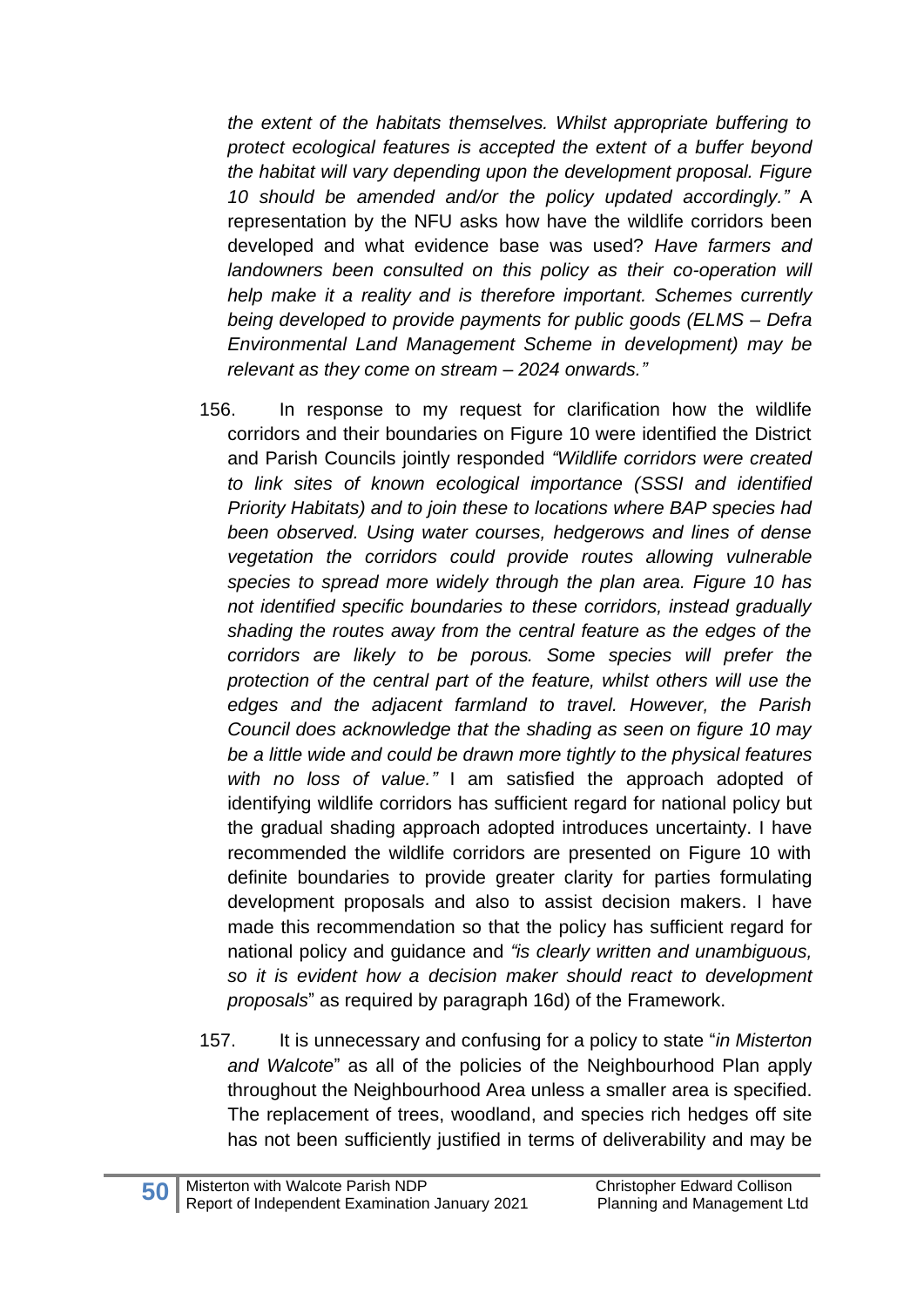reliant on a third party for realisation which it may not require. The Policy includes several provisions relating to hedgerows. The Hedgerows Regulations 1997 establish a balanced regime to protect hedgerows in specified locations but exclude any hedgerow which is within, or borders, a domestic garden. It is appropriate for the Neighbourhood Plan to seek to introduce an additional regime of protection to apply in the context of development proposals. Paragraph 175 of the Framework refers to ancient woodland and ancient or veteran trees. The application of Policy ENV6 to all trees and woodland does not have sufficient regard for national policy. I have recommended a modification in these respects so that the policy has sufficient regard for national policy and *"is clearly written and unambiguous, so it is evident how a decision maker should react to development proposals*" as required by paragraph 16d) of the Framework.

- 158. As recommended to be modified the policy is in general conformity with the strategic policies included in the Harborough Local Plan 2011 to 2031 applying in the Neighbourhood Area and relevant to the Neighbourhood Plan. The policy serves a clear purpose by providing an additional level of detail or distinct local approach to that set out in the strategic policies.
- 159. The policy seeks to shape and direct sustainable development to ensure that local people get the right type of development for their community. Having regard to the introduction; achieving sustainable development; plan-making; and decision-making sections of the Framework, and the components of the Framework concerned with conserving and enhancing the natural environment, the policy is appropriate to be included in a 'made' neighbourhood plan. Having regard to the Guidance the policy is appropriate to be included in a 'made' neighbourhood plan. Subject to the recommended modification this policy meets the Basic Conditions.

#### **Recommended modification 9: In Policy ENV6**

- **replace the second paragraph with "To be supported development proposals must retain, or replace on site, all ancient or veteran trees, ancient woodland and species rich hedgerows unless it is demonstrated that this is not practical or viable."**
- **delete "in Misterton and Walcote"**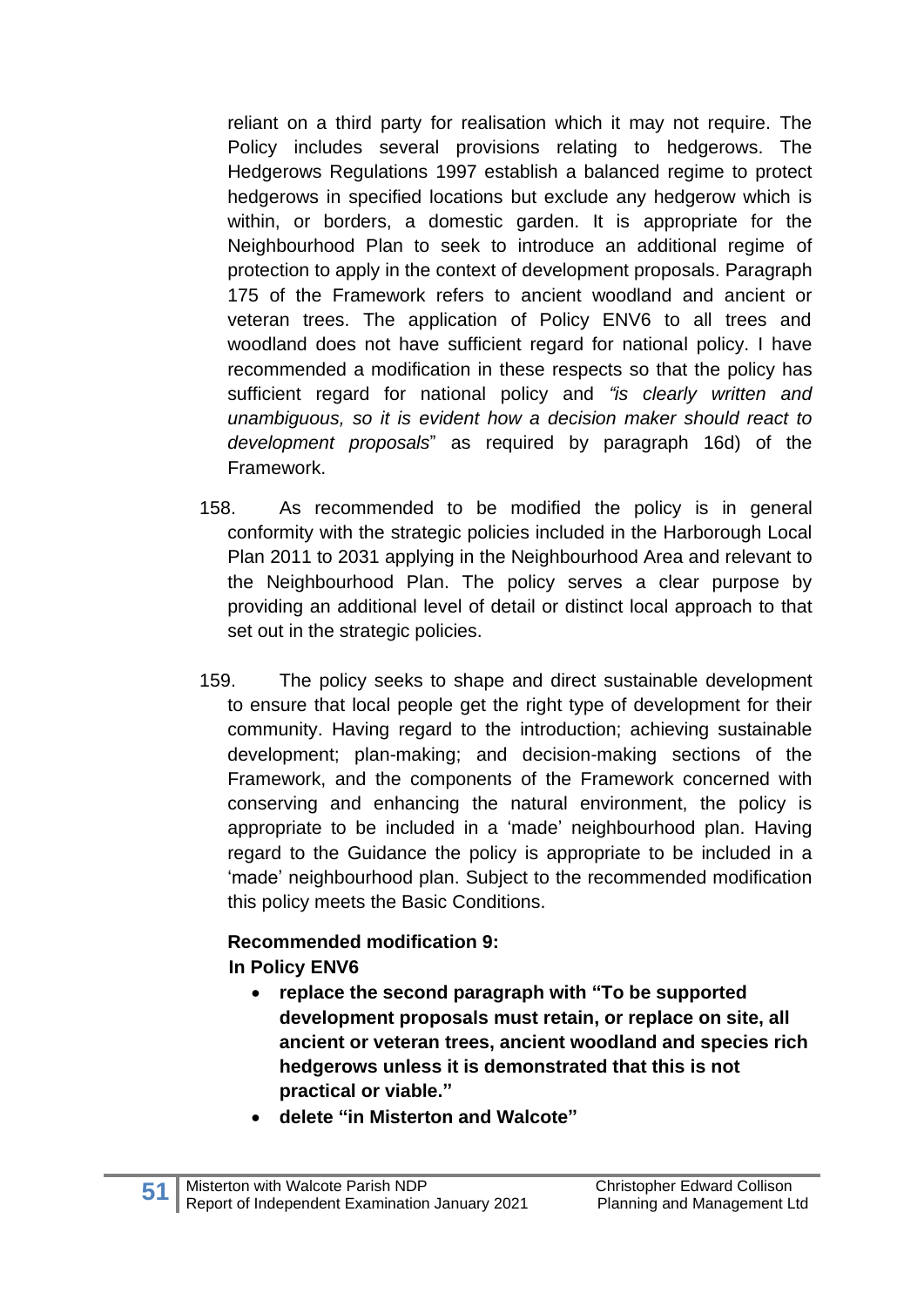**On Figure 10 present the wildlife corridors with definite boundaries.**

### **Policy ENV7 Protection of Important Views**

- 160. This policy seeks to establish that development proposals must not significantly harm identified important views and requires statements of proposed mitigation and/or protection.
- 161. In a representation the District Council state "*The second sentence of the policy is not clear. Significantly harm is not defined. Suggest development should respect these views and any proposals impacting on the views should demonstrate how this is achieved."*
- 162. A representation on behalf of Leicestershire County Council states "*the designation and future protection of important views needs to take account of the likely changes to the landscape and built form of neighbouring settlements having regard to the policies of the Local Plan. The current planning application proposes the development of the area immediately north of the A4304, adjacent to the M1 for office uses, with height limits and structural planting to protect the setting of Misterton. Elsewhere the application proposes landscape mitigation which align with views 3, 4 and 8 in Figure 11."*
- 163. Paragraph 170 of the Framework refers to protection of valued landscapes. To be valued landscape a landscape needs to be more than popular with local residents but must demonstrate physical attributes beyond "ordinary". <sup>52</sup> Policy ENV7 is not seeking to identify valued landscapes but is seeking to ensure development proposals must not significantly harm important views. The policy is not seeking to prevent sustainable development. The policy refers to mitigation and/or protection. Development proposals within the identified important views, through careful consideration to design, siting and landscaping, may be shown to not significantly harm the identified views. I am satisfied the approach adopted in Policy ENV7 has sufficient regard for national policy in these respects.
- 164. Planning policy must operate in the public interest. In response to my request for clarification the District and Parish Councils have jointly stated *"All the views can be seen from public highways: views 5, 6, 7 & 8 from roads; views 1, 2, 3, 4 & 8 from public footpaths or*

<sup>52</sup> Stroud District Council vs. SSCLG [2015] EWHC 488 (Admin) and Forest of Dean DC v. SSCLG [2016] EWHC 2429 (Admin)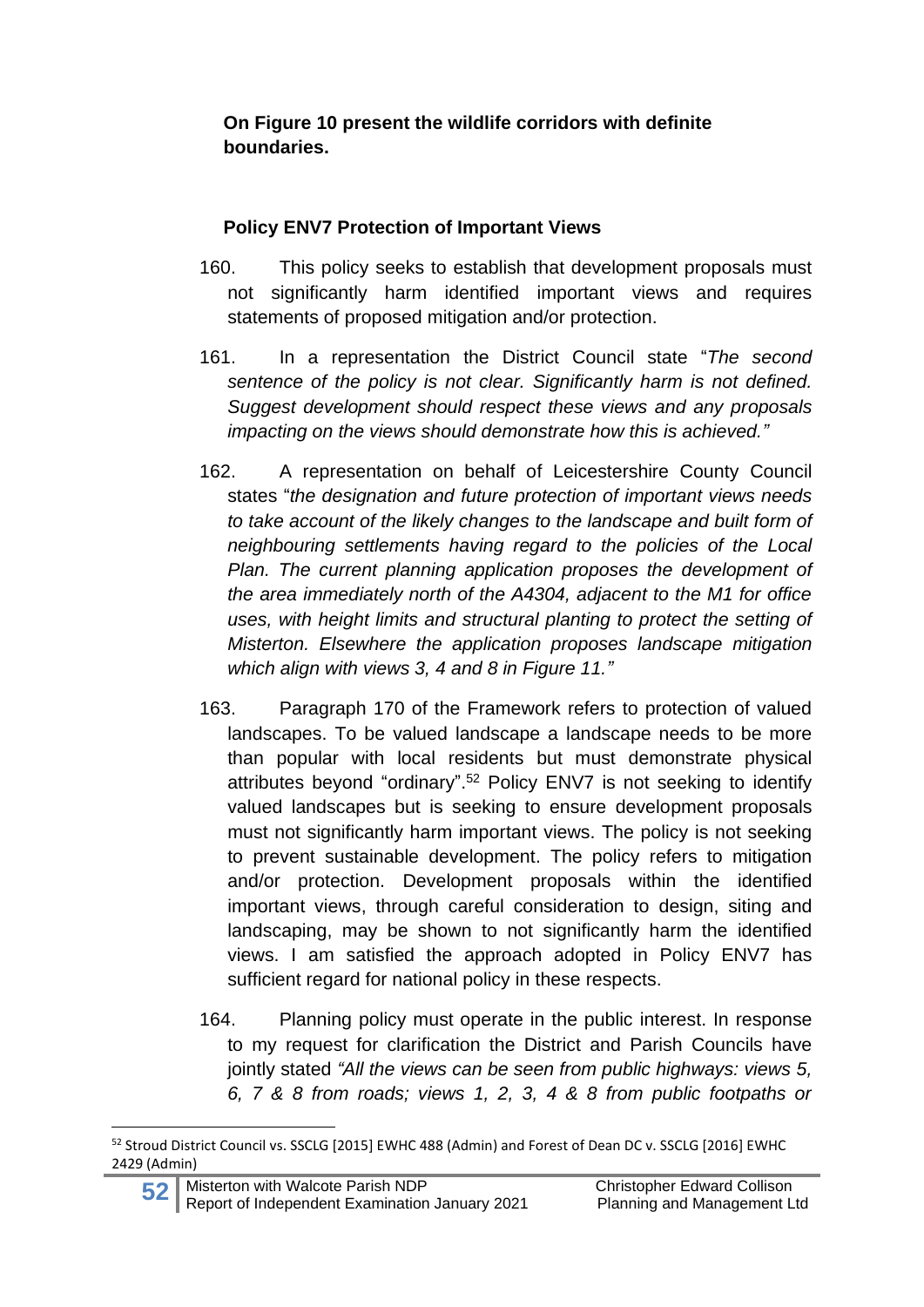*bridleways*." I have recommended a modification to clarify the locations referred to are freely accessible to the general public. I have recommended a modification in this respect so that the policy has sufficient regard for national policy and *"is clearly written and unambiguous, so it is evident how a decision maker should react to development proposals*" as required by paragraph 16d) of the Framework.

- 165. As recommended to be modified the policy is in general conformity with the strategic policies included in the Harborough Local Plan 2011 to 2031 applying in the Neighbourhood Area and relevant to the Neighbourhood Plan. The policy serves a clear purpose by providing an additional level of detail or distinct local approach to that set out in the strategic policies.
- 166. The policy seeks to shape and direct sustainable development to ensure that local people get the right type of development for their community. Having regard to the introduction; achieving sustainable development; plan-making; and decision-making sections of the Framework, and the components of the Framework concerned with conserving and enhancing the natural environment, the policy is appropriate to be included in a 'made' neighbourhood plan. Having regard to the Guidance the policy is appropriate to be included in a 'made' neighbourhood plan. Subject to the recommended modification this policy meets the Basic Conditions.

#### **Recommended modification 10:**

**In Policy ENV7 after "views" insert "from publicly accessible locations"**

#### **Policy ENV8 Renewable Energy Generation Infrastructure**

- 167. This policy seeks to establish conditional support for development that incorporates environmentally sustainable energy generation and/or storage technologies, and conditional support for the development of small-scale renewable energy generation ands energy storage facilities.
- 168. A representation by the NFU states *"The preamble for this policy talks about wind turbine and solar arrays appropriately scaled and sited will be considered. Should this be included in the wording of Policy ENV 8. Farming is well placed to host renewable energy projects and that is a fundamental part of how the industry will achieve*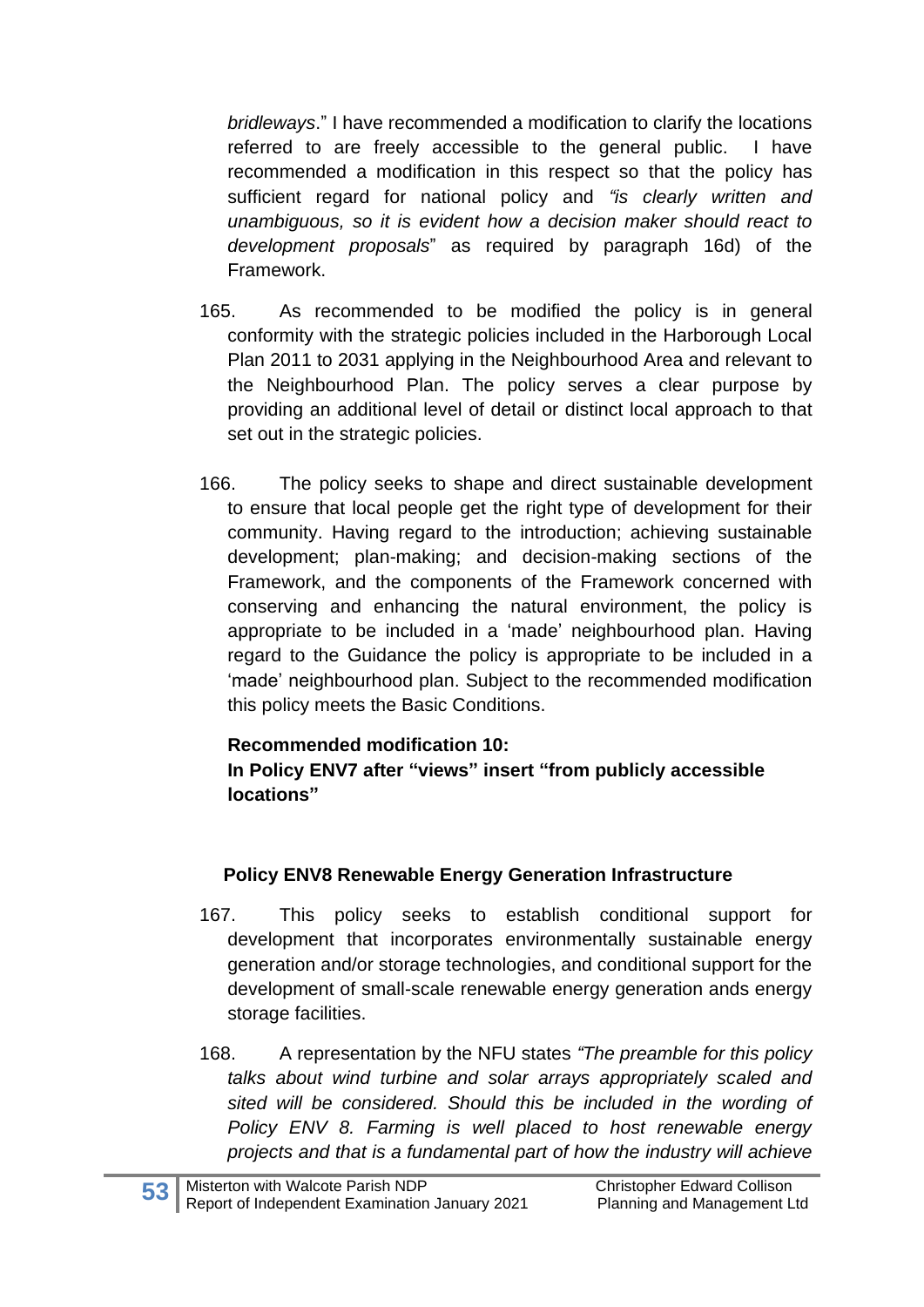*net zero. A third of farm businesses in England are now involved in renewable energy and that is set to increase as we seek to combat and mitigate climate change."* This representation does not necessitate any modification of the policy to meet the basic conditions.

- 169. A representation on behalf of Leicestershire County Council states *"whilst the proposal that energy generation be encouraged is supported the policy should not constrain the scale of commercial generation of renewable energy should the opportunity exist, subject to the benefits of such a scheme outweighing any potential harm as detailed in the policy."* I am satisfied the approach adopted in Policy ENV8 has sufficient regard for national policy, in particular providing a positive strategy for energy from renewable sources as set out in paragraph 151 of the Framework.
- 170. The policy is in general conformity with the strategic policies included in the Harborough Local Plan 2011 to 2031 applying in the Neighbourhood Area and relevant to the Neighbourhood Plan. The policy serves a clear purpose by providing an additional level of detail or distinct local approach to that set out in the strategic policies.
- 171. The policy seeks to shape and direct sustainable development to ensure that local people get the right type of development for their community. Having regard to the introduction; achieving sustainable development; plan-making; and decision-making sections of the Framework, and the components of the Framework concerned with meeting the challenge of climate change and conserving and enhancing the natural environment, the policy is appropriate to be included in a 'made' neighbourhood plan. Having regard to the Guidance the policy is appropriate to be included in a 'made' neighbourhood plan. This policy meets the Basic Conditions.

# **Policy CF1 Retention of Community Facilities, Amenities, Assets**

- 172. This policy seeks to establish criteria for support of development proposals leading to the loss of an existing community facility.
- 173. Paragraph 92 of the Framework states planning policies should guard against the unnecessary loss of valued facilities and services. I am satisfied the approach adopted in Policy CF1 has sufficient regard for national policy in this respect.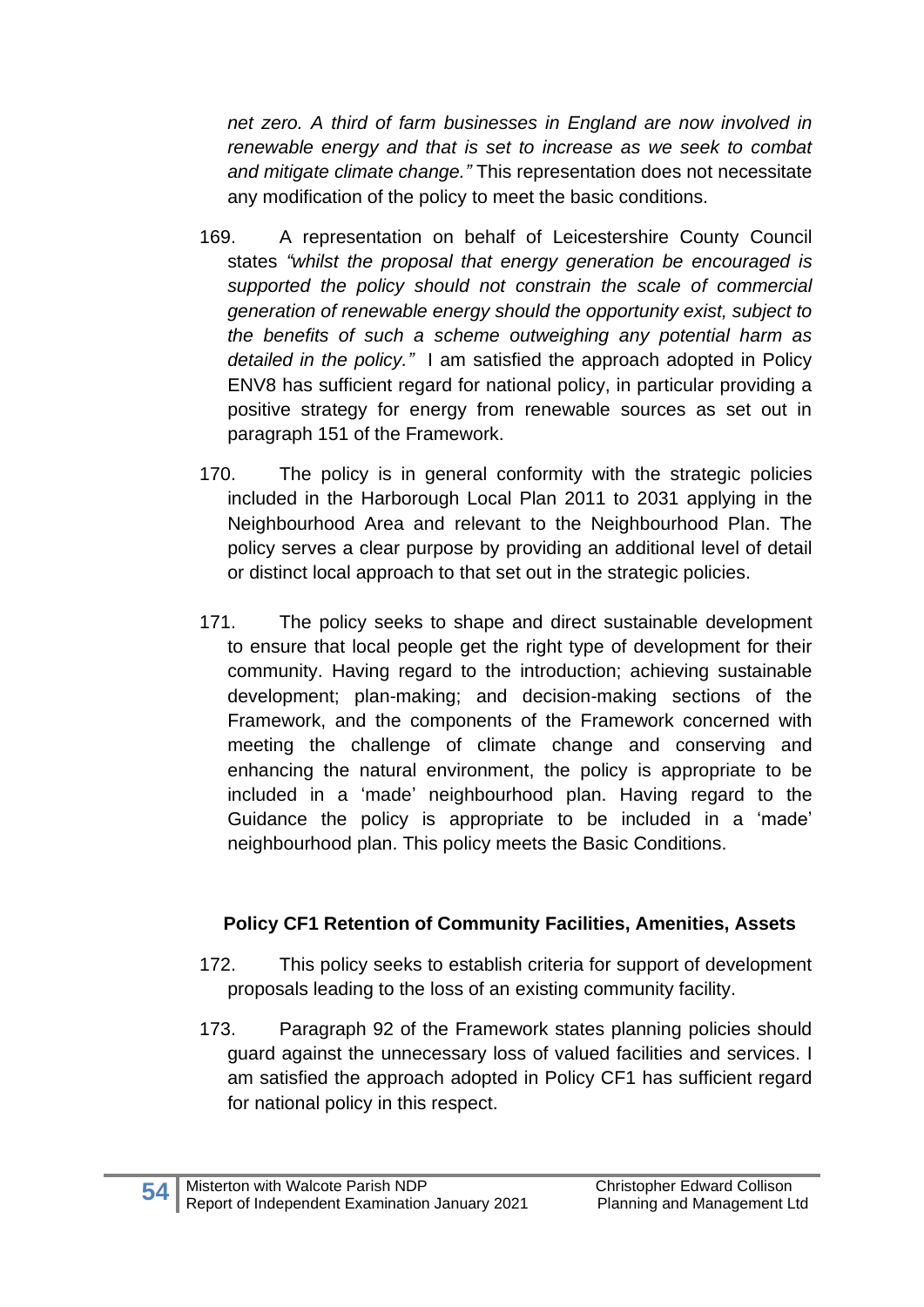- 174. The policy is in general conformity with the strategic policies included in the Harborough Local Plan 2011 to 2031 applying in the Neighbourhood Area and relevant to the Neighbourhood Plan. The policy serves a clear purpose by providing an additional level of detail or distinct local approach to that set out in the strategic policies.
- 175. The policy seeks to shape and direct sustainable development to ensure that local people get the right type of development for their community. Having regard to the introduction; achieving sustainable development; plan-making; and decision-making sections of the Framework, and the components of the Framework concerned with promoting healthy and safe communities, the policy is appropriate to be included in a 'made' neighbourhood plan. Having regard to the Guidance the policy is appropriate to be included in a 'made' neighbourhood plan. This policy meets the Basic Conditions.

# **Policy CFA2 New or Improved Community Facilities**

- 176. This policy seeks to establish conditional support for proposals that improve the quality and/or range of community facilities.
- 177. In a representation the District Council state 'and' should be added after criterion c) to ensure proposals meet all criteria. I have recommended a modification in this respect so that the policy *"is clearly written and unambiguous, so it is evident how a decision maker should react to development proposals*" as required by paragraph 16d) of the Framework.
- 178. The representation of the NFU states "*Support for a farm shop in the village is welcomed and will support more local supply chains".* Paragraph 92 of the Framework states planning policies should plan positively for the provision and use of shared spaces, community facilities and other local services. I am satisfied the approach adopted in Policy CFA2 has sufficient regard for national policy in this respect.
- 179. The policy is in general conformity with the strategic policies included in the Harborough Local Plan 2011 to 2031 applying in the Neighbourhood Area and relevant to the Neighbourhood Plan. The policy serves a clear purpose by providing an additional level of detail or distinct local approach to that set out in the strategic policies.
- 180. The policy seeks to shape and direct sustainable development to ensure that local people get the right type of development for their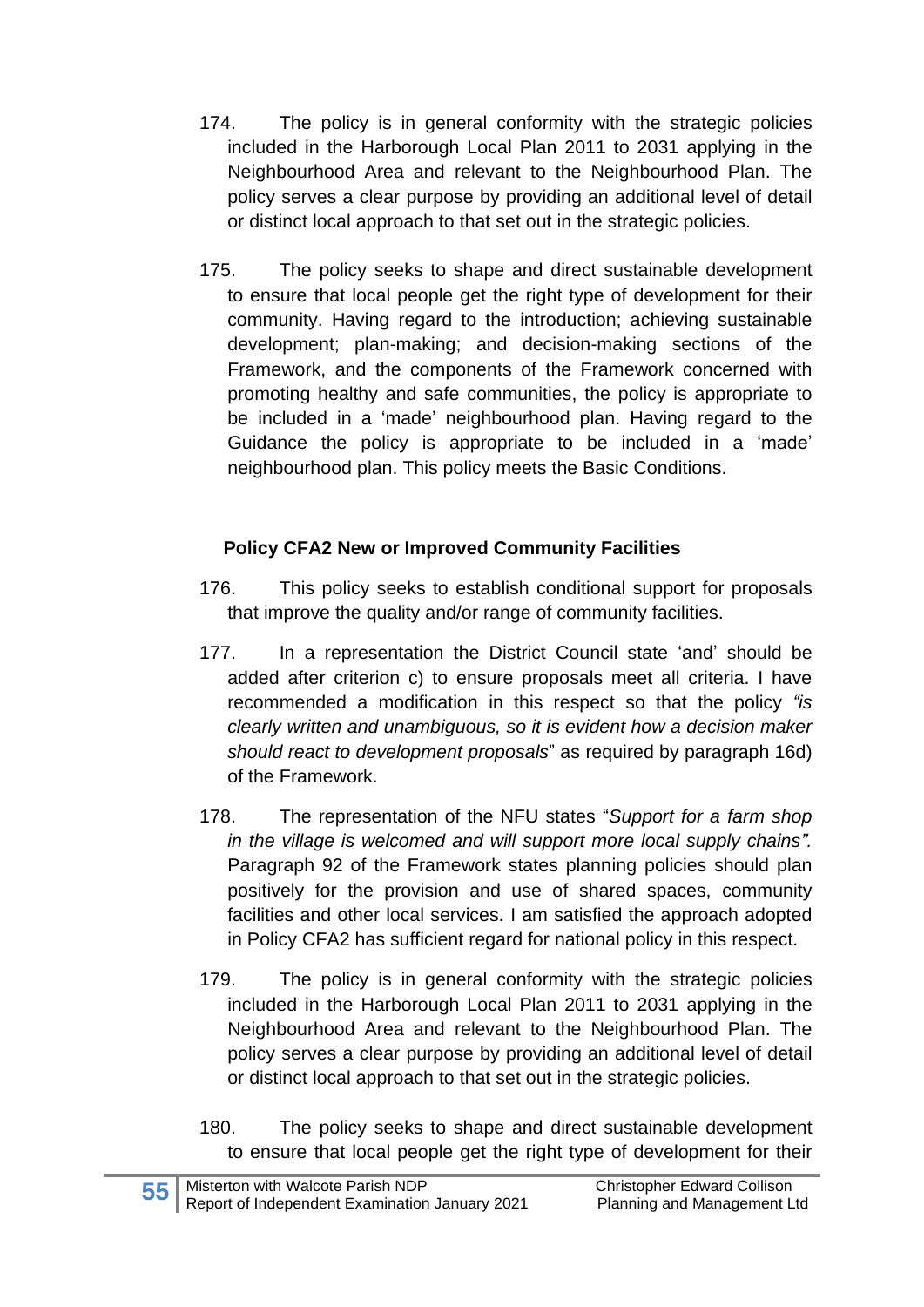community. Having regard to the introduction; achieving sustainable development; plan-making; and decision-making sections of the Framework, and the components of the Framework concerned with promoting healthy and safe communities, the policy is appropriate to be included in a 'made' neighbourhood plan. Having regard to the Guidance the policy is appropriate to be included in a 'made' neighbourhood plan. Subject to the recommended modification this policy meets the Basic Conditions.

#### **Recommended modification 11: In Policy CFA2 insert "and" after criterion c)**

# **Policy TR1 Traffic Management**

- 181. This policy seeks to establish development principles relating to traffic management issues.
- 182. I am satisfied the approach adopted in Policy TR1 has sufficient regard for national policy in respect of walking and cycling networks as set out in paragraph 104 of the Framework. In a representation Leicestershire County Council set out general comments regarding funding of highway improvements and public transport. I am satisfied the reference in Policy TR1 to financial contributions does not undermine the deliverability of the Plan and has sufficient regard for paragraph 34 of the Framework.
- 183. The term "*be designed to minimise additional traffic generation and movement through the village*" is imprecise and does not provide a basis for the determination of development proposals. A representation on behalf of Leicestershire County Council states "*Policy TR 1, criterion c) requires existing off-road parking areas to be maintained or replaced with a suitable alternative. In certain circumstances, it may not be necessary to replace off-road parking areas if they are required for development, having regard to their use and the availability of other parking areas in the vicinity."* Paragraph 16 of the Framework states plans should serve a clear purpose. Paragraph 109 of the Framework states "*development should only be prevented or refused on highway grounds if there would be an unacceptable impact on highway safety, or the residual cumulative impact s on the road network would be severe*." I have recommended a modification in these respects so that the policy *"is clearly written and unambiguous, so it is evident how a decision maker should react to development proposals*" as required by paragraph 16d) of the Framework.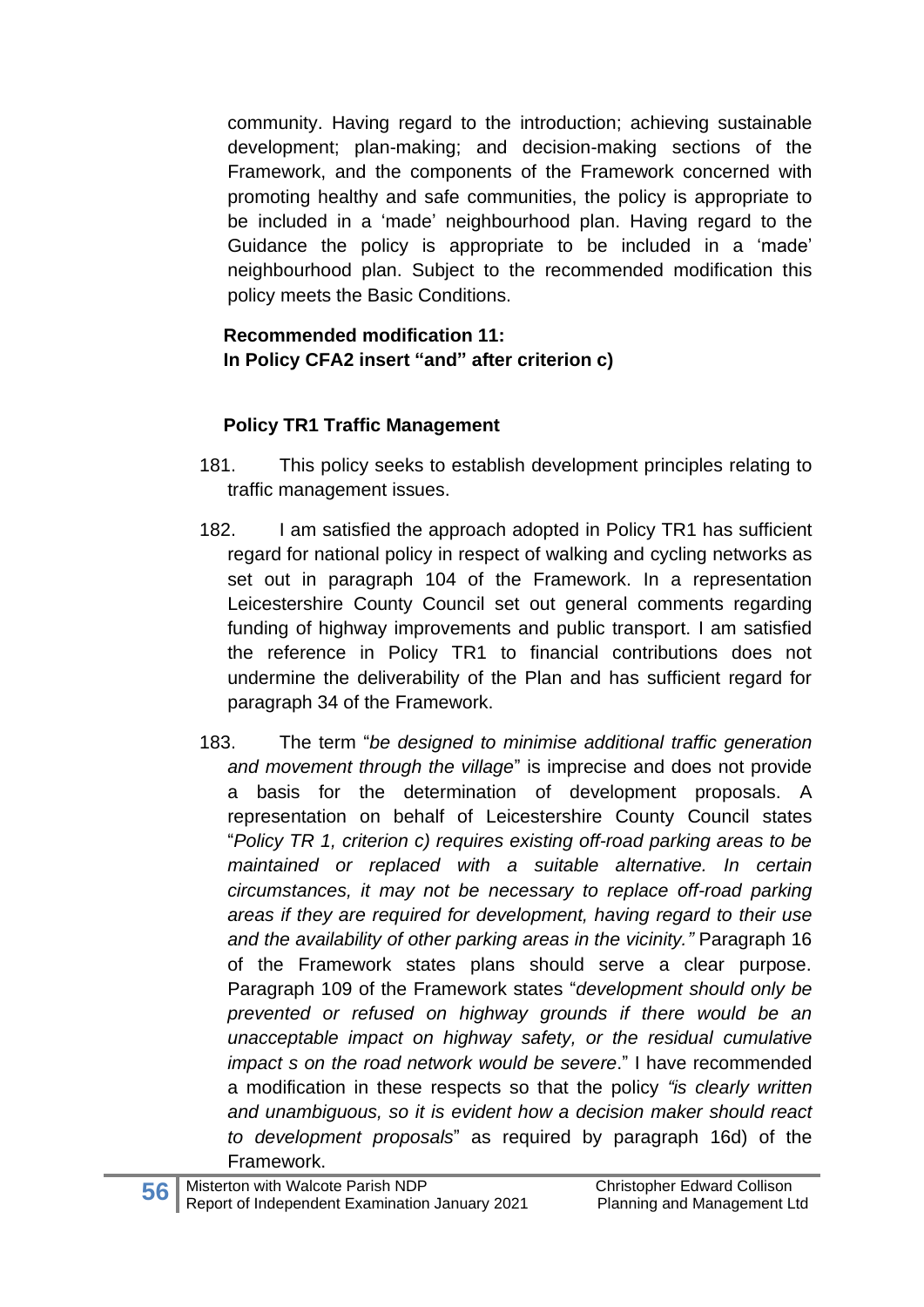- 184. As recommended to be modified the policy is in general conformity with the strategic policies included in the Harborough Local Plan 2011 to 2031 applying in the Neighbourhood Area and relevant to the Neighbourhood Plan. The policy serves a clear purpose by providing an additional level of detail or distinct local approach to that set out in the strategic policies.
- 185. The policy seeks to shape and direct sustainable development to ensure that local people get the right type of development for their community. Having regard to the introduction; achieving sustainable development; plan-making; and decision-making sections of the Framework, and the components of the Framework concerned with promoting sustainable transport, the policy is appropriate to be included in a 'made' neighbourhood plan. Having regard to the Guidance the policy is appropriate to be included in a 'made' neighbourhood plan. Subject to the recommended modification this policy meets the Basic Conditions.

#### **Recommended modification 12: In Policy TR1**

- **delete part a)**
- **continue part c) with "or it is demonstrated the existing parking area is no longer required"**

# **Policy TR2 Electric Vehicles**

- 186. This policy seeks to establish that where feasible residential development should provide for electric vehicle charging, and seeks to establish conditional support for communal vehicle charging points.
- 187. A representation on behalf of Leicestershire County Council states "*Policy TR 2, notes that electric vehicle charging will only be expected where feasible. The example in the explanation relates to offroad parking. For communal development such as apartments, where off-road parking will be provided, management and feasibility issues may still arise as they have elsewhere. Furthermore, there may be other reasons why charging points are not feasible or practicable which could helpfully be included in the explanation, such as network capacity, environmental considerations or viability."*
- 188. Within the context of paragraph 109, paragraph 110 of the Framework states development should be designed to enable charging of plug-in and other ultra-low-emission vehicles in safe,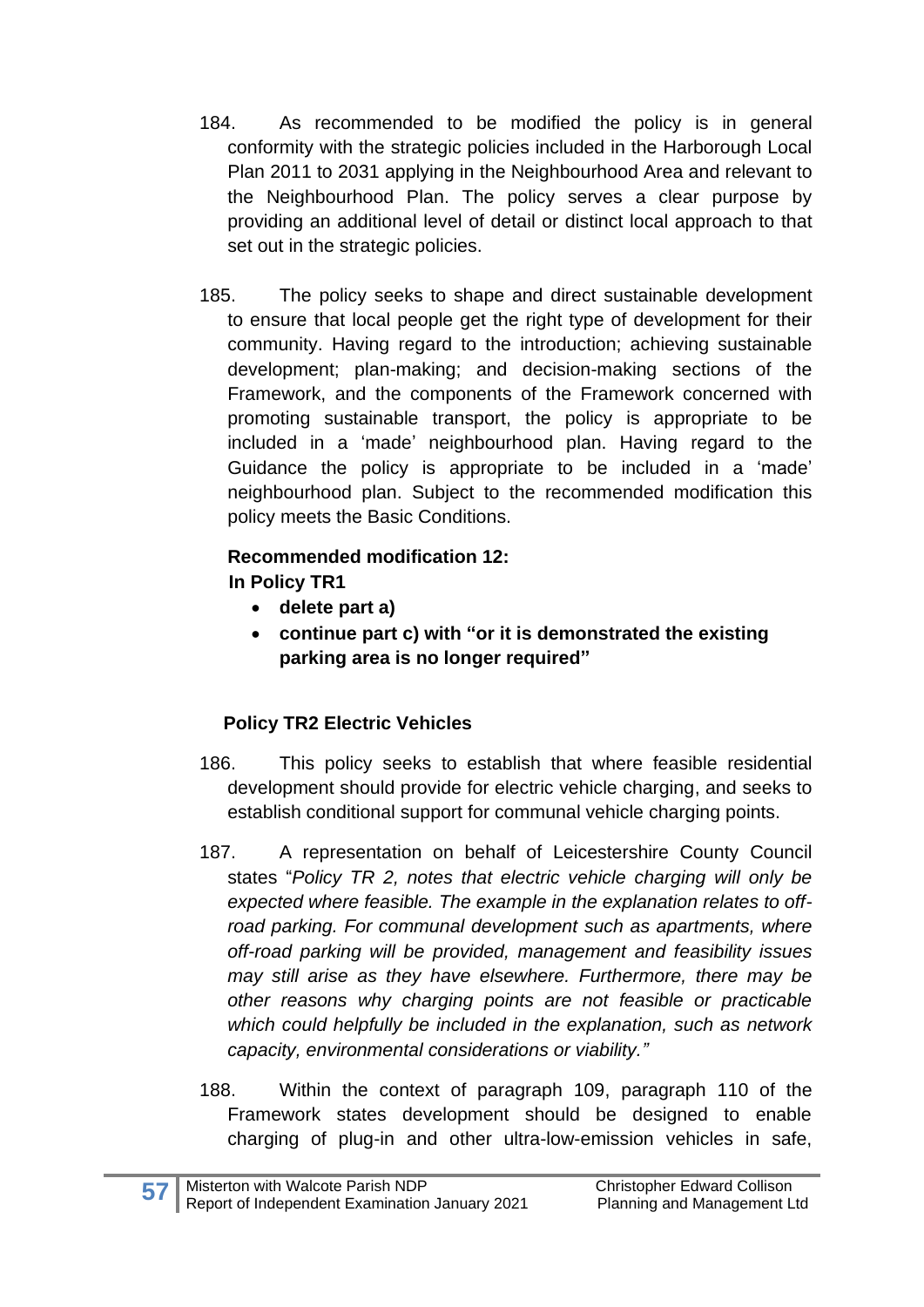accessible and convenient locations. Subject to the recommended modification I am satisfied the approach adopted in Policy TR2 has sufficient regard for national policy in this respect.

- 189. The specification of a specific charging capacity has not been sufficiently justified. The policy is constructed so as to represent a technical requirement. The Written Ministerial Statement to Parliament of the Secretary of State (CLG) on 25 March 2015 included the following: *"From the date the Deregulation Bill 2015 is given Royal Assent, local planning authorities and qualifying bodies preparing neighbourhood plans should not set in their emerging Local Plans, neighbourhood plans, or supplementary planning documents, any additional local technical standards or requirements relating to the construction, internal layout or performance of new dwellings*". I have recommended a modification in this respect. I consider it appropriate that Policy TR2 should seek to establish support for charging facilities rather than seek to establish a requirement in this respect. In a representation the District Council states it may not always be feasible or perhaps viable for all new dwellings to have at least one electric vehicle charging point. Paragraph 16 of the Framework states Plans should be deliverable. I have recommended a modification in this respect so that the policy has sufficient regard for national policy. It is confusing and unnecessary for a policy to state *"within the Parish*" as all of the polices of the Neighbourhood Plan apply throughout the Neighbourhood Area unless a lesser area is specified. I have recommended a modification in these respects so that the policy *"is clearly written and unambiguous, so it is evident how a decision maker should react to development proposals*" as required by paragraph 16d) of the Framework.
- 190. As recommended to be modified the policy is in general conformity with the strategic policies included in the Harborough Local Plan 2011 to 2031 applying in the Neighbourhood Area and relevant to the Neighbourhood Plan. The policy serves a clear purpose by providing an additional level of detail or distinct local approach to that set out in the strategic policies.
- 191. The policy seeks to shape and direct sustainable development to ensure that local people get the right type of development for their community. Having regard to the introduction; achieving sustainable development; plan-making; and decision-making sections of the Framework, and the components of the Framework concerned with promoting sustainable transport, the policy is appropriate to be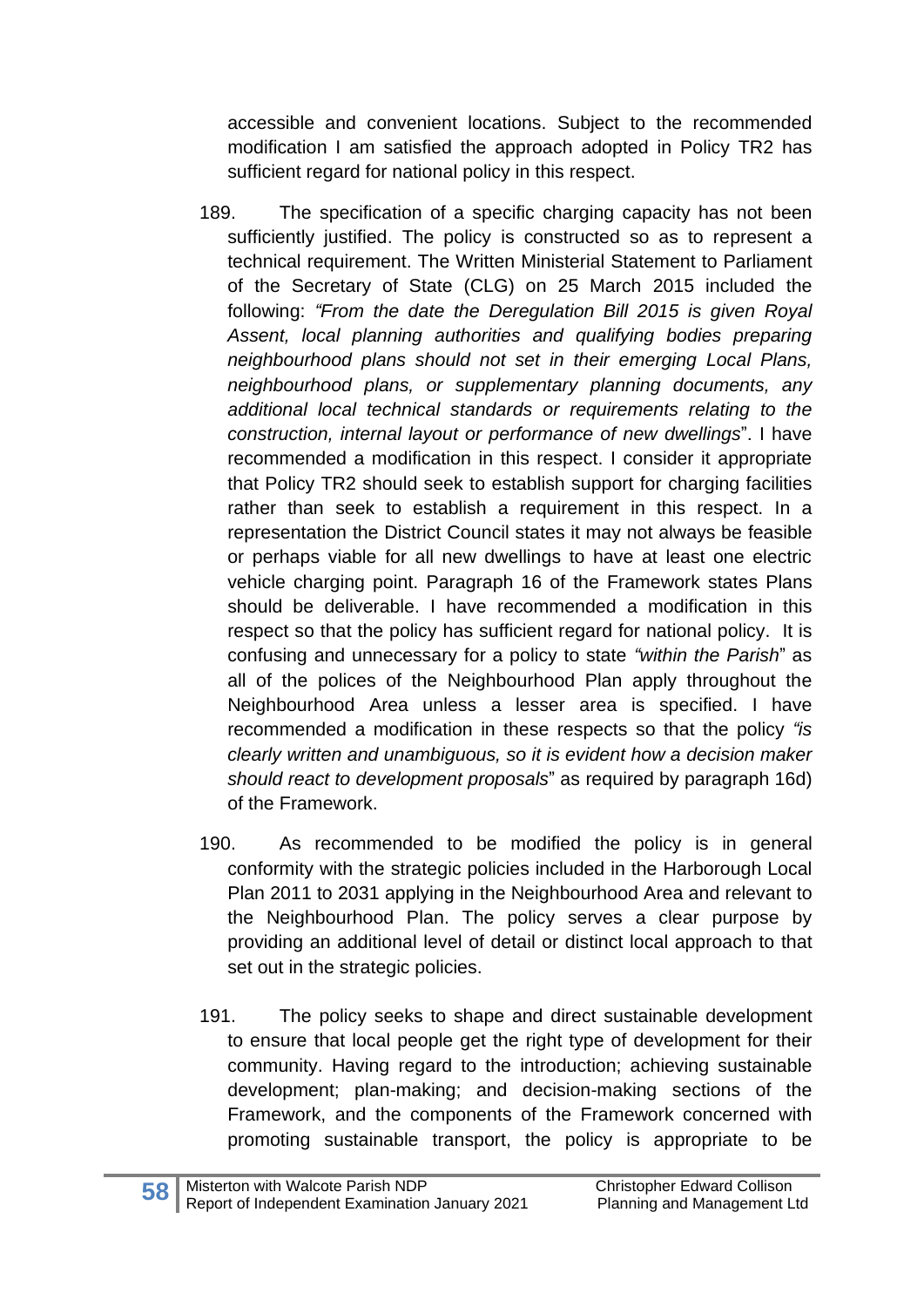included in a 'made' neighbourhood plan. Having regard to the Guidance the policy is appropriate to be included in a 'made' neighbourhood plan. Subject to the recommended modification this policy meets the Basic Conditions.

### **Recommended modification 13:**

**In Policy TR2 replace the first paragraph with "Proposals for new dwellings that incorporate facilities to enable the charging of electric vehicles in safe, accessible and convenient locations will be supported."**

#### **Policy BE1 Support for Existing Businesses & Employment Opportunities**

- 192. This policy seeks to guard against loss of employment premises or land and seeks to establish criteria for support of proposals for a change of use to an activity that does not provide employment.
- 193. A representation on behalf of Leicestershire County Council supports the policy.
- 194. Paragraph 80 of the Framework states planning policies should help to create the conditions in which businesses can invest, expand and adapt and paragraph 83 states planning policies should enable the sustainable growth and expansion of all types of business in rural areas. The requirement in Policy BE1 to test circumstances over the relatively short period of 6 months demonstrates flexibility as required by paragraph 81 of the Framework. I am satisfied the approach adopted in Policy BE1 has sufficient regard for national policy in these respects.
- 195. A *"strong presumption against*" does not provide a basis for the determination of development proposals. I have recommended a modification in this respect so that the policy *"is clearly written and unambiguous, so it is evident how a decision maker should react to development proposals*" as required by paragraph 16d) of the Framework.
- 196. As recommended to be modified the policy is in general conformity with the strategic policies included in the Harborough Local Plan 2011 to 2031 applying in the Neighbourhood Area and relevant to the Neighbourhood Plan. The policy serves a clear purpose by providing an additional level of detail or distinct local approach to that set out in the strategic policies.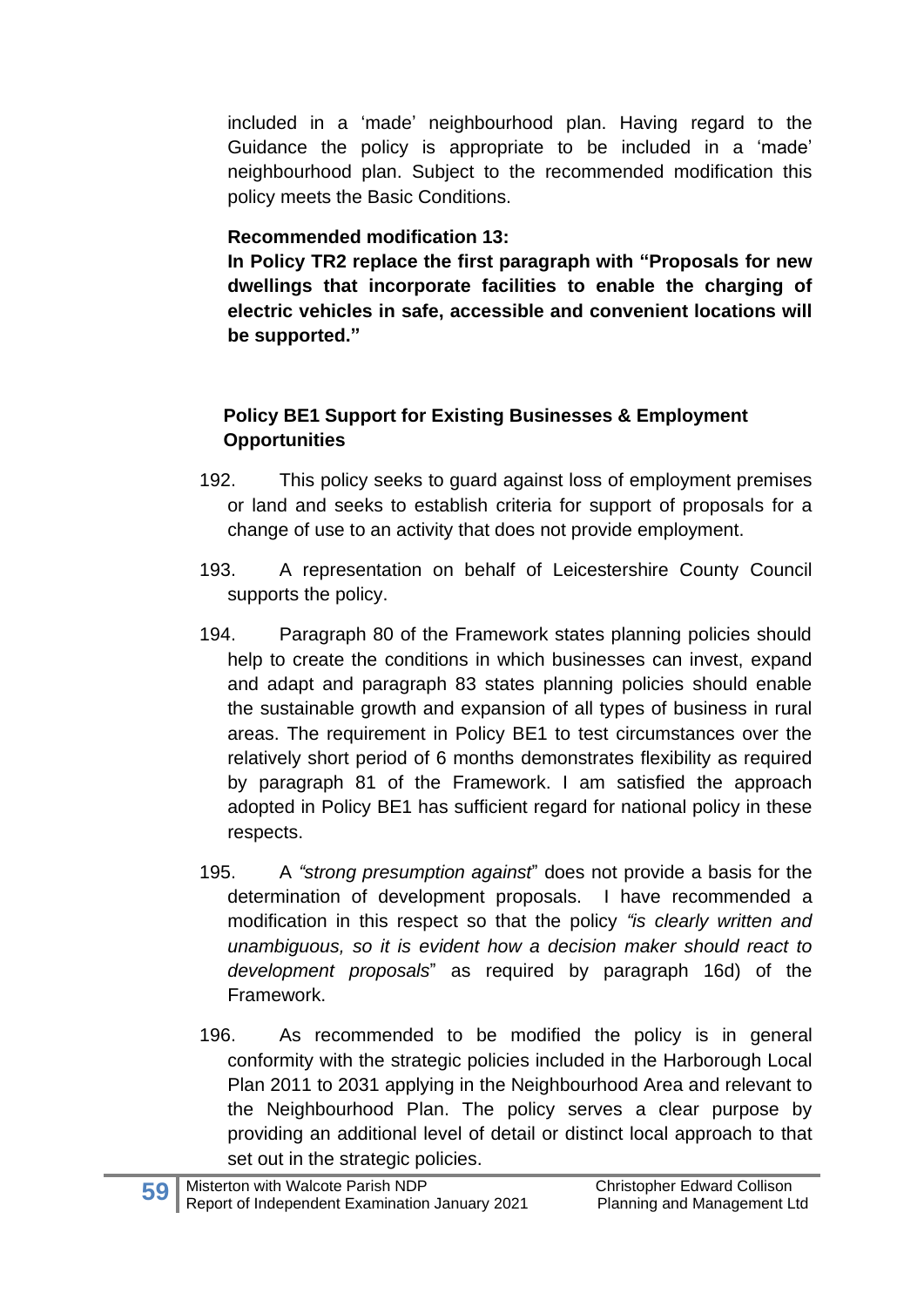197. The policy seeks to shape and direct sustainable development to ensure that local people get the right type of development for their community. Having regard to the introduction; achieving sustainable development; plan-making; and decision-making sections of the Framework, and the components of the Framework concerned with building a strong, competitive economy, the policy is appropriate to be included in a 'made' neighbourhood plan. Having regard to the Guidance the policy is appropriate to be included in a 'made' neighbourhood plan. Subject to the recommended modification this policy meets the Basic Conditions.

#### **Recommended modification 14:**

**In Policy BE1 replace the text before a) with "Development proposals that will result in the loss of employment premises or land will not be supported unless it is demonstrated:"**

#### **Policy BE2 Support for New Businesses and Employment**

- 198. This policy seeks to establish conditional support for additional employment opportunities outside the SDA.
- 199. A representation on behalf of Leicestershire County Council supports the policy.
- 200. Paragraph 83 states planning policies should enable the sustainable growth and expansion of all types of business in rural areas both through conversion of existing buildings and well-designed new buildings. Parts a), b), and d) of Policy BE2 do not have sufficient regard for national policy in this respect. Part e) of the policy has sufficient regard for the approach to noise and light pollution set out in paragraph 180 of the Framework but does not have sufficient regard for paragraph 183 regarding pollution generally which should be dealt with through separate pollution control regimes. I have recommended a modification in these respects so that the policy has sufficient regard for national policy and *"is clearly written and unambiguous, so it is evident how a decision maker should react to development proposals*" as required by paragraph 16d) of the Framework.
- 201. As recommended to be modified the policy is in general conformity with the strategic policies included in the Harborough Local Plan 2011 to 2031 applying in the Neighbourhood Area and relevant to the Neighbourhood Plan. The policy serves a clear purpose by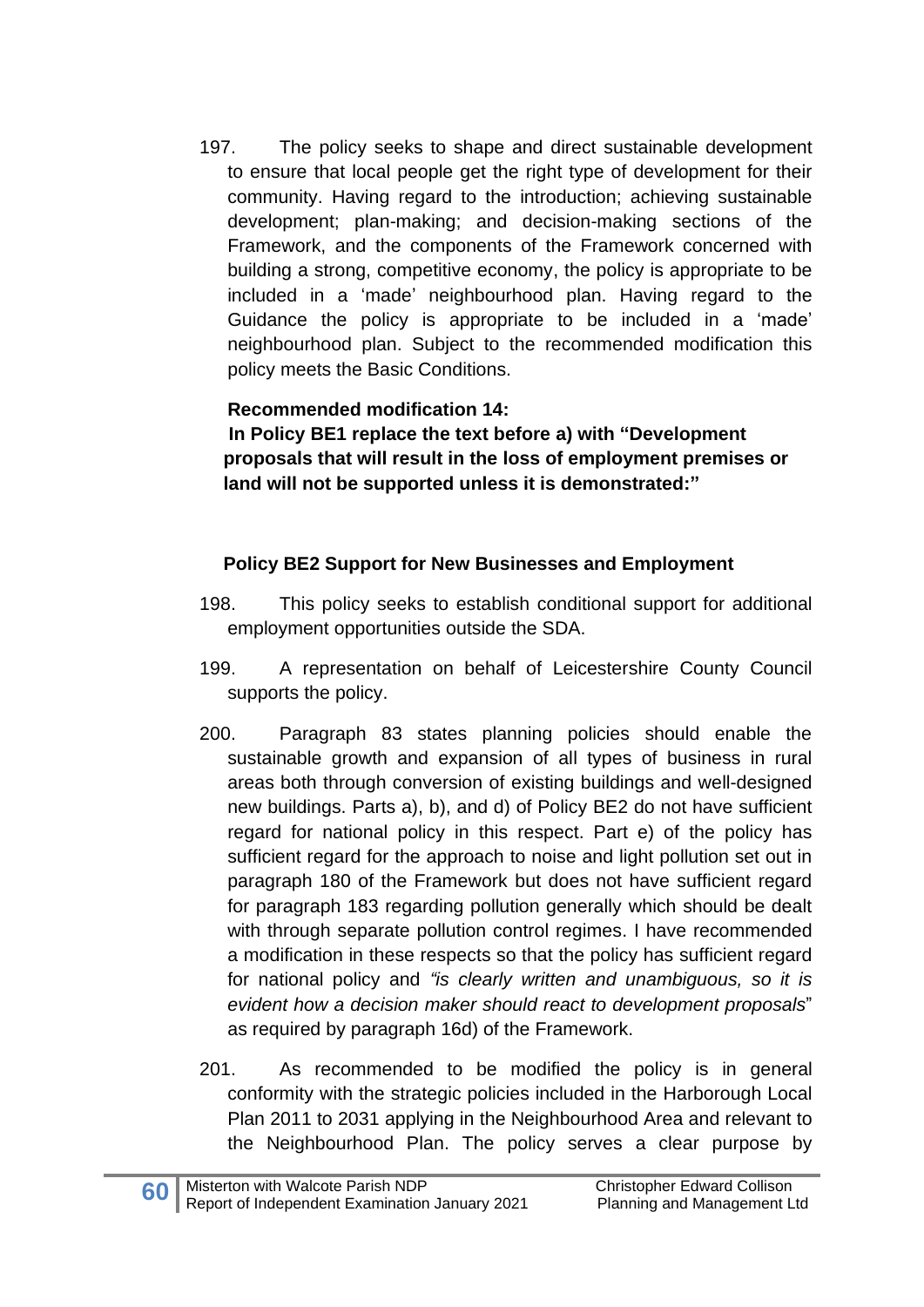providing an additional level of detail or distinct local approach to that set out in the strategic policies.

202. The policy seeks to shape and direct sustainable development to ensure that local people get the right type of development for their community. Having regard to the introduction; achieving sustainable development; plan-making; and decision-making sections of the Framework, and the components of the Framework concerned with building a strong, competitive economy and conserving and enhancing the natural environment, the policy is appropriate to be included in a 'made' neighbourhood plan. Having regard to the Guidance the policy is appropriate to be included in a 'made' neighbourhood plan. Subject to the recommended modification this policy meets the Basic Conditions.

# **Recommended modification 15: In Policy BE2**

- **delete parts a), b), and d)**
- **in part e) delete "or introduce any pollution"**

# **Policy BE3 Home Working**

- 203. This policy seeks to establish conditional support for development related to home working.
- 204. A representation on behalf of Leicestershire County Council supports the policy and states *"it may be helpful to clarify, in the preceding explanation that the policy applies only where the proposed development results in a mixed use and requiring planning permission rather than it being ancillary to the predominant use."* Policy BE3 does state "*where planning permission is required*". Such a statement is normally unnecessary as all of the policies of the Neighbourhood Plan and the Development plan more widely only apply to development proposals requiring planning permission. In this instance the inclusion of the phrase in question does serve the purpose of adding clarity.
- 205. The policy is in general conformity with the strategic policies included in the Harborough Local Plan 2011 to 2031 applying in the Neighbourhood Area and relevant to the Neighbourhood Plan. The policy serves a clear purpose by providing an additional level of detail or distinct local approach to that set out in the strategic policies.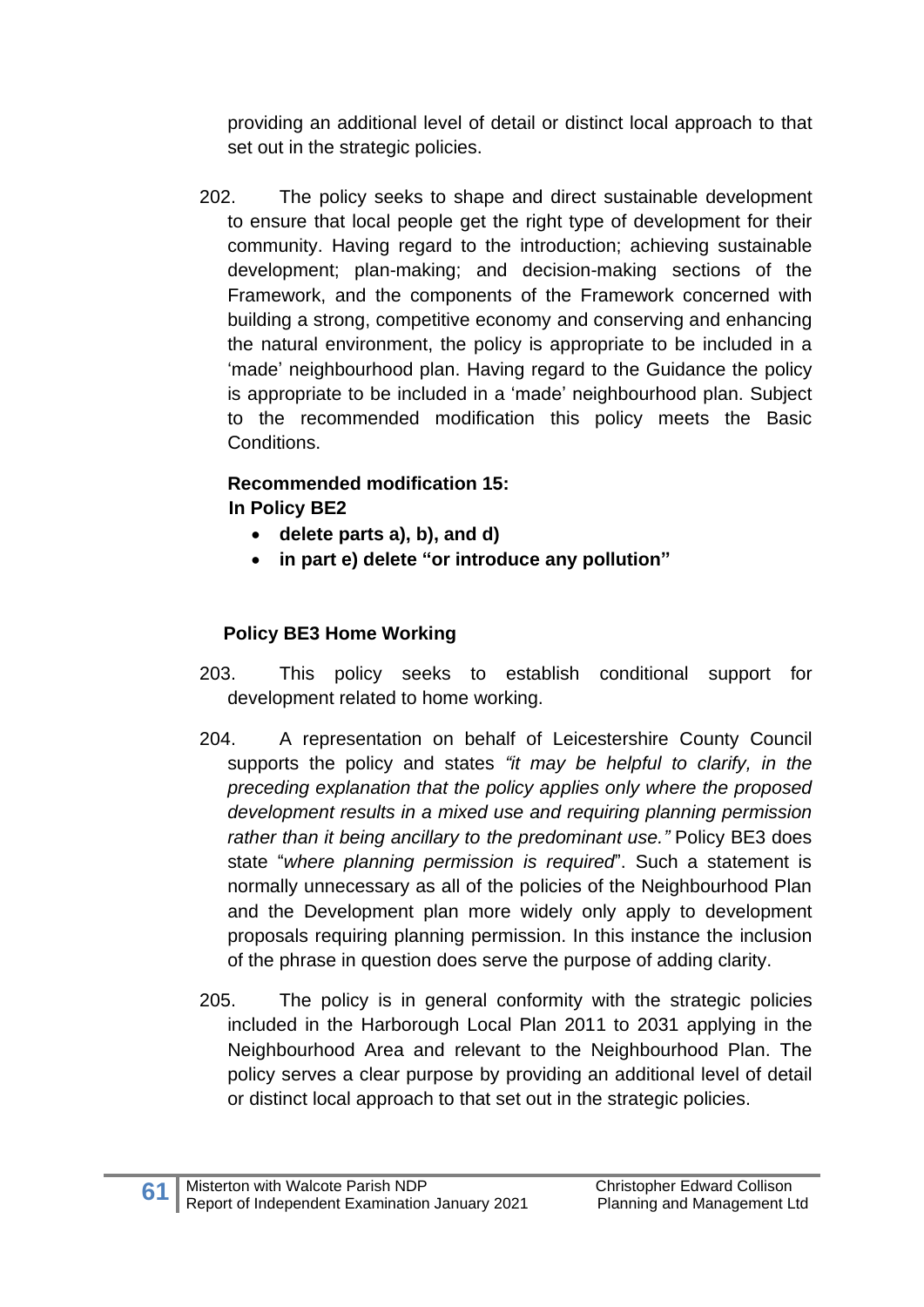206. The policy seeks to shape and direct sustainable development to ensure that local people get the right type of development for their community. Having regard to the introduction; achieving sustainable development; plan-making; and decision-making sections of the Framework, and the components of the Framework concerned with building a strong, competitive economy, the policy is appropriate to be included in a 'made' neighbourhood plan. Having regard to the Guidance the policy is appropriate to be included in a 'made' neighbourhood plan. This policy meets the Basic Conditions.

# **Policy BE4 Farm Diversification**

- 207. This policy seeks to establish conditional support for farm diversification.
- 208. A representation by the NFU welcomes this policy and a representation on behalf of Leicestershire County Council supports the policy.
- 209. The approach adopted in part c) of the policy does not have sufficient regard for the more balanced approach of national policy in relation to impact on heritage and environmental features. I have recommended that part of the policy is deleted and that other policies of the Neighbourhood Plan are relied on to ensure sustainable development occurs in respect of the conservation of heritage and environmental features. I have recommended a modification in these respects so that the policy has sufficient regard for national policy and *"is clearly written and unambiguous, so it is evident how a decision maker should react to development proposals*" as required by paragraph 16d) of the Framework.
- 210. As recommended to be modified the policy is in general conformity with the strategic policies included in the Harborough Local Plan 2011 to 2031 applying in the Neighbourhood Area and relevant to the Neighbourhood Plan. The policy serves a clear purpose by providing an additional level of detail or distinct local approach to that set out in the strategic policies.
- 211. The policy seeks to shape and direct sustainable development to ensure that local people get the right type of development for their community. Having regard to the introduction; achieving sustainable development; plan-making; and decision-making sections of the Framework, and the components of the Framework concerned with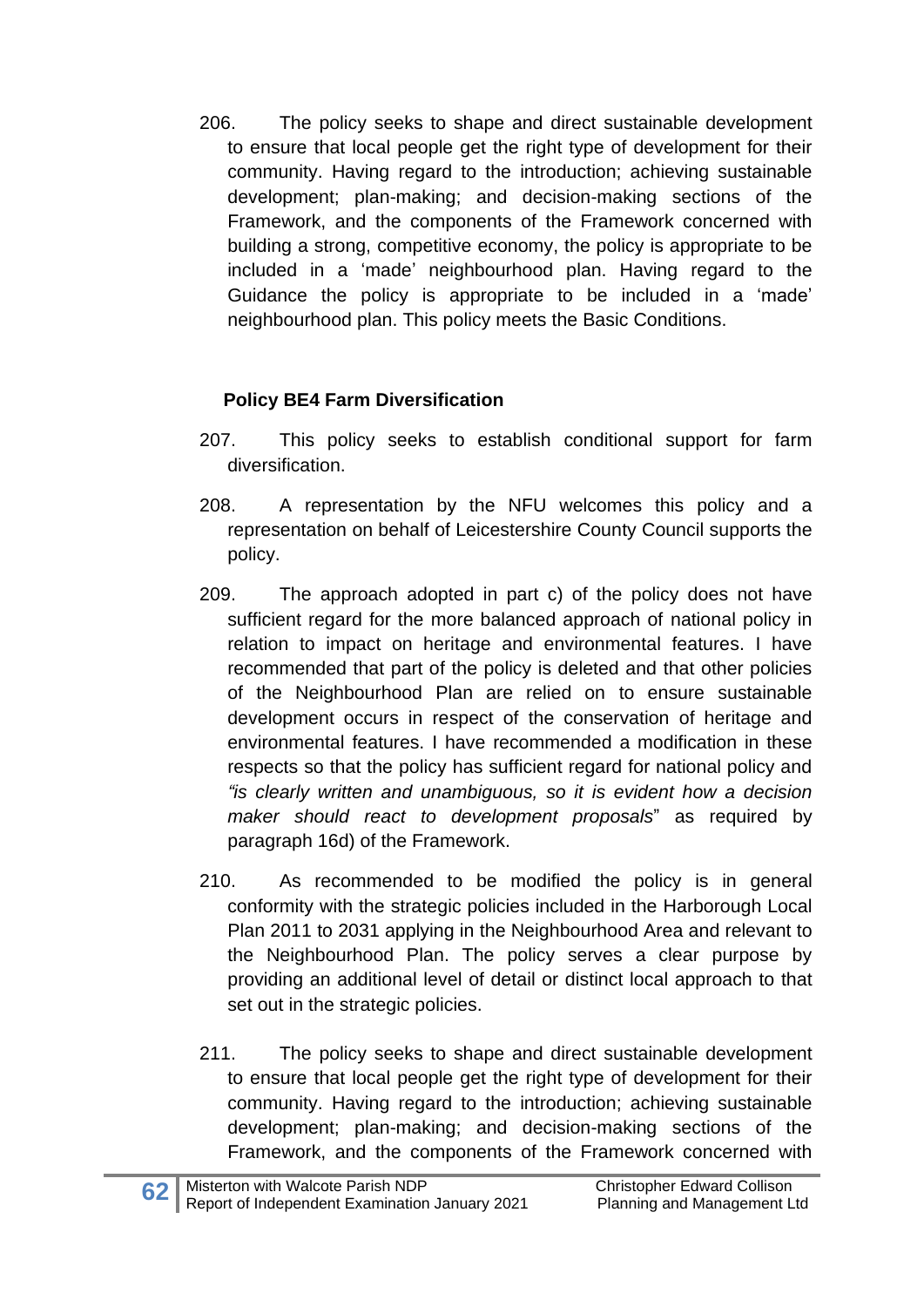building a strong, competitive economy, promoting sustainable travel and conserving and enhancing the natural environment the policy is appropriate to be included in a 'made' neighbourhood plan. Having regard to the Guidance the policy is appropriate to be included in a 'made' neighbourhood plan. Subject to the recommended modification this policy meets the Basic Conditions.

# **Recommended modification 16: In Policy BE4 delete part c)**

#### **Policy BE5 Broadband Infrastructure**

- 212. This policy seeks to establish support for proposals to provide access to superfast broadband for businesses and households. The policy also supports network improvements and states new masts should be shared by providers where possible. The policy also requires infrastructure improvements to be integrated in the landscape.
- 213. A representation by the NFU states "*This is welcomed. Good connectivity will be particularly important for farm businesses going forward as digital and big data handling grow."* A representation on behalf of Leicestershire County Council supports the policy.
- 214. Paragraph 112 of the Framework states planning policies should support the expansion of electronic communications networks and paragraph 113 states the number of masts should be kept to a minimum consistent with the needs of consumers and other considerations. I am satisfied the approach adopted in Policy BE5 has sufficient regard for national policy in these respects.
- 215. It is confusing and unnecessary to state "*in Misterton with Walcote Parish"* and "*within the Parish*" as all of the policies of the Neighbourhood Plan apply throughout the Neighbourhood Area unless a smaller area is stated. I have recommended a modification in these respects so that the policy *"is clearly written and unambiguous, so it is evident how a decision maker should react to development proposals*" as required by paragraph 16d) of the Framework.
- 216. As recommended to be modified the policy is in general conformity with the strategic policies included in the Harborough Local Plan 2011 to 2031 applying in the Neighbourhood Area and relevant to the Neighbourhood Plan. The policy serves a clear purpose by providing an additional level of detail or distinct local approach to that set out in the strategic policies.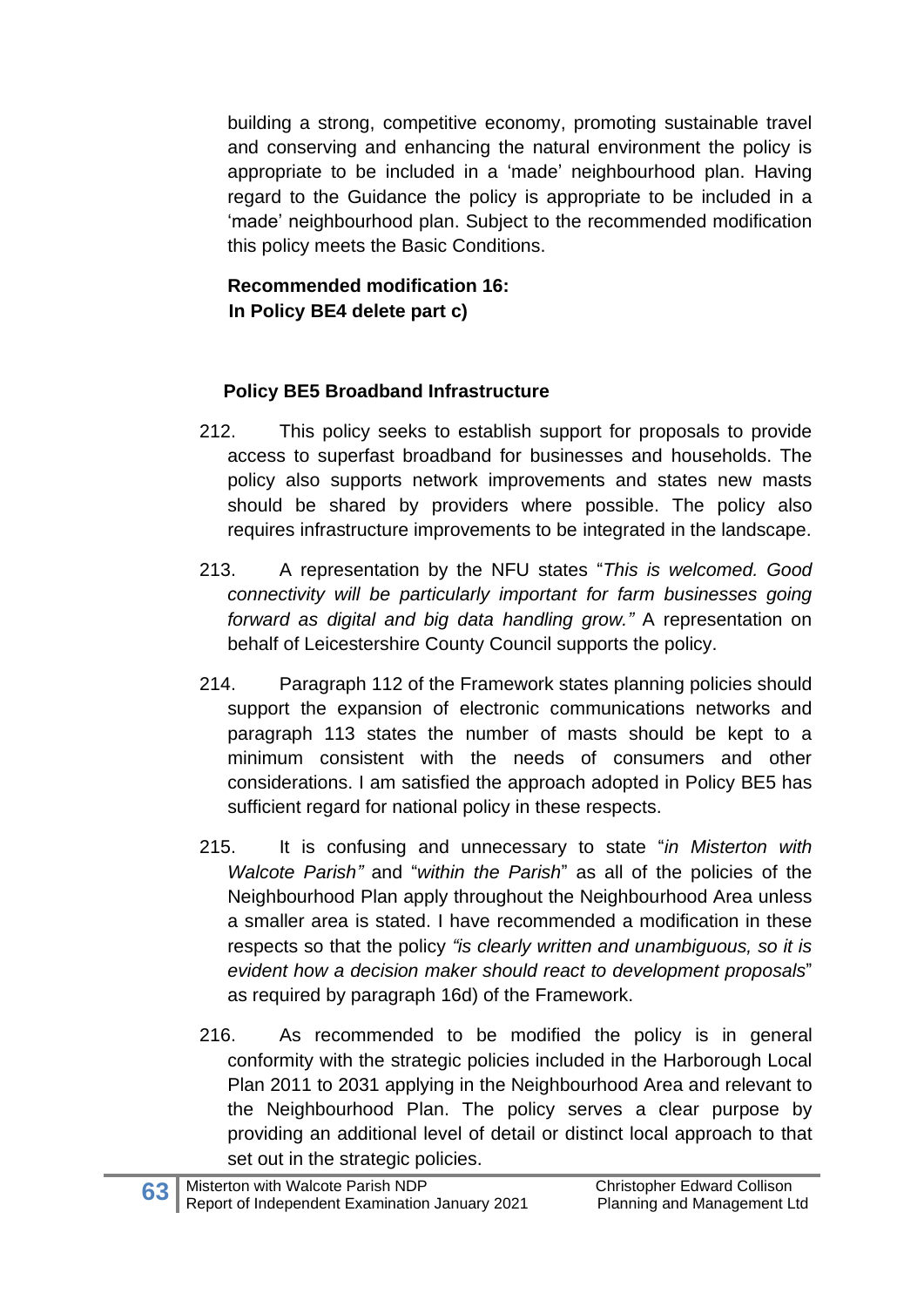217. The policy seeks to shape and direct sustainable development to ensure that local people get the right type of development for their community. Having regard to the introduction; achieving sustainable development; plan-making; and decision-making sections of the Framework, and the components of the Framework concerned with building a strong, competitive economy, and supporting high quality communications, the policy is appropriate to be included in a 'made' neighbourhood plan. Having regard to the Guidance the policy is appropriate to be included in a 'made' neighbourhood plan. Subject to the recommended modification this policy meets the Basic Conditions.

**Recommended modification 17: In Policy BE5 delete "in Misterton with Walcote Parish" and "within the Parish"**

# **Conclusion and Referendum**

- 218. I have recommended 17 modifications to the Submission Version Plan.
- 219. I am satisfied that the Neighbourhood Plan<sup>53</sup>:
	- is compatible with the Convention Rights, and would remain compatible if modified in accordance with my recommendations; and
	- subject to the modifications I have recommended, meets all the Statutory Requirements set out in paragraph 8(1) of schedule 4B of the Town and Country Planning Act 1990 and meets the Basic Conditions:
		- o having regard to national policies and advice contained in guidance issued by the Secretary of State, it is appropriate to make the plan;
		- o the making of the neighbourhood plan contributes to the achievement of sustainable development;
		- o the making of the neighbourhood plan is in general conformity with the strategic policies contained in the

<sup>53</sup> The definition of plans and programmes in Article 2(a) of EU Directive 2001/42 includes any modifications to them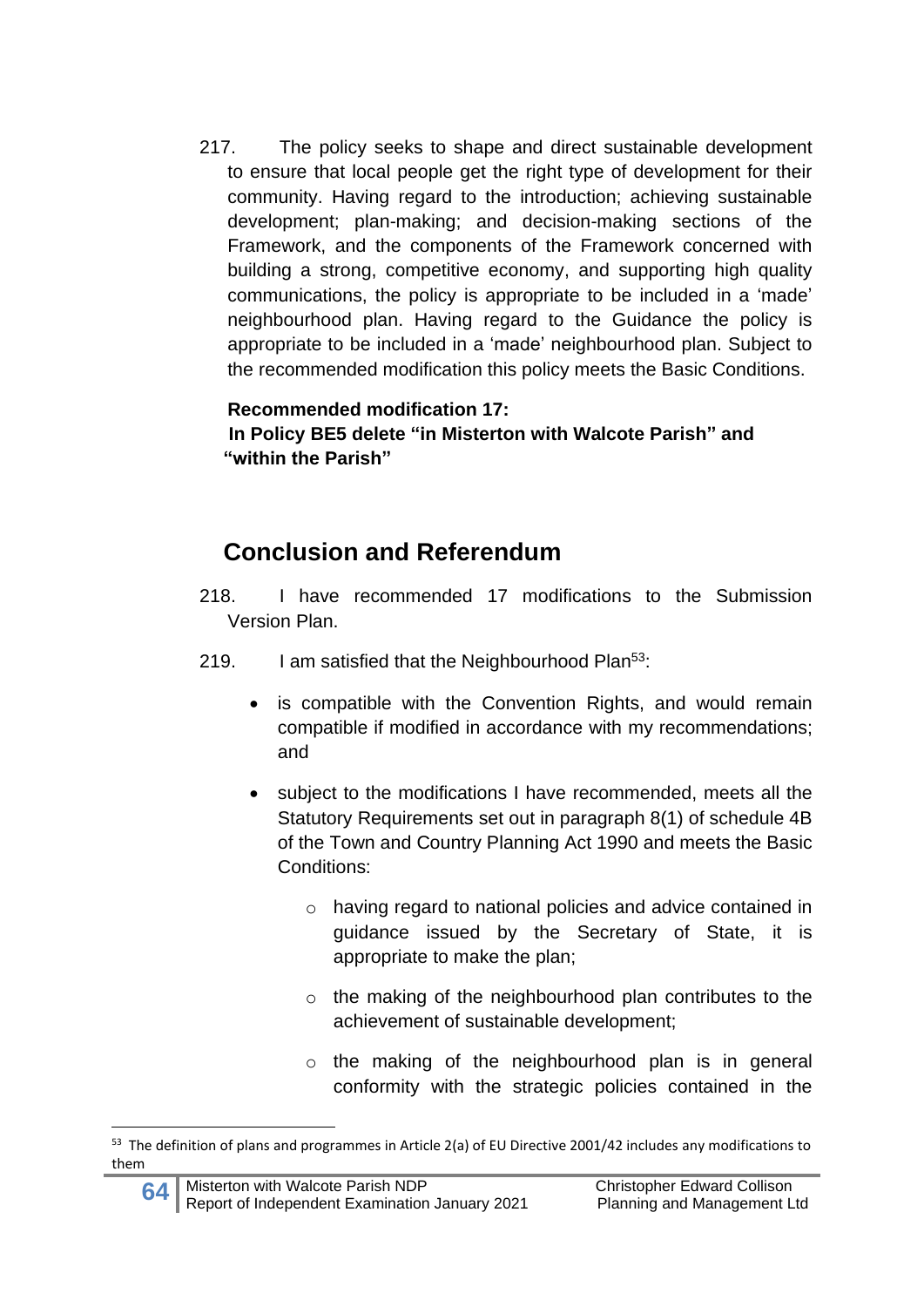development plan for the area of the authority (or any part of that area);

- o does not breach, and is otherwise compatible with, EU obligations; and would continue to not breach and be otherwise compatible with EU obligations if modified in accordance with my recommendations; and
- o the making of the neighbourhood development plan does not breach the requirements of Chapter 8 of Part 6 of the Conservation of Habitats and Species Regulations 2017. 54

#### **I recommend to Harborough District Council that the Misterton with Walcote Parish Neighbourhood Development Plan for the plan period up to 2031 should, subject to the modifications I have put forward, be submitted to referendum.**

220. I am required to consider whether the referendum area should extend beyond the Neighbourhood Plan area and if to be extended, the nature of that extension.<sup>55</sup> I have seen nothing to suggest that the policies of the Plan will have "*a substantial, direct and demonstrable impact beyond the neighbourhood area*" 56 . I have seen nothing to suggest the referendum area should be extended for any other reason. I conclude the referendum area should not be extended beyond the designated Neighbourhood Area.

**I recommend that the Neighbourhood Plan should proceed to a referendum based on the area that was designated by Harborough District Council as a Neighbourhood Area on 3 April 2017.**

#### **Annex: Minor Corrections to the Neighbourhood Plan**

221. I have only recommended modifications and corrections to the Neighbourhood Plan (presented in bold type) where I consider they need to be made so that the plan meets the Basic Conditions and the other requirements I have identified.<sup>57</sup> If to any extent, a policy set out in the Neighbourhood Plan conflicts with any other statement or

<sup>&</sup>lt;sup>54</sup> This basic condition arises from the coming into force, on 28 December 2018, of the Conservation of Habitats and Species and Planning (Various Amendments) (England and Wales) Regulations 2018 whereby the Neighbourhood Planning Regulations 2012 (5) are amended

<sup>&</sup>lt;sup>55</sup> Paragraph 8(1)(d) Schedule 4B Town and Country Planning Act 1990

<sup>56</sup> Planning Practice Guidance Paragraph 059 Reference ID: 41-059-20140306 Revision 06 03 2014 <sup>57</sup> See 10(1) and 10(3) of Schedule 4B to the Town and Country Planning Act 1990